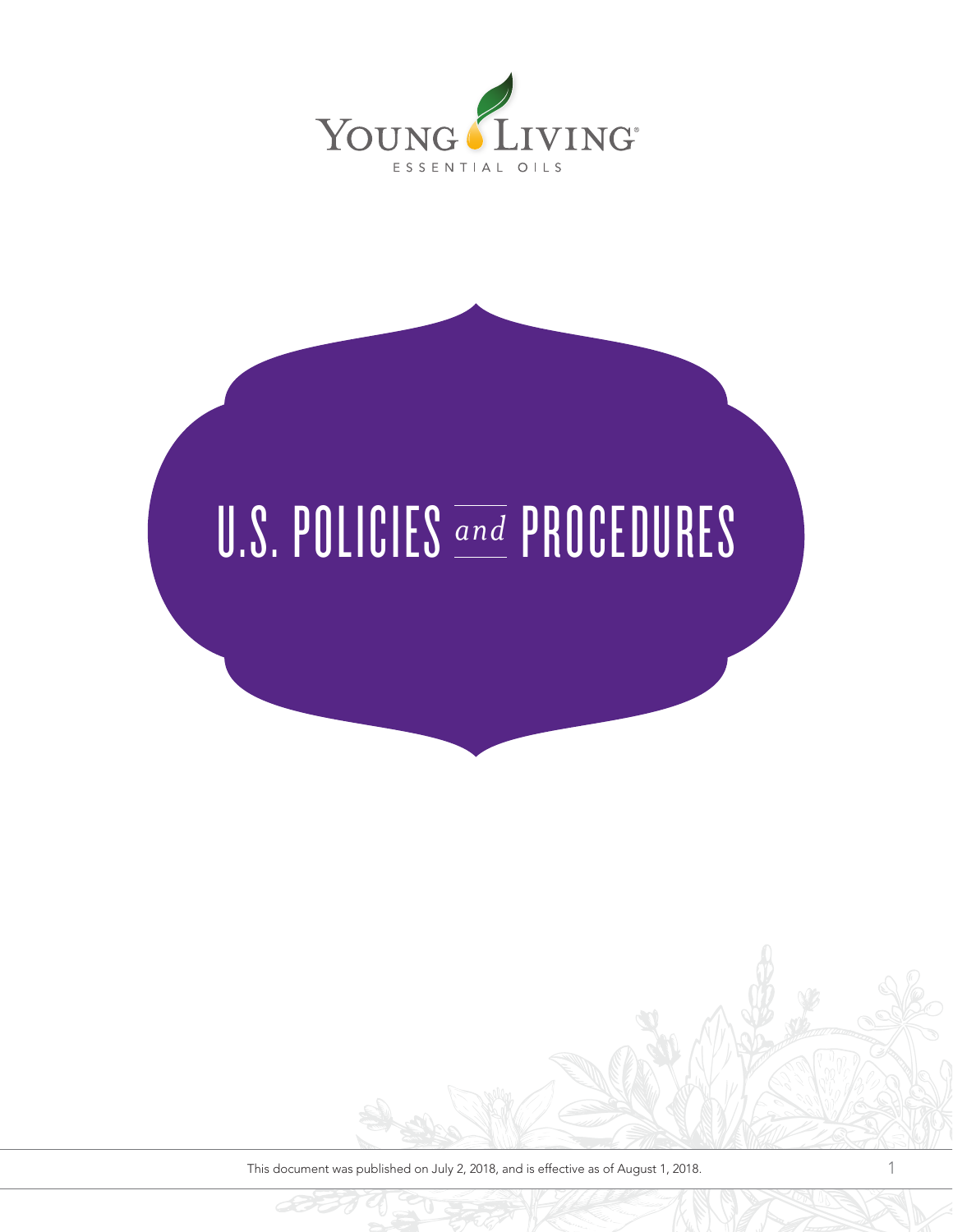# TABLE OF CONTENTS

# 1:INTRODUCTION *10 1.1 Welcome 10 1.2 Purpose 10 1.3 Policies and Compensation Plan Incorporated into the Member Agreement 10 1.4 Ethics 10 1.5 Amendments/Acceptance 11* 2:BECOMING A MEMBER *11 2.1 Requirements to Become a Member 11 2.2 Member Agreement 11 2.3 Telephone Enrollment 11 2.4 Web Enrollments 11 2.5 Requirements to Become a Professional Account Customer 11* 3:OPERATING YOUR SALES ORGANIZATION *12 3.1 Independent Contractor Status 12 3.2 Retail Customers 12 3.3 Professional Account Customers 12 3.3.1 Requirements to Become a Professional Account Customer 12 3.3.2 Sponsoring a Professional Account 13*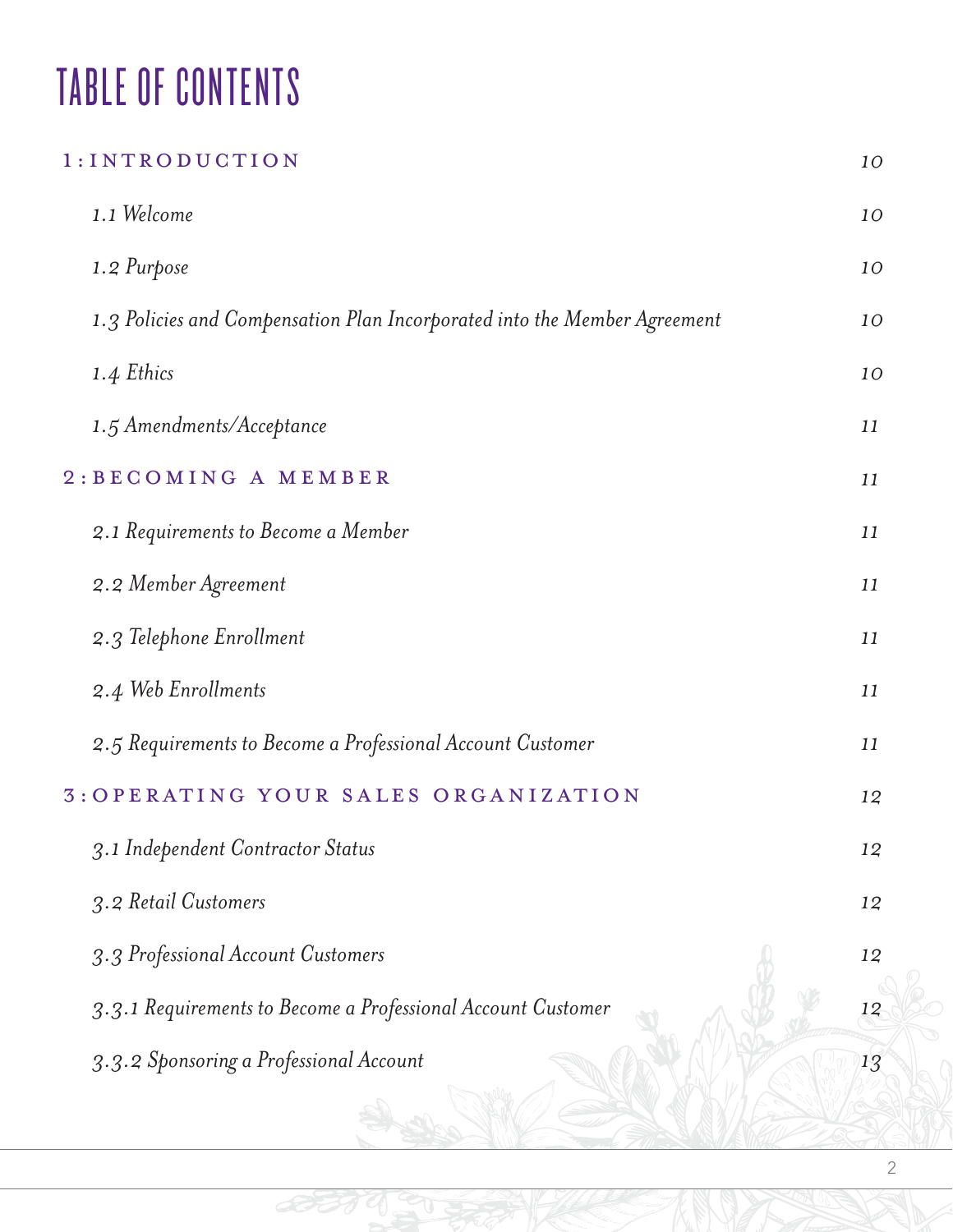| 3.3.3 Sister Professional Account                                       | 13 |
|-------------------------------------------------------------------------|----|
| 3.4 Beneficial Interest in More than One Account and Duplicate Accounts | 13 |
| 3.5 Actions of Household Members or Affiliated Parties                  | 13 |
| 3.6 Actions of Upline Members                                           | 14 |
| 3.7 Corporations, Partnerships, Limited Liability Companies, and Trusts | 14 |
| 3.8 Sale, Transfer, or Assignment                                       | 14 |
| 3.8.1 Succession                                                        | 14 |
| 3.9 Separation of a Young Living Member Business                        | 15 |
| 3.10 Roll Up of Marketing Organization                                  | 15 |
| $3.11$ Taxes                                                            | 15 |
| 3.11.1 Income Taxes                                                     | 15 |
| 3.11.2 Sales Taxes                                                      | 16 |
| 3.12 Deceptive Practices                                                | 16 |
| 3.12.1 Unauthorized Recruiting                                          | 16 |
| 3.12.2 Nonsolicitation                                                  | 16 |
| 3.12.3 Noncompetition                                                   | 18 |
| 3.12.4 Targeting Other Direct Sellers                                   | 18 |
| 3.12.5 Cross-Line Recruiting                                            | 19 |
| 3.12.6 Bonus Buying and Stacking                                        | 19 |
| 3.13 International                                                      | 19 |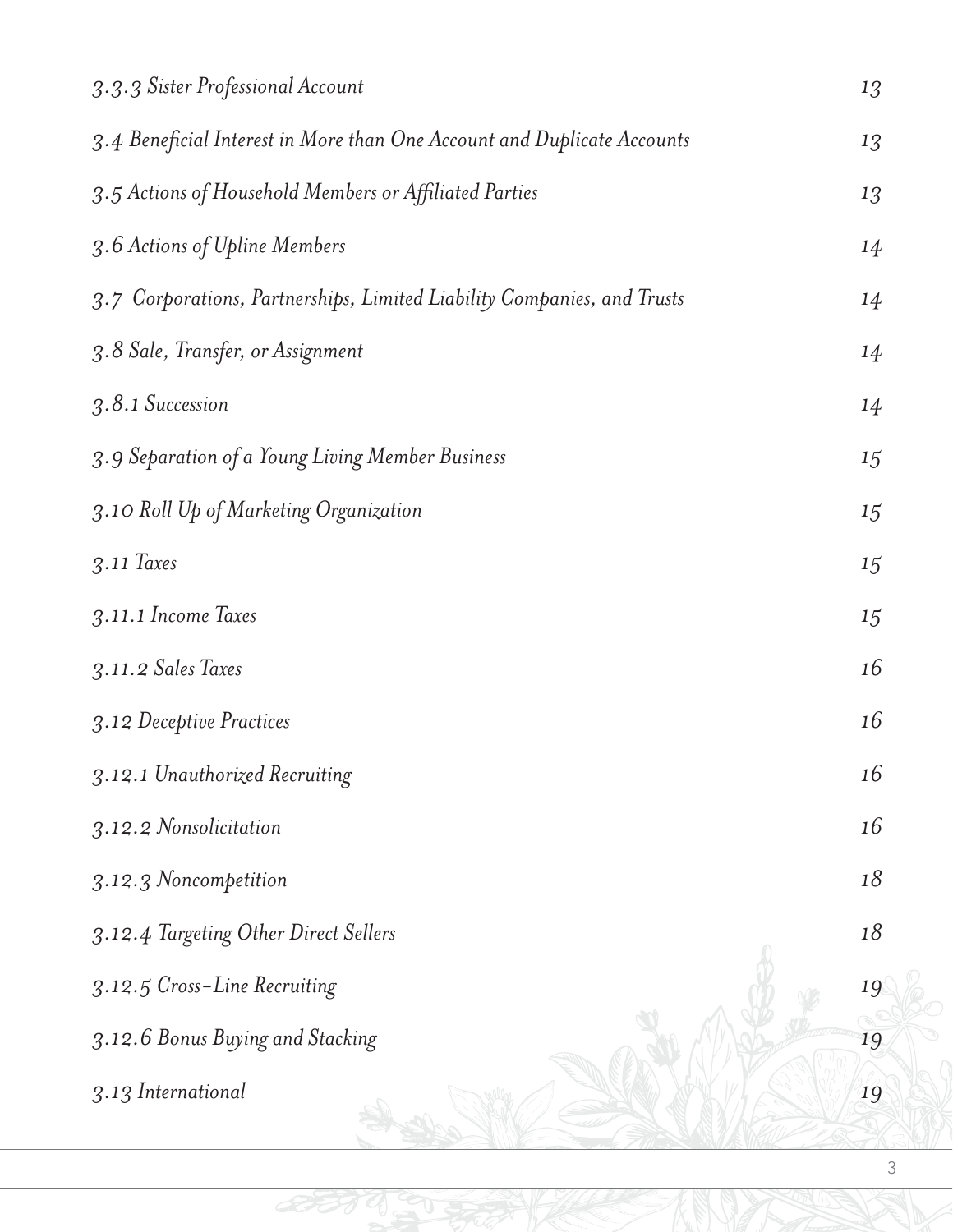| 3.13.1 Not For Resale (NFR) Products and Location Where Services are Performed | 20 |
|--------------------------------------------------------------------------------|----|
| 3.13.2 Anti-Bribery                                                            | 20 |
| 3.14 Repackaging and Relabeling                                                | 20 |
| 3.15 Confidentiality Agreement                                                 | 20 |
| 3.16 Reporting Policy Violations                                               | 21 |
| 3.17 Authorization to Transfer and Disclose Personal Information               | 21 |
| 3.18 Authorization to Take and Use your Photo or Video                         | 21 |
| 3.19 Rank Recognition                                                          | 21 |
| 3.20 Non-Exclusivity                                                           | 21 |
| 4: SPONSOR'S RESPONSIBILITIES                                                  | 21 |
| 4.1 Sponsoring                                                                 | 21 |
| 4.2 Sponsoring Online                                                          | 22 |
| 4.3 Ongoing Supervision, Training, and Sales                                   | 22 |
| 4.4 Non-Disparagement                                                          | 22 |
| $4.5$ Privacy                                                                  | 22 |
| $5: A D V E R T I S I N G$                                                     | 22 |
| 5.1 Use of Young Living Materials                                              | 22 |
| 5.2 Member-Developed Advertising Materials and Products                        | 22 |
| 5. 3 Advertising Claims and Representation                                     | 22 |
| 5.3.1 Product Claims                                                           | 22 |

BUTTO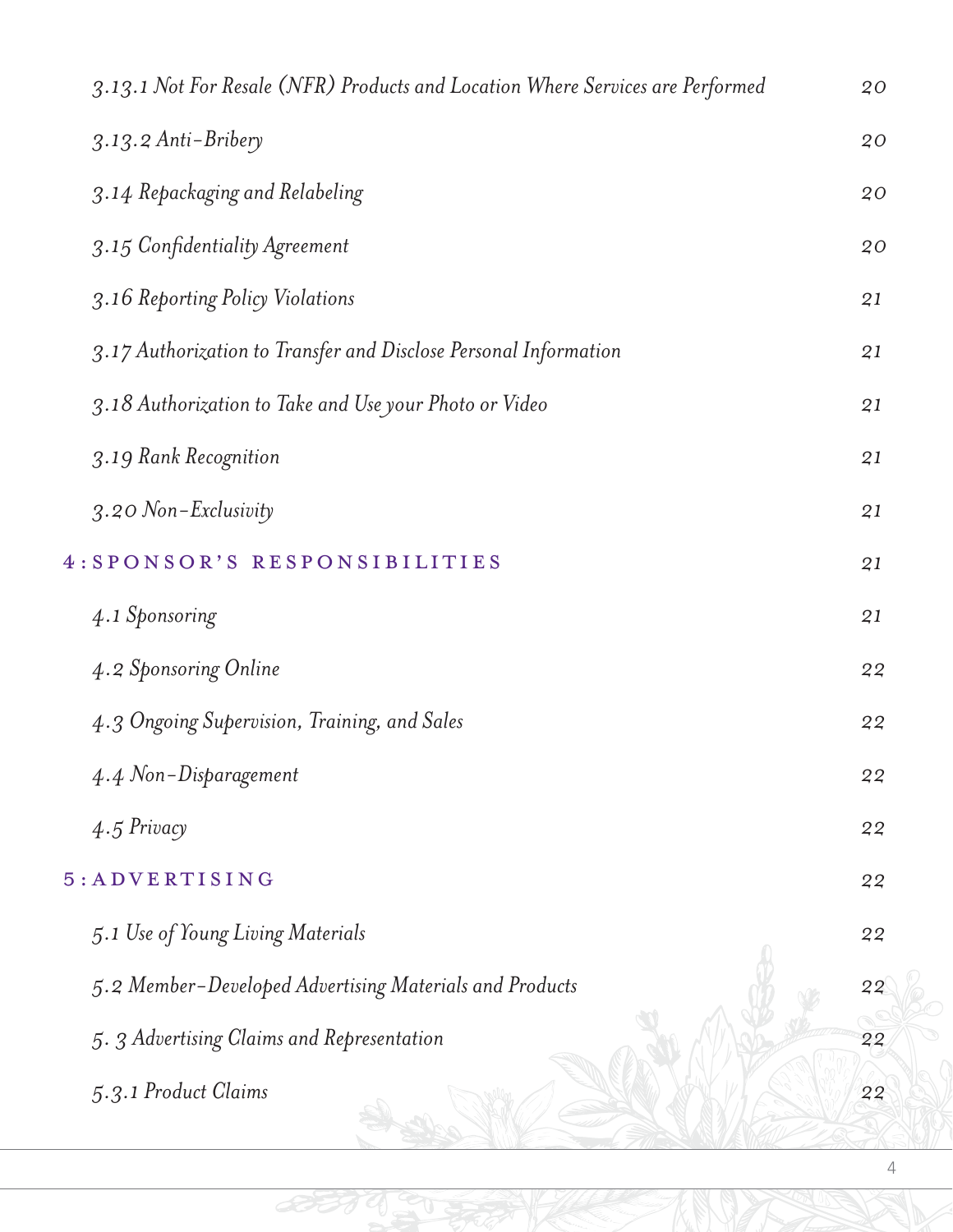| 5.3.2 Income Claims                                                                                        | 23 |
|------------------------------------------------------------------------------------------------------------|----|
| 5.3.3 Compensation Plan Claims                                                                             | 23 |
| 5.3.4 Governmental Approval or Endorsement                                                                 | 23 |
| 5.3.5 Indemnification for Unlawful Advertising Statements                                                  | 24 |
| 5.4 Testimonials and Meetings                                                                              | 24 |
| 5.5 Trademarks and Copyrights                                                                              | 24 |
| 5.6 Domain Names and Email Addresses                                                                       | 24 |
| 5.7 Internet Policy                                                                                        | 25 |
| 5.8 Internet Classified Ad Sites, Auction Sites, Shopping Sites,<br>or Order Fulfillment Stores Restricted | 25 |
| 5.9 Telephone and Email Solicitation                                                                       | 25 |
| 5.10 Young Living Personal Websites                                                                        | 25 |
| 5.11 Commercial Outlets                                                                                    | 26 |
| 5.12 Minimum Advertised Price                                                                              | 26 |
| 5.13 Trade Shows and Expositions                                                                           | 26 |
| 5.14 Media Inquiries                                                                                       | 26 |
| 6: SALES REQUIREMENTS                                                                                      | 26 |
| 6.1 Product Sales and Sales Receipts                                                                       | 26 |
| 6.2 California Product Sales                                                                               | 27 |
|                                                                                                            |    |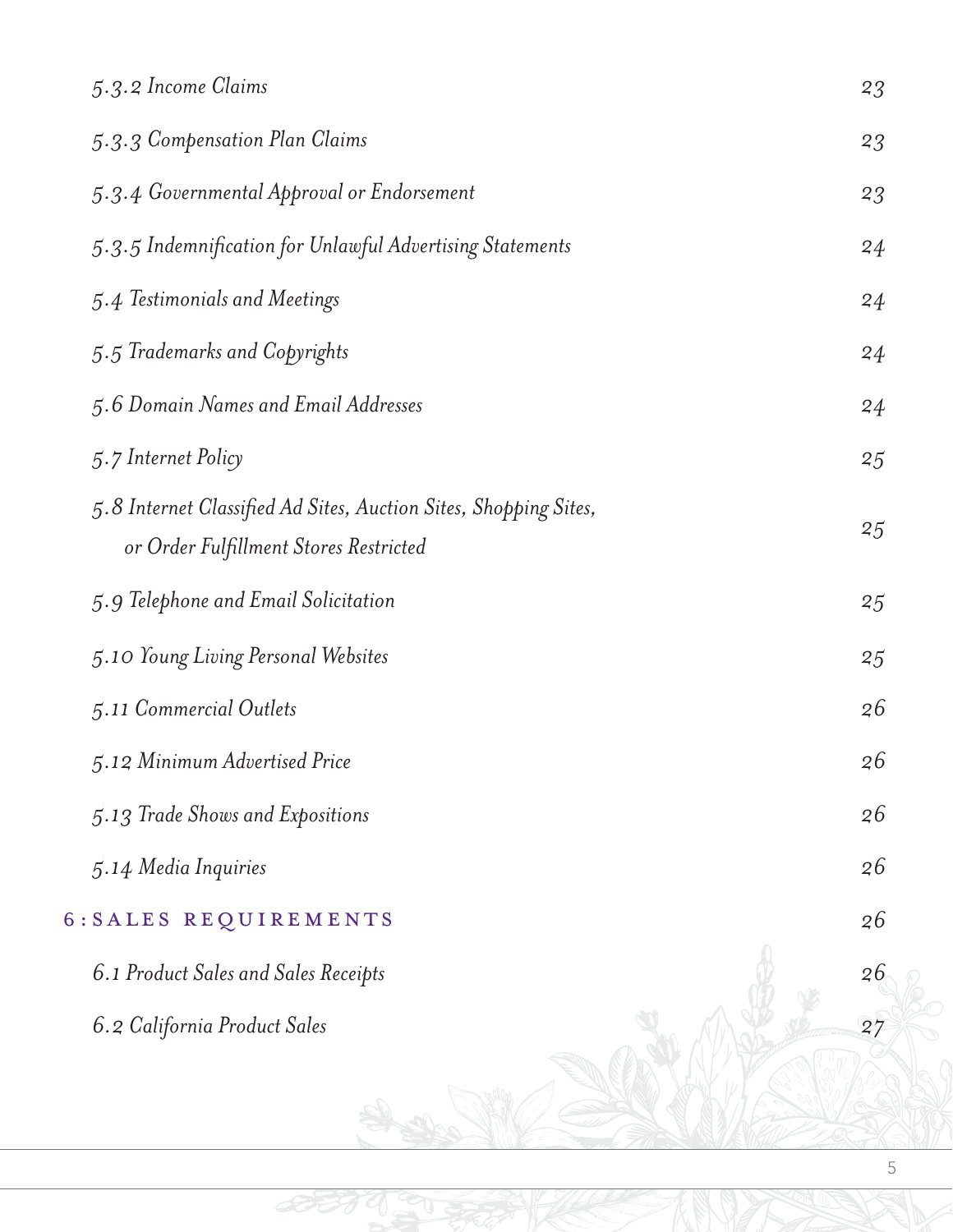| 6.3 Nonmembers                                                        | 27     |
|-----------------------------------------------------------------------|--------|
| 6.4 Customers and Sales Requirements                                  | 27     |
| 6.5 Excessive Purchases of Inventory and Front-End Loading Prohibited | 27     |
| 7: COMMISSIONS AND BONUSES                                            | 27     |
| 7.1 Commissions and Bonus Checks                                      | 27     |
| 7.2 Recap Statements                                                  | 27     |
| 7.3 Adjustments                                                       | 27     |
| 7.4 Deductions/Maintenance Fees                                       | 28     |
| 7.5 Errors or Question                                                | 28     |
| 7.6 Commission and Bonus Checks                                       | 28     |
| 7.7 Reissue Requests                                                  | 28     |
| 8: ORDERING                                                           | 28     |
| 8.1 Ordering Methods                                                  | 28     |
| 8.1.1 Phone                                                           | 28     |
| 8.1.2 Fax                                                             | $2\,8$ |
| 8.1.3 Mail                                                            | 28     |
| 8.1.4 Young Living Website                                            | 28     |
| 8.1.5 Live Chat                                                       | 28     |
| 8.2 Essential Rewards Autoship Program                                | 29     |
|                                                                       |        |

BUTTO CU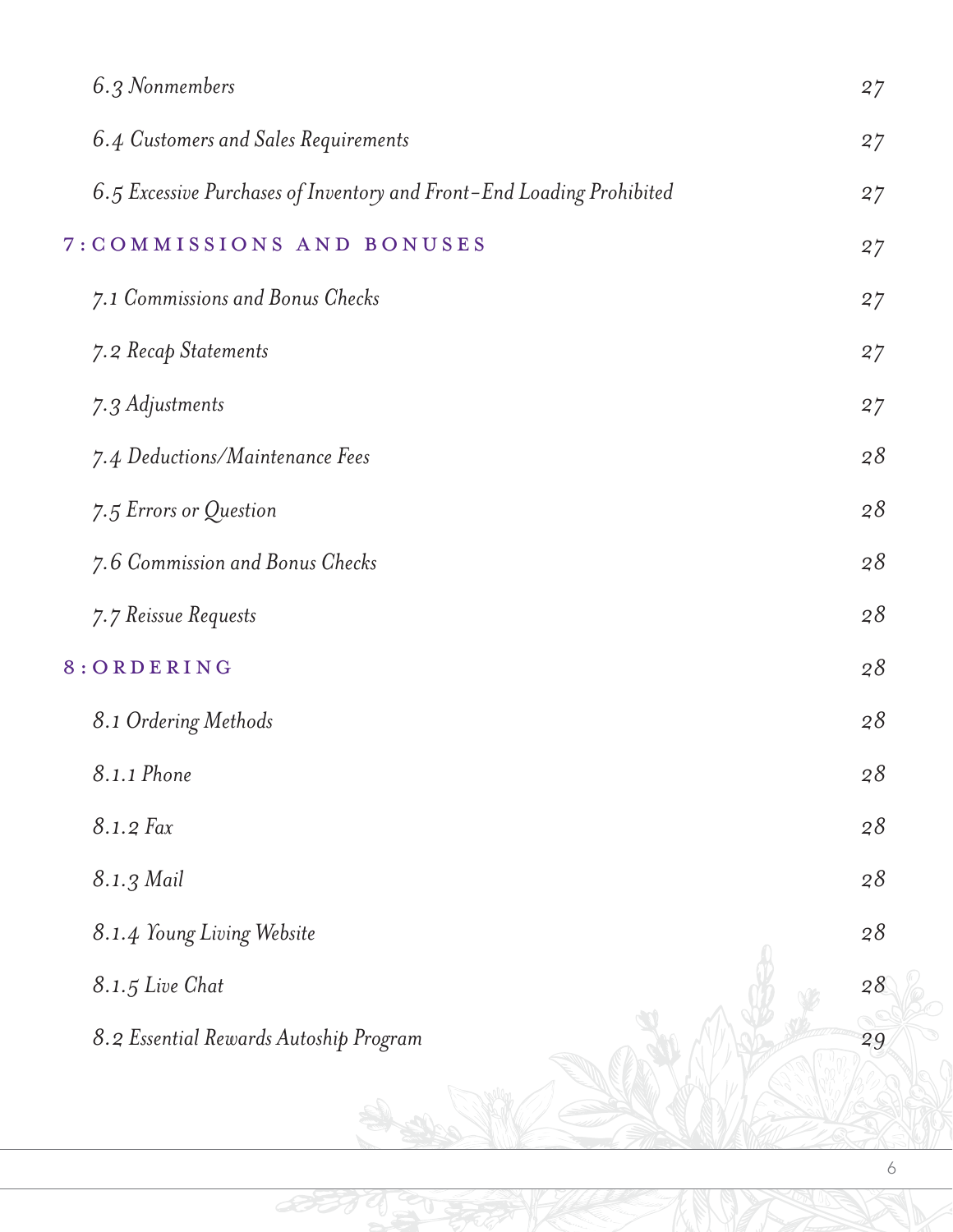| 8.3 General Ordering Policies               | 29 |
|---------------------------------------------|----|
| 8.3.1 Back Orders                           | 29 |
| 8.3.2 Month-End Order Processing Cutoff     | 29 |
| 8.3.3 Order Anomalies                       | 29 |
| 9: SHIPPING                                 | 29 |
| 9.1 Shipping Methods and Charges            | 29 |
| 9.2 Shipping Discrepancies                  | 30 |
| $10$ : $PAYMENT$                            | 30 |
| 10.1 Methods of Payment                     | 30 |
| 10.2 Returned Checks and Insufficient Funds | 30 |
| 10.3 Commission Check Release Form          | 30 |
| 11: PRODUCT RETURNS                         | 30 |
| 11.1 Return Policy                          | 30 |
| 11.1.1 Return Guidelines                    | 30 |
| 11.1.2 Returns of Inventory by Members      | 31 |
| 11.1.3 Product Kits and Collections         | 31 |
| 11.1.4 Return of Promotional Product(s)     | 31 |
| 11.1.5 Montana Residents                    | 31 |
| 11.2 Procedures for Returns                 | 31 |
| 12: MEMBER ACCOUNT MANAGEMENT               | 32 |

430

**BI**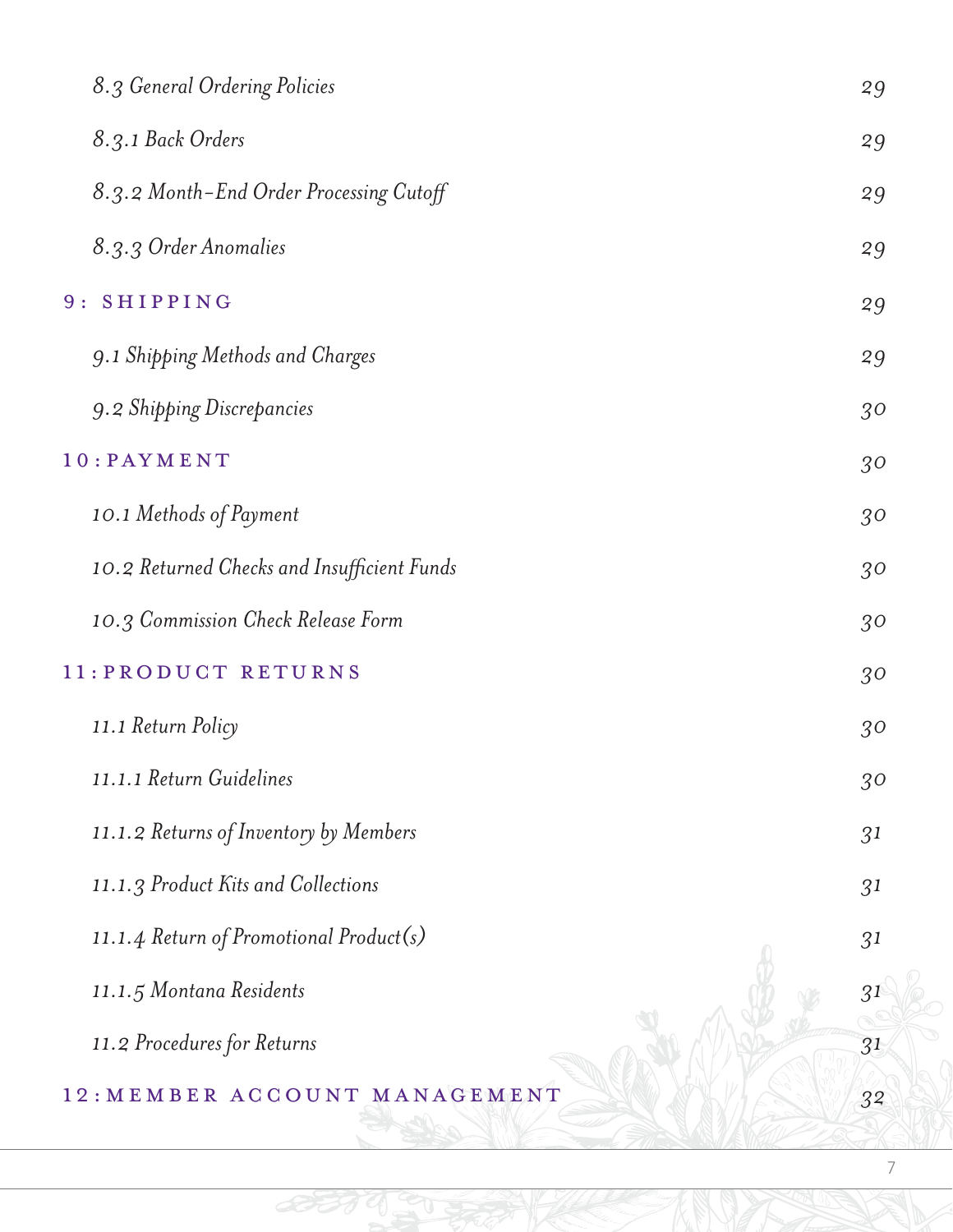| 12.1 Changes to a Member Account                      | 32 |
|-------------------------------------------------------|----|
| 12.1.1 Sponsor Changes                                | 32 |
| 12.1.2 Waiver of Claims                               | 33 |
| 12.1.3 Sponsor Placement Program                      | 33 |
| 12.2 Downline Genealogy Reports                       | 33 |
| 12.3 The D. Gary Young, Young Living Foundation       | 34 |
| 13: DISPUTE RESOLUTION AND DISCIPLINARY ACTION        | 34 |
| 13.1 Disputes with Other Members                      | 34 |
| 13.2 Disputes with Young Living                       | 34 |
| 13.2.1 Mediation                                      | 34 |
| 13.2.2 Arbitration                                    | 34 |
| 13.2.3 Jurisdiction, Venue, and Choice of Law         | 35 |
| 13.2.4 Louisiana Residents                            | 35 |
| 13.2.5 Wavier of Class Actions and Class Arbitrations | 35 |
| 13.3 Disciplinary Actions                             | 35 |
| 13.4 Appeals of Disciplinary Action                   | 36 |
| 14: INACTIVITY, REACTIVATION, AND CANCELLATION        | 36 |
| 14.1 Inactivity                                       | 36 |
| 14.2 Reactivation                                     | 36 |
| 14.3 Involuntary Cancellation or Termination          | 37 |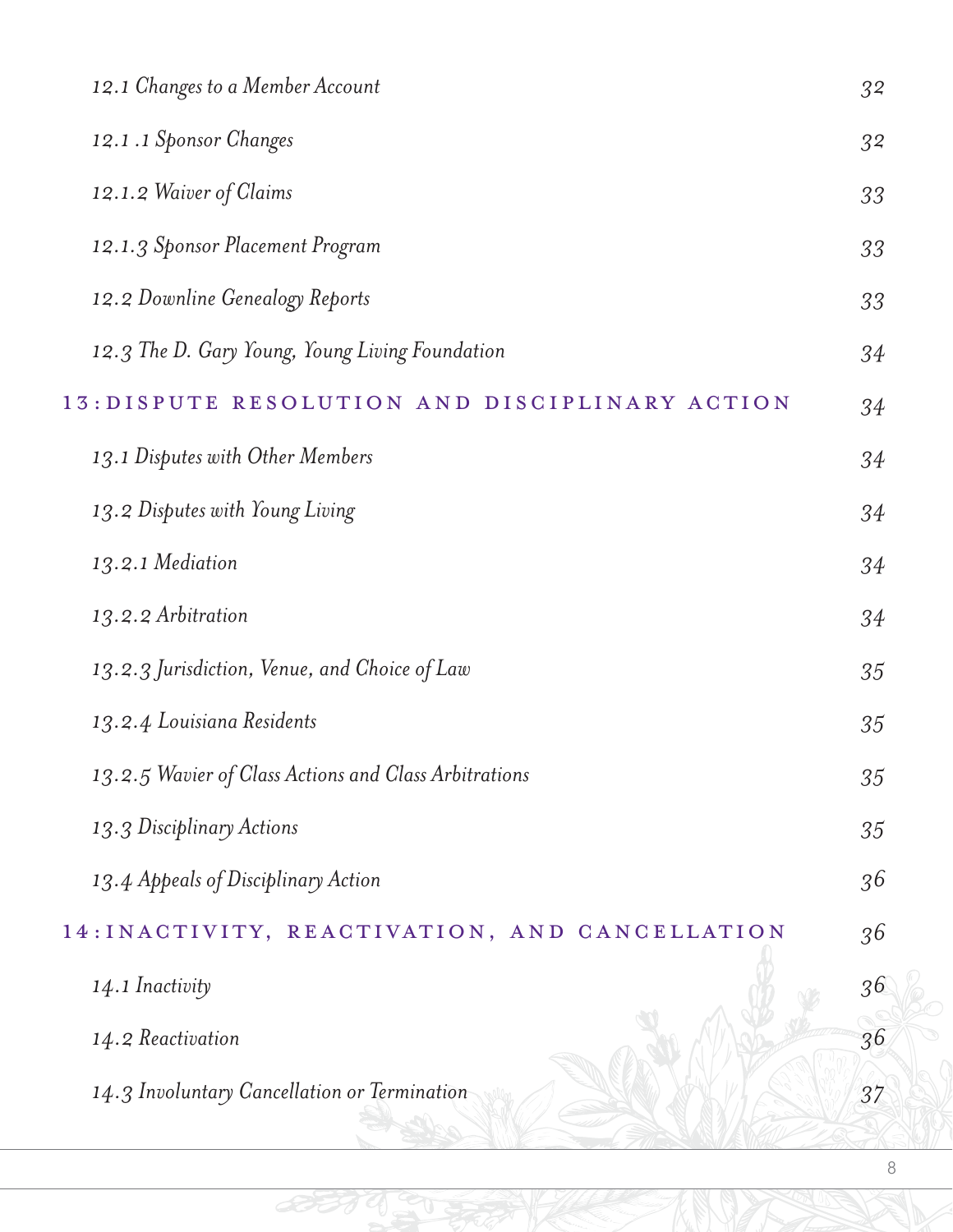| 14.4 Voluntary Cancellation  | 37 |
|------------------------------|----|
| 14.5 Effects of Cancellation | 37 |
| 15: MISCELLANEOUS            | 37 |
| $15.1$ Delays                | 37 |
| 15.2 Partial Validity        | 37 |
| $15.3$ Waiver                | 37 |
| 15.4 Titles Not Substantive  | 37 |

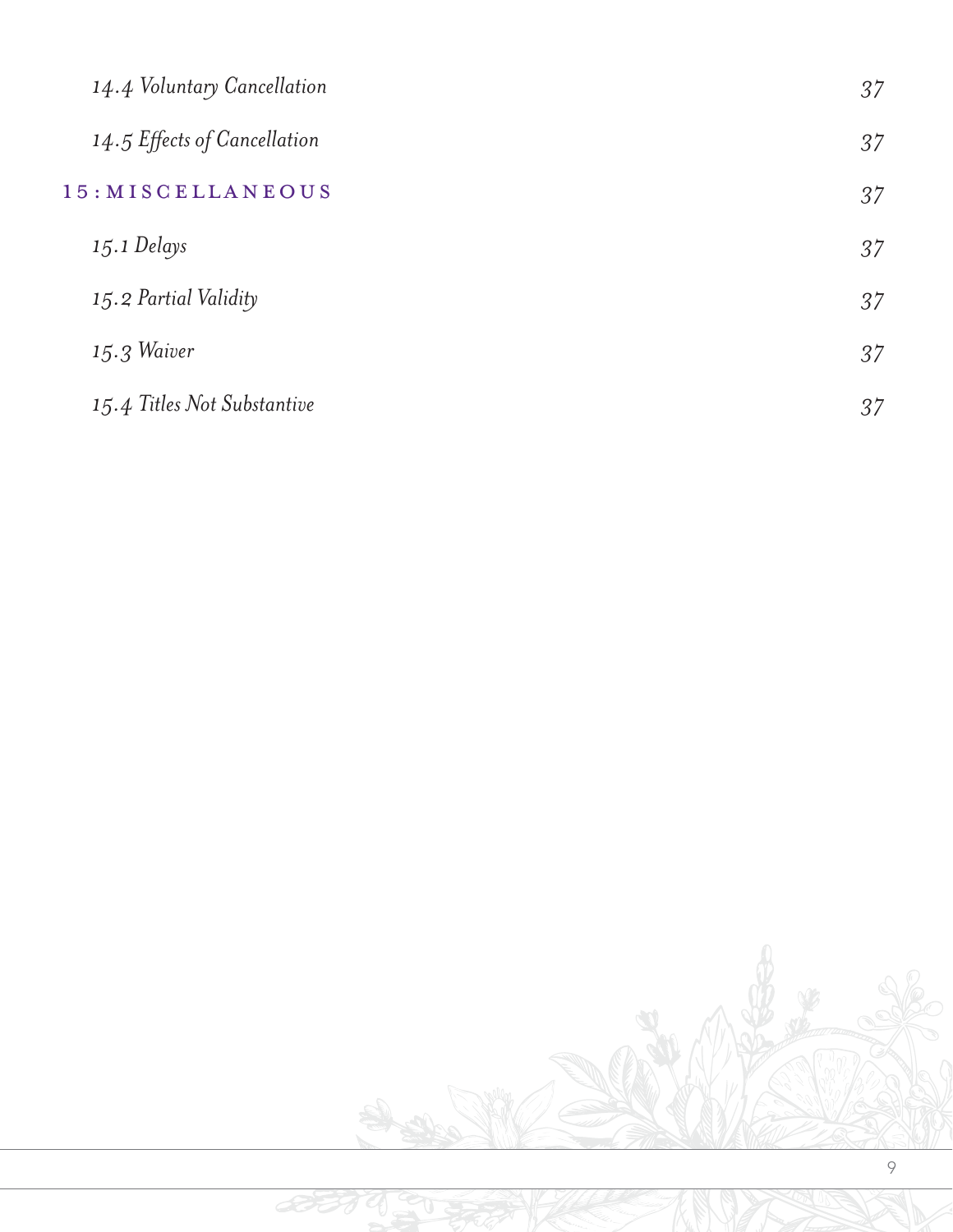# 1: INTRODUCTION

#### 1.1 WELCOME

Welcome to Young Living! We are pleased that you have chosen to join the world leader in essential oils. We are dedicated to providing you with the very best products and a world-class, home-based business.

Leading financial experts and business gurus agree that the home-based business sector is the wave of the future. The time you invest in becoming familiar with the Young Living business opportunity, including these Policies and Procedures, will make a significant difference in your business experience.

In these Policies and Procedures, Young Living Essential Oils, LC is referred to as "Young Living"; and you, the individual entering the Agreement (as defined below), is referred to as "you." If you are a Member, your personal Member account along with the downline that you build is referred to as your sales organization.

The term "Sponsor" refers to a Member's immediate upline Member. A Member account is referred to as being "active" if the Member enrolled as a new Member and purchased 50 PV in product within the previous 12 months and is "inactive" if he/she has not.

The term "Enroller" is the Young Living Member who enrolls a new Member into Young Living. An individual can be enrolled only once in 12 months. If any Member does not order a minimum of 50 PV for 12 consecutive months, that Member is considered inactive. See Section 12.1.1 for further details.

#### 1.2 PURPOSE

The purpose of these Policies and Procedures is:

- To set standards of acceptable business behavior expected of you
- To define your relationship with Young Living, your customers, other Members, and professional account customers
- To assist you in building and protecting your Young Living business

#### 1.3 POLICIES AND COMPENSATION PLAN INCORPORATED INTO THE MEMBER AGREEMENT

Throughout these Policies and Procedures, whenever the term "Agreement" is used, it refers collectively to your Young Living Member Agreement (or simply "Member Agreement"), these Policies and Procedures, the Young Living Privacy Policy, and the Young Living Compensation Plan, which includes the Terms and Definitions for the Compensation Plan (or simply, "Compensation Plan"). These documents are incorporated by reference into the Member Agreement in their current form and as amended by Young Living from time to time. It is your responsibility to read, understand, adhere to, and ensure that you are operating under the most current version of these Policies and Procedures, as found online at YoungLiving.com.

#### 1.4 ETHICS

You are required to abide by the following Code of Ethics in the operation of your sales organization and your opportunity to participate in the Young Living business. Violations of the Code of Ethics may result in disciplinary action.

#### CODE OF ETHICS

- You will follow the highest standards of honesty, professionalism, and integrity in the development and operation of your sales organization.
- You will give prompt and efficient service to anyone to whom you have introduced Young Living products, as well as to your downline Members.
- You will not make negative or disparaging remarks about Young Living, Young Living founders, any Young Living competitor, or their people, products, or organizations.
- You will not engage in activities that may cause losses to Young Living or another Young Living Member.
- You will perform all duties of a sponsor and a leader as you build your Young Living business, including providing the necessary training and support.
- You will respect the privacy of both your upline and downline Members and customers.
- You will not recruit Young Living Members to other business opportunities.
- You will abide by all rules, regulations, laws, and ordinances that are applicable to the operation of your sales organization as an independent Member.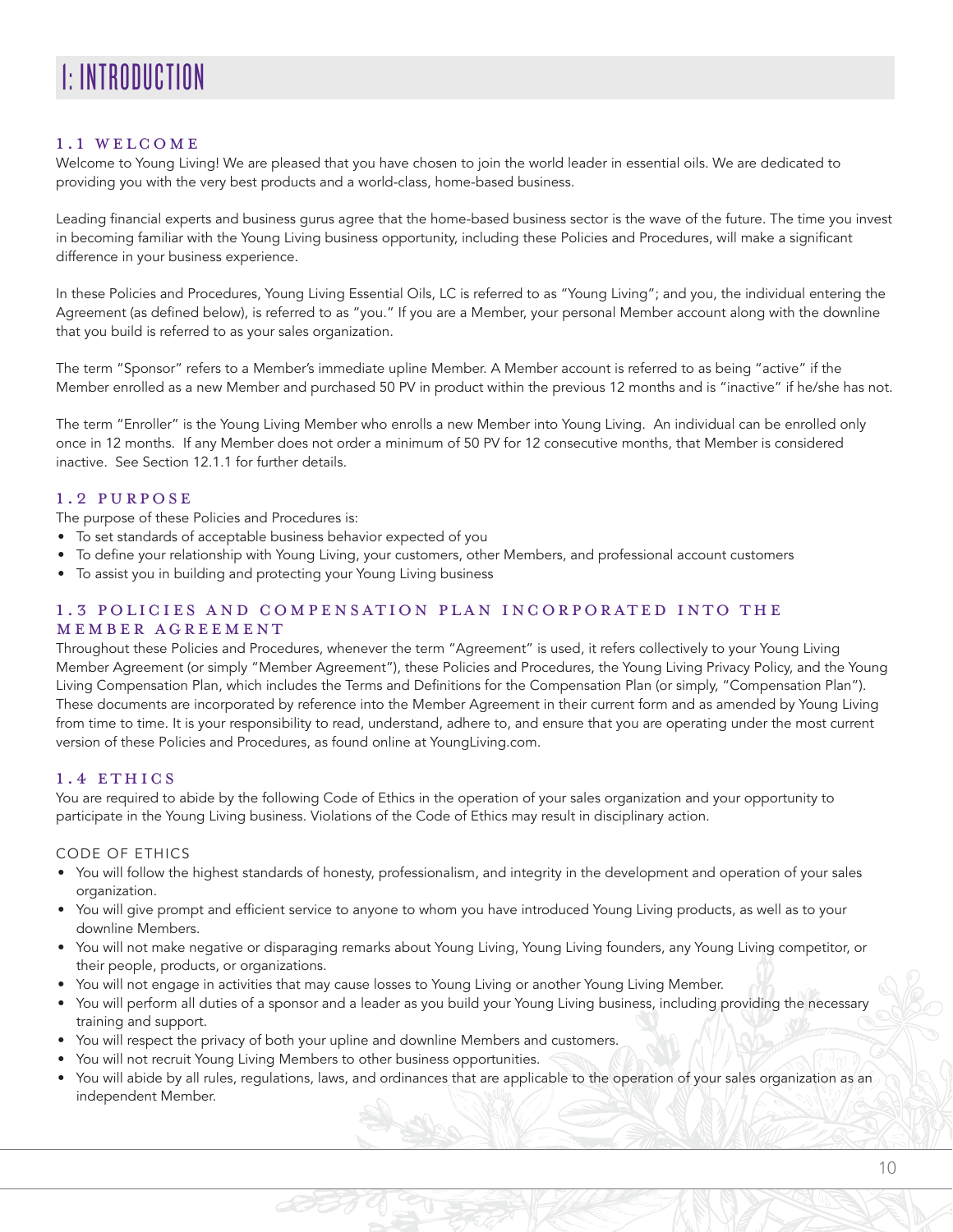#### 1.5 AMENDMENTS/ACCEPTANCE

Young Living may amend the terms and conditions of the Agreement from time to time. The changes will become effective 30 days after first published by Young Living through official Young Living publications distributed to all active Members (e.g., e-News) or posted on an official Young Living website. Amendments shall not apply retroactively to conduct that occurred prior to the effective date of the amendment.

By executing the Member Agreement, you agree to abide by all amendments or modifications that Young Living elects to make. If a Member is not willing to accept these changes, Young Living must be notified in writing within the 30 days prior to the change being effective. Any continued business, ordering, acceptance of a commission or bonus payout, or any other benefit by a Member pursuant to this Agreement constitutes acceptance of this Agreement in whole with any and all amendments.

## 2: BECOMING A MEMBER

#### 2.1 REQUIREMENTS TO BECOME A MEMBER

To become a U.S. Young Living Member, you must meet the following requirements:

- If you are an individual, be at least 18 years old.
- An individual as young as 16 years old (a "Minor") may become a Member upon the following conditions: The Minor's parent or guardian must sign the Member Agreement and agree to take full responsibility for the Minor Member's account along with the Minor. The Minor will be required to operate the account using a unique form of payment for purchases on the Member account (separate from the parent or guardian.) The Minor must also re-sign the Member Agreement when the Minor turns 18 years old. Failure to re-sign within three months of his/her 18th birthday may result in a hold being placed on the Minor's account.
- If you are a business entity, provide a Federal Tax Identification Number (TIN) or Employer Identification Number (EIN).
- Read and agree to these Policies and Procedures, the Young Living Privacy Policy, and the Compensation Plan.
- Complete, sign, and submit a Member Agreement to Young Living within 30 days of your enrollment.
- Purchase a Young Living Starter Kit.
- A Social Security Number is not required to enroll as a Member. However, a Social Security Number may be required later for income tax purposes, as outlined in Section 3.11.1.

Young Living reserves the right, in its sole discretion, to reject your Member Agreement for any reason.

#### 2.2 MEMBER AGREEMENT

You can submit your Member Agreement through mail, fax, or the Young Living website (YoungLiving.com). This application must be received within 30 days of your enrollment for you to receive Member benefits. If the Member Agreement is not received within 30 days, your Member account will be placed on hold until the agreement is received.

#### 2.3 TELEPHONE ENROLLMENT

You may enroll as a Member over the phone. However, you must submit a completed Member Agreement that is received at the Young Living headquarters within 30 days of your telephone registration. If you are a retail customer, you may enroll over the telephone.

#### 2.4 WEB ENROLLMENTS

If you enroll on the Young Living website or on any Young Living-sponsored replicated website, you will not need to submit a paper application. While your sponsor may assist you in completing the online enrollment as a Member, you must personally review and agree to the online Member Agreement, these Policies and Procedures, the Young Living Privacy Policy, and the Compensation Plan.

#### 2.5 REQUIREMENTS TO BECOME A PROFESSIONAL ACCOUNT CUSTOMER

To become a Young Living professional account customer in the U.S., you must meet the following requirements:

- Provide a Federal Tax Identification Number (TIN), Employer Identification Number (EIN), or valid Social Security Number (SSN).
- Read and agree to these Policies and Procedures, the Young Living Privacy Policy, and the Compensation Plan.
- Complete, sign, and submit a Professional Account Agreement to Young Living.
- Complete, sign, and submit a Professional Account Application to Young Living.

Young Living reserves the right, in its sole discretion, to reject your Professional Account Agreement and Professional Account Application for any reason.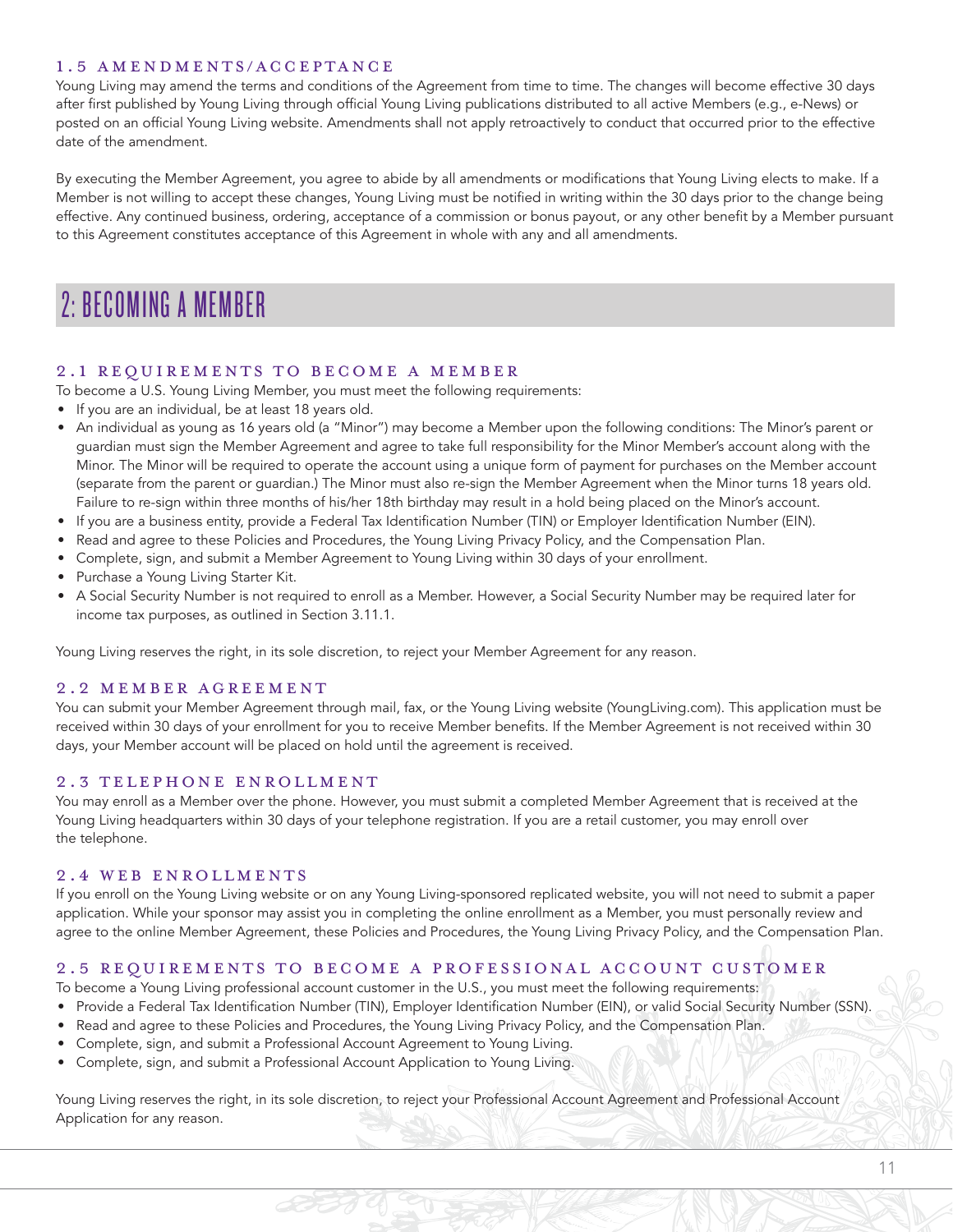# 3: OPERATING YOUR SALES ORGANIZATION

Individuals may join Young Living as retail customers, Members, and professional account customers.

#### 3.1 INDEPENDENT CONTRACTOR STATUS

As a Young Living Member or professional account customer, you are an independent sales contractor and are not a purchaser of a franchise or business opportunity. The agreement between you and Young Living does not create an employer/employee relationship, agency, partnership, or joint venture. You will not be treated as an employee for your services or for federal or state tax purposes. You are responsible for paying local, state, and federal taxes due from all compensation earned as a Member. You have no authority (expressed or implied) to bind Young Living to any obligation. You are encouraged to establish your own goals, hours, and methods of sale, as long as you comply with applicable laws and the terms and conditions of the Agreement. Members purchase product from Young Living at the published wholesale price and have the potential of earning commissions and bonuses based on qualification and achievement rank, as outlined in the Compensation Plan.

#### 3.2 RETAIL CUSTOMERS

Retail customers can purchase product directly from Young Living for personal consumption but do not participate in the Young Living Member organization or Compensation Plan. Retail customers are not required to sign a Member Agreement. Retail customers purchase products at the published retail price. Retail customers' purchases apply toward their sponsor's Organization Group Volume (OGV). Thus, orders placed by any retail customers will be included in the total sales volume for their sponsor's sales organization. A retail customer may become a Member at any time by completing the requirements outlined in Section 2.1.

#### 3.3 PROFESSIONAL ACCOUNT CUSTOMERS

Professional account customers operate a business that uses Young Living products or sell Young Living products in a retail establishment focused on nutrition, wellness, or healthy living (and which, in Young Living's sole discretion, is not large enough to be considered a regional or national chain). Examples of professional account customers include, but are not limited to, colleges, hospitals, hotels, spas, gyms, dental and doctor offices, day care facilities, massage schools, nursing homes, long-term care facilities, pharmacies, health care providers, and nutrition stores.

Professional account customers purchase product from Young Living at a discounted price (a 40% discount as of the date of publication of this Agreement) with a reduced PV (a 50% reduction as of the date of publication of this Agreement). If a professional account customer is sponsored by a Member, that account will be placed in that sponsor's downline; and the PV from purchases made by the professional account customer will be counted toward the sponsor's OGV, rank qualification, and commission under the Compensation Plan. Professional account customers cannot develop a downline organization, qualify for commissions under the Compensation Plan, or participate in the Essential Rewards Autoship Program.

A Member may convert his/her Member account to a professional account customer by applying to become a professional account customer, as outlined in Section 2.5, and by transferring any existing downline organization or allowing that downline organization to roll up. No changes of sponsorship can take place when converting between a Member and a professional account customer.

#### 3.3.1 REQUIREMENTS TO BECOME A PROFESSIONAL ACCOUNT CUSTOMER

To become a Young Living professional account customer in the U.S, you must meet the following requirements:

- Provide a Federal Tax Identification Number (TIN), Employer Identification Number (EIN), or Social Security Number (SSN).
- Provide a current state business license, registration certificate, or professional license.
- Complete, sign, and submit a Professional Account Application & Agreement to Young Living along with the required business documents.
- Read and agree to these Policies & Procedures.

Sales tax exemption is not automatic with Professional Account approval and is not available in all States. The applicant will need to provide extra documentation to be approved for this status. Young Living reserves the right to approve or deny any requests for tax exemption based on our compliance to the laws and regulations of the applicant's State Revenue department.

Please contact professional@YoungLiving.com for an Application package or for additional information. Young Living reserves the right, in its sole discretion, to reject your Professional Account Agreement and Professional Account Application for any reason.

The following provisions of these Policies and Procedures do not apply to professional account customers: Section 3.8 (Sale, Transfer,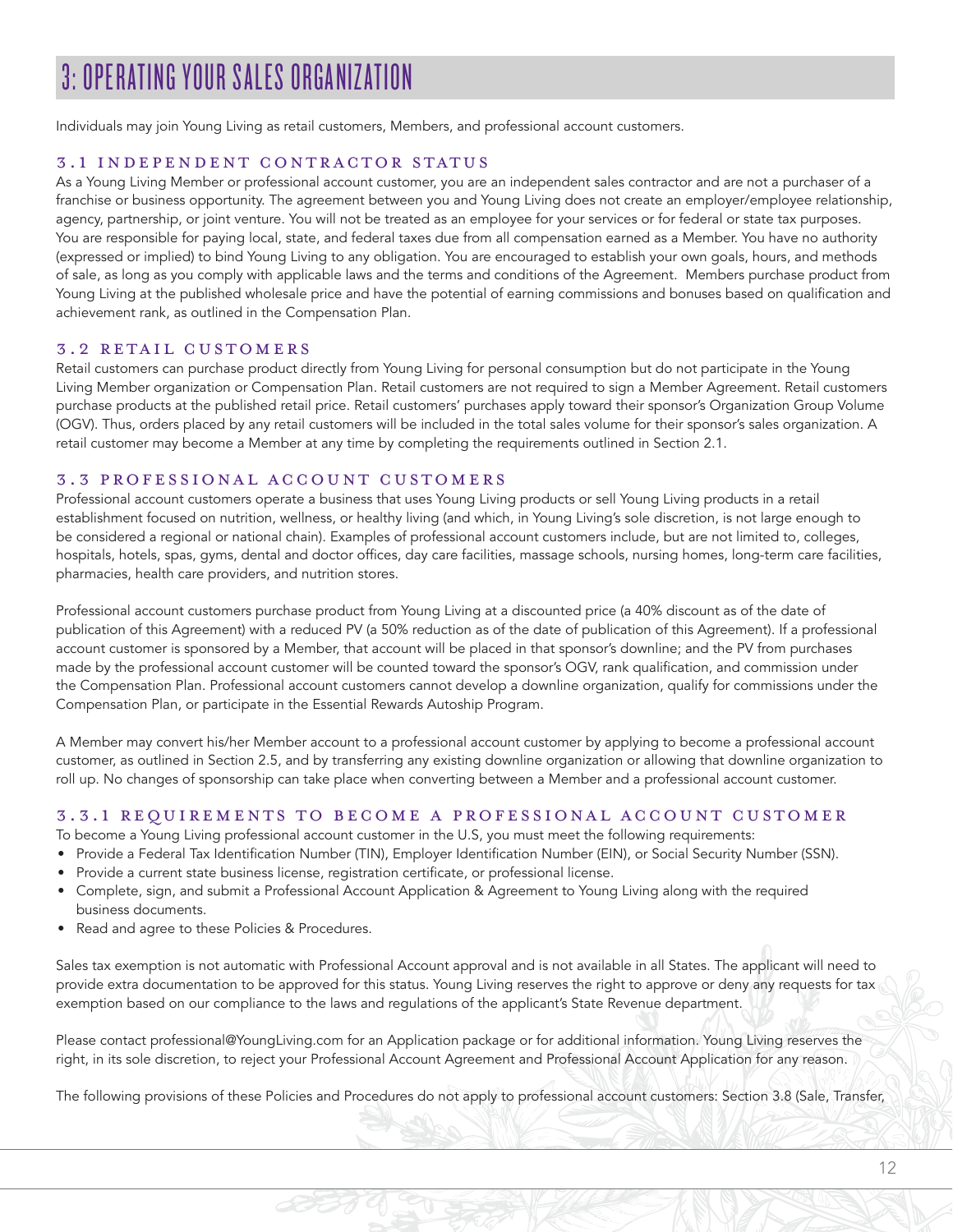or Assignment), Section 3.8.1 (Succession), Section 3.9 (Separation of a Young Living Business), 3.12.3 (Noncompetition), Section 4.1 - 4.3 (Sponsor's Responsibilities), Section 7 (Commissions), Section 8.2 (Essential Rewards Autoship), and Section 12.2 (Downline Genealogy Reports).

#### 3.3.2 SPONSORING A PROFESSIONAL ACCOUNT

If a professional account customer is sponsored by a Member, that account will be placed in that member's downline. That sponsoring Member will be able to earn unilevel commission based on the reduced PV from purchases made by the professional account customer. This PV will be counted toward that sponsor's PGV, OGV, rank qualification, and commissions under the Compensation Plan. Volume from a Professional Account leg can count as a qualifying leg for the sponsor.

#### 3.3.3 SISTER PROFESSIONAL ACCOUNT

If a Member has an interest in a professional account in addition to his/her Member account, the professional account will be deemed a sister account to the Member's account, being located in the same leg with the Member's account on the Member's front line. Under the Compensation Plan, the reduced PV from purchases made through the Sister Professional Account will be added to the Member's PGV and OGV. The reduced PV from purchases made by the professional account customer will be counted toward the PGV, OGV, rank qualification, and commissions of the member's upline as if that PV came from the member.

If multiple Members have an interest in a professional account, the professional account must be assigned as a sister account to one and only one of the Member's accounts. Members and professional account customers are responsible to inform Young Living if they have an interest in both a Member account and a professional account. Failure to do so may result in disciplinary action pursuant to Section 13.3.

# 3.4 BENEFICIAL INTEREST IN MORE THAN ONE ACCOUNT AND DUPLICATE ACCOUNTS

A Member may operate or have an interest, legal or equitable, in only one Member account, unless expressly permitted in this section. If Young Living finds that a Member has an unpermitted interest in multiple accounts, it will terminate the duplicate account(s), leaving only the Member account created first. You are specifically prohibited from creating duplicate accounts in an attempt to change lines of sponsorship, manipulate the Compensation Plan, or circumvent the Agreement in any way.

You may have a beneficial interest in more than one Member account if you receive an interest in another account as an inheritance (either through a direct inheritance or as a beneficiary of a trust) from another Member, you notify Young Living of the inheritance in writing (as specified in Sections 3.8 and 3.8.1), and Young Living approves of the transfer in writing. Young Living reserves the right, in its sole and absolute discretion and for any reason and at any time, to (a) deny you the option of owning an interest in your original account and an inherited account or (b) to deny you the right to earn the Generation Leadership Bonuses on the inherited account (e.g., if Young Living determines you have not demonstrated the ability to operate two sales organizations by failing to engage in leadership activities such as contacting and training your downline, participating in meetings, increasing enrollments, and/or increasing PGV and OGV within the payment levels of your downline in the recent past). If Young Living denies you the right to have a beneficial interested in a second account that you received through inheritance, it may allow you a four-month grace period to sell your interest in one of your accounts. After that grace period, the inherited account will be placed on hold or terminated.

Young Living strongly encourages and prefers that Members work together with their spouse/partner (if applicable) in building a single sales organization. However, due to divorce, separation, mutual agreement, etc., there may be an exception to this general rule. Beginning August 1, 2018, you and your spouse/partner may have separate accounts as long as the second account is sponsored as the first or second level to the other spouse's account. Young Living will periodically audit these two accounts and may terminate the latter-created account if it is found, in Young Living's sole discretion, that the latter-created account is used to manipulate the Compensation Plan, or the spouses are not complying with the 70% rule as outlined in Section 6.1. A joint sales organization will be treated as a joint tenancy with rights of survivorship. If you are a minor who is at least 16 years of age or older, you must submit a hardcopy distributor agreement signed by you and by your parent or legal guardian. Your parent or legal guardian will be required to supervise your activities. If your parent or legal guardian is a Member, then your Membership is considered a second account separate from your parent or legal guardian's account; your parent or legal guardian must be your Sponsor; and your parent or legal guardian cannot have a beneficial interest in your Member account.

#### 3.5 ACTIONS OF HOUSEHOLD MEMBERS OR AFFILIATED PARTIES

If any individual in your immediate household engages in any activity which, if performed by you, would violate any provision of the Agreement, such activity will be deemed a violation by you; and Young Living may take disciplinary action against you pursuant to these Policies and Procedures. Similarly, if any individual associated in any way with a corporation, partnership, LLC, trust, or other entity (collectively "entity") violates the Agreement, such action(s) will be deemed a violation by the entity; and Young Living may take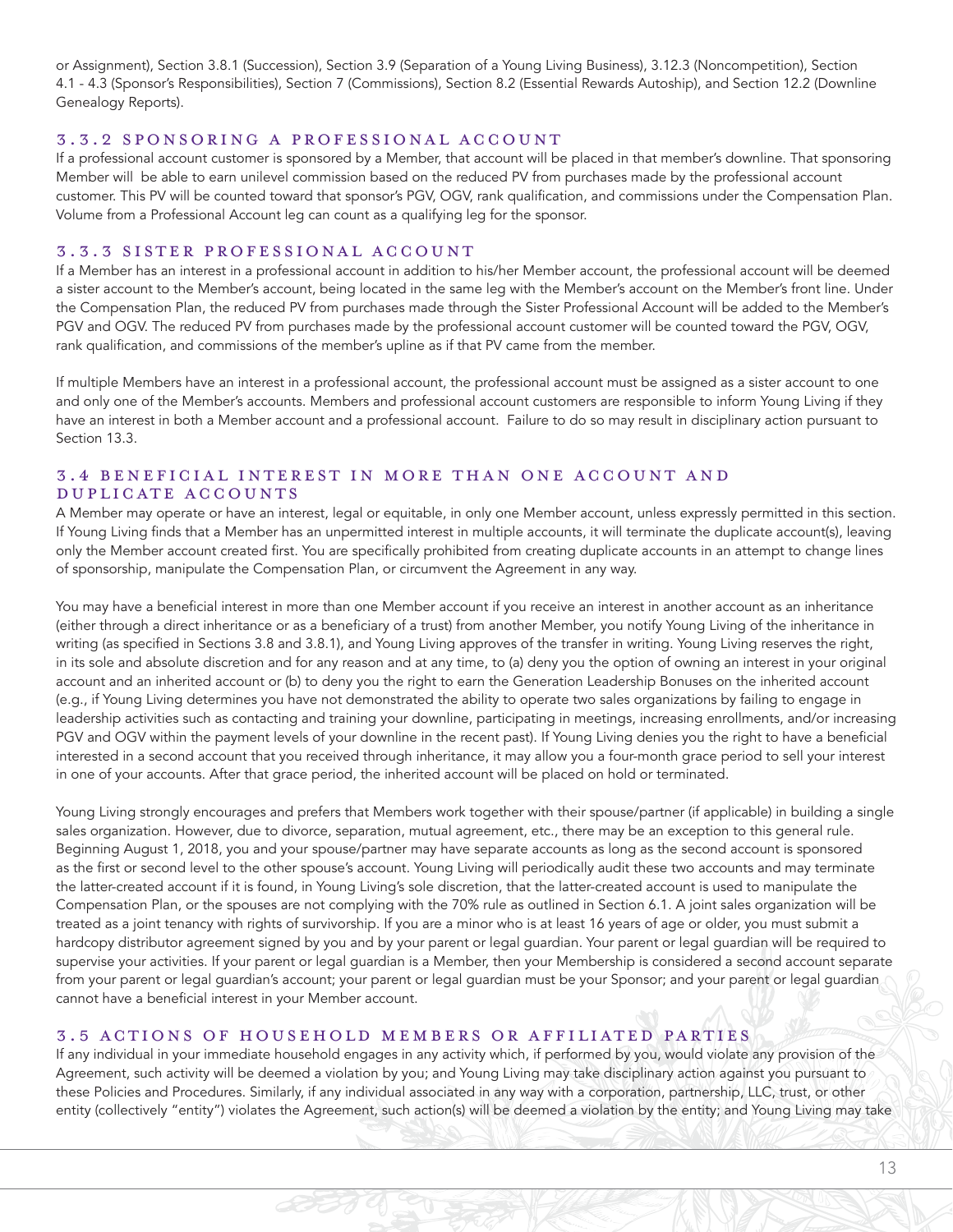disciplinary action against the entity. Likewise, if a Member enrolls in Young Living as an entity, each affiliated party of the entity will be personally and individually bound to, and must comply with, the terms and conditions of the Agreement.

#### 3.6 ACTIONS OF UPLINE MEMBERS

If any upline Member encourages, aids, or supports a downline Member in any activity which, if performed by the upline Member, would violate any provision of the Agreement (e.g., creating duplicate accounts or cross-line recruiting), such activity will be deemed to be a violation by the upline Member; and Young Living may take disciplinary action against that upline Member pursuant to these Policies and Procedures. If such violations continue, Young Living reserves the right to terminate the upline Member's Member account.

# 3.7 CORPORATIONS, PARTNERSHIPS, LIMITED LIABILITY COMPANIES, AND TRUSTS

A partnership, corporation, limited liability company, or trust may become a Young Living Member by submitting to Young Living a partnership agreement, certificate of incorporation, articles/certificate of organization, or trust agreement along with a copy of the state registration form for the entity or a certificate of good standing for the entity issued by the state of incorporation or organization. The registration form or certificate of good standing must indicate the names of all shareholders, officers, Members, managers, partners, or trustees of the entity ("affiliated parties"), or have such included with the submission to Young Living. The entity must demonstrate that no part or participant within the entity has participation in another sales organization because no individual may participate in more than one sales organization in any form. A Member may change status under the same sponsor from individual to partnership or corporation by submitting the appropriate documentation mentioned above.

Young Living reserves the right to approve or disapprove any Member's change of business names, formation of partnerships, corporations, and trusts for tax, estate planning, and limited liability purposes. In addition, by submitting a copy of the certificate of partnership or incorporation or other substantiating documentation for the entity, it is certifying that no person with an interest in the new business entity has had an interest in another sales organization within six (6) months of the submission of the certificate (unless it is the continuation of an existing sales organization that is changing its form of doing business).

#### 3.8 SALE, TRANSFER, OR ASSIGNMENT

You may sell, transfer, or assign (collectively "transfer") your entire downline organization by submitting a request to Young Living along with a \$50 processing fee. For your request to be granted, the following criteria must be met:

- You and the receiving party must notify Young Living in writing of your intent to sell or transfer the sales organization. This request must be signed and notarized.
- Young Living must approve of the receiving party prior to the transfer.
- After the transaction, the transferring party must not retain any copies, digital or otherwise, of personal information belonging to his/her downline organization Members.
- The receiving party must be (or must become) a Young Living Member in good standing.
- If the receiving party has an existing downline, he/she must first transfer that sales organization or have a transfer in place and approved by Young Living before accepting the new sales organization.
- No changes in your line of sponsorship or your downline can result from the transfer.
- Before a transfer will be approved, all debt obligations that you and the receiving party may have with Young Living must be satisfied.
- Before any transfer will be approved, you and the receiving party must each be in compliance with all the terms of the Agreement. The individual, to whom the sales organization is sold and/or transferred, will be expected to meet leadership qualification in order to be eligible for leadership commission payouts.
- Any sale of any organization with OGV 50,000 or higher must be approved by Young Living in writing.

Young Living reserves the right to approve or disapprove your request to transfer your sales organization for any reason. You may not transfer your sales organization to any person or entity without Young Living's written approval.

Young Living does not waive any violations of the Agreement, even though a violation may have occurred under a prior owner of your sales organization. As a new owner of a preexisting sales organization, you may be responsible for violations of the Agreement made by the prior owner in connection with your sales organization. Any action that may be taken on a sales organization with the previous owner under Section 13.3 may carry over to you.

#### 3.8.1 SUCCESSION

Upon your death or your incapacitation, the rights to commissions, bonuses, and your sales organization, together with all Member responsibilities, may pass to your legal heir(s) or legal representative(s) (collectively "beneficiary") if the terms of succession are met.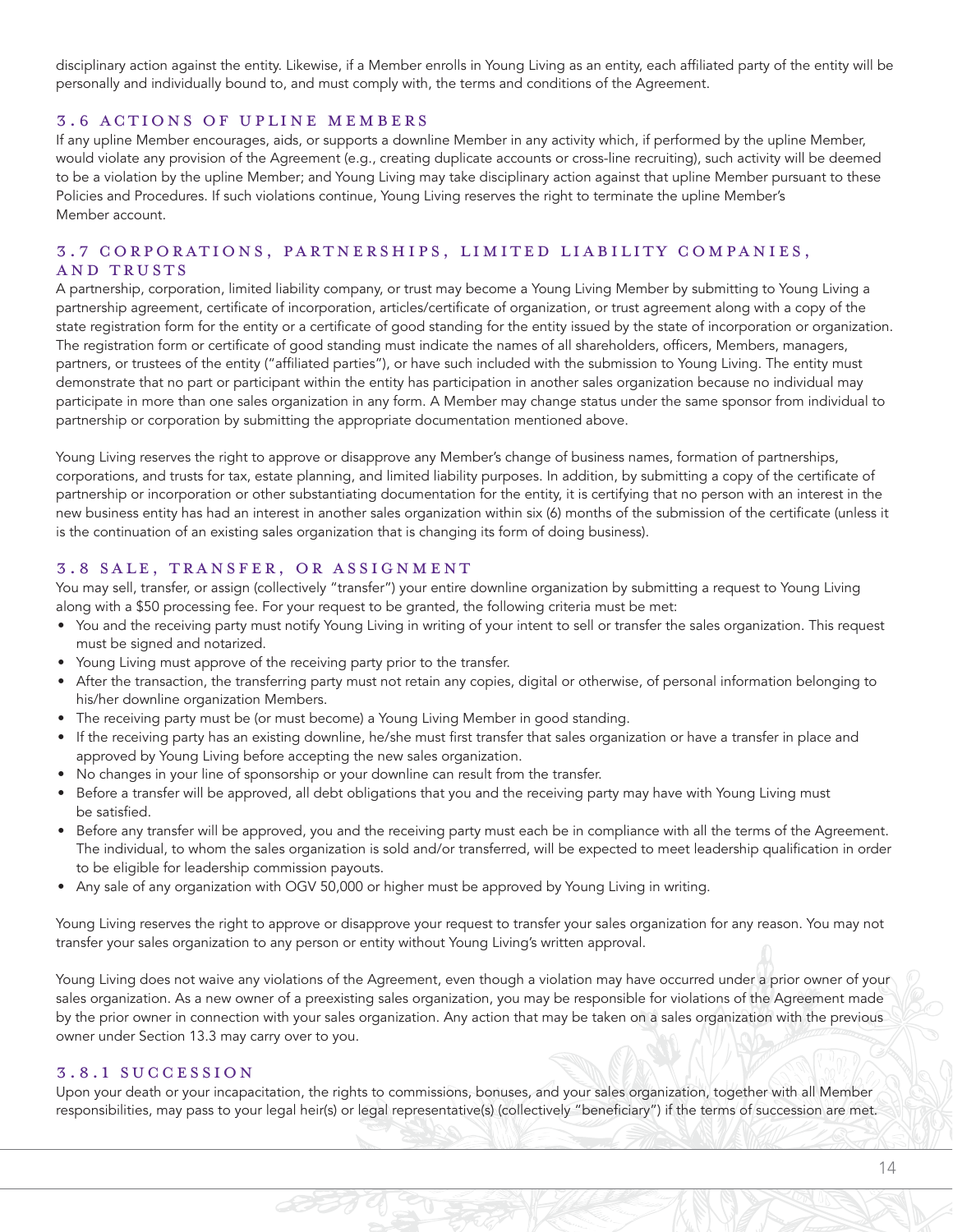Your beneficiary must present Young Living with proof of your death or incapacitation, along with appropriate legal documentation and a properly completed Member Agreement. A W-9 form is also required from the new Member. If the transfer is approved, the beneficiary will be eligible to collect all future commissions and bonuses of your sales organization provided that he/she meets all of the qualifications necessary under the Compensation Plan. Member accounts acquired under succession will not receive the same recognition benefits of original Member account owners who built the original organization; however, the beneficiary may earn recognition benefits as he/she fulfills the Member responsibilities and continues to grow the Member organization. If the beneficiary already has an existing sales organization, he/she will be subject to the terms set forth in Section 3.4. Young Living reserves the right to approve or reject a succession transfer.

#### 3.9 SEPARATION OF A YOUNG LIVING MEMBER BUSINESS

You may, with others, operate a single sales organization as a husband-wife partnership, regular partnership, corporation, or trust (the latter three entities are collectively referred to herein as "entities"). If your marriage ends in divorce or your entity dissolves, arrangements must immediately be made to assure that any separation or division of the business is accomplished so as not to adversely affect the interests and income of other business upline or downline of sponsorship. If divorcing spouses or a dissolving business entity fail to provide for the best interests of other Members and Young Living, such actions will constitute a breach of the Agreement; and Young Living may terminate the Agreement pursuant to these Policies and Procedures.

During the proceedings of a divorce or entity dissolution, the divorcing spouses or a dissolving business entity must adopt one of the following methods of operation:

- One of the parties may, with consent of the other(s), operate the business pursuant to a notarized assignment in writing whereby the relinquishing party(ies) authorize(s) Young Living to deal directly and solely with the other party(ies). A notarized request from the person being removed is required. A new Member Agreement and W-9 form are required from the person remaining on the account.
- The parties may continue to operate the sales organization jointly on a "business-as-usual" basis, whereupon all compensation paid by Young Living will be paid in the joint names of the Members or in the name of the entity to be divided, as the parties may independently agree among themselves.
- The parties may operate the business pursuant to a court order involving parties.
- If one of these requirements is not met, Young Living will maintain the status quo as to how commissions are paid.

Young Living will not divide your sales organization with a divorcing spouse or with affiliate parties of a dissolving business. Similarly, Young Living will not split your commission or bonus checks between you and a divorcing spouse or affiliate parties of a dissolving entity. Young Living will recognize only one sales organization and will issue only one commission check per sales organization per commission cycle. Commission checks will always be issued to the same individual or entity, unless all parties to a sales organization agree that commissions will be due and paid to another party or by order of a court having jurisdiction over Young Living. If you have completely relinquished all of your rights as a former spouse or a former affiliate party to a sales organization, you are free to enroll as a new Member under any sponsor of your choosing. However, in such case you will have no rights to any Members or customers from your former sales organization. In that instance, you must develop the new business in the same manner as would any other new Member.

#### 3.10 ROLL UP OF MARKETING ORGANIZATION

When a vacancy occurs in the Young Living Member organization due to the cancellation or termination of a Member account, each Member in the first level immediately below the terminated Member on the date of the cancellation will "roll up," which means to move to the first level ("front line") of the terminated Member's sponsor. For example, A sponsors B, and B sponsors C1, C2, and C3. If B terminates her business, then C1, C2, and C3 will roll up to A and become part of A's first level. Young Living also reserves the right, in its sole discretion, to sell the sales organization that has been canceled or terminated for inappropriate behavior.

#### 3.11 TAXES

#### 3.11.1 INCOME TAXES

You are responsible for complying with the tax laws in the jurisdiction where you reside. In the United States, you are responsible for paying all local, state, and federal income taxes on any earnings generated through your sales organization. In order to assist you with your tax reporting, as you earn income and are paid over \$600 in commissions, Young Living will automatically withhold 28% income tax from your commission check for backup withholdings until you provide Young Living with a valid Social Security Number (SSN), Federal Tax Identification Number (TIN), Employer Identification Number (EIN), or Individual Taxpayer Identification Number (ITIN) for tax reporting purposes. If you do not submit a valid SSN or TIN, you will be subject to backup withholdings, possible processing fees, customer status change, and will be required to submit a W-9 form or other tax documentation. Any fines or penalties incurred by Young Living because of an incorrect SSN, TIN, or name will be your responsibility; and you agree to reimburse Young Living for these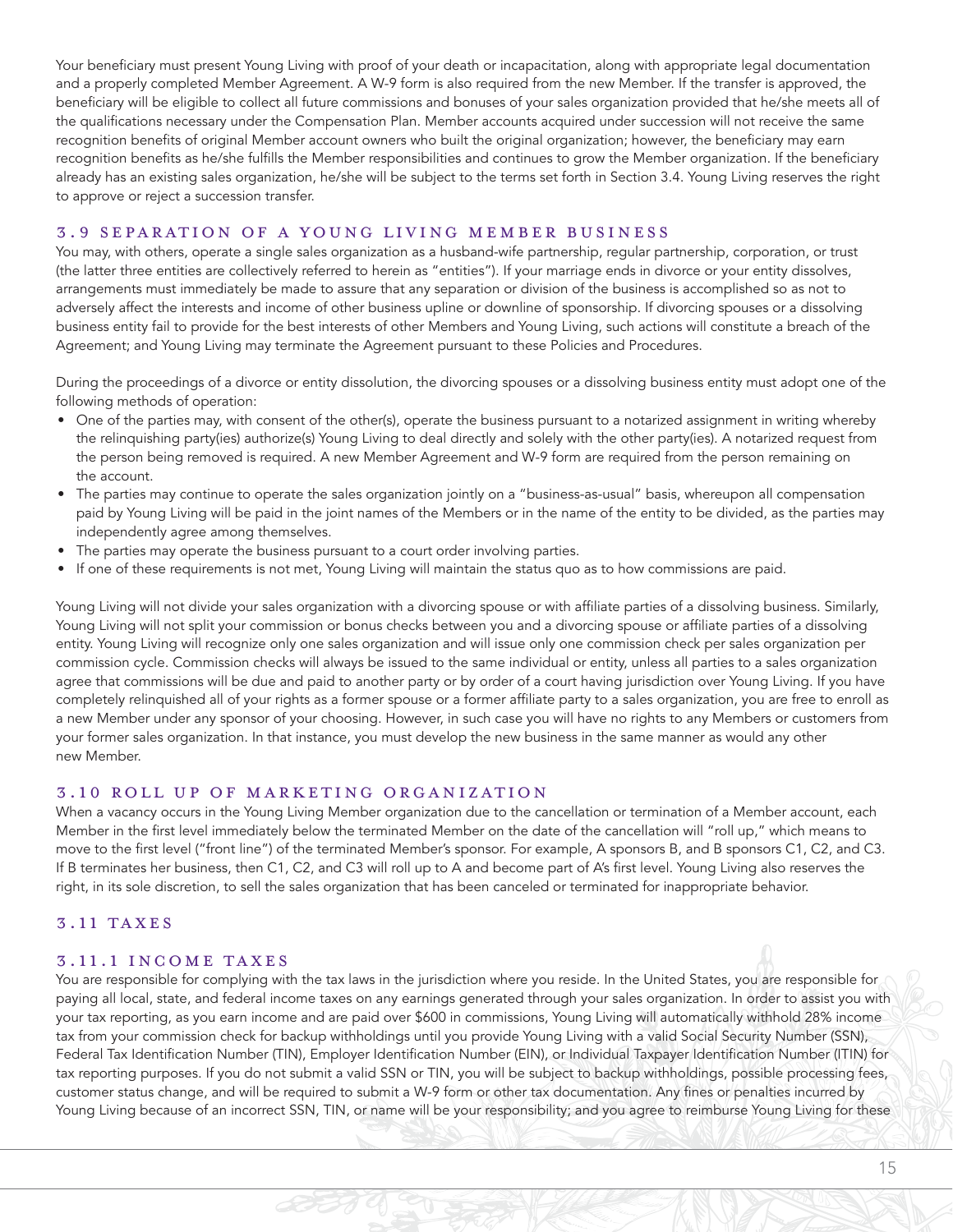costs. Every year, Young Living will provide an IRS Form 1099 MISC (Non-Employee Compensation) earnings statement to you if you are a U.S. resident who falls into one of the following categories:

- Had earnings over \$600 in the previous calendar year
- Made purchases during the previous tax year (January to December) in excess of \$5,000

Retail customers are not required to provide any tax information.

Changes to a SSN, TIN, EIN, or ITIN must be received via a completed W-9 form. The name and TIN on a Member's account must match IRS records. These forms must match the signature of the owner on the account. For tax reporting purposes, changes to these numbers will result in issuance of an additional 1099 in the same tax year. No previous 1099s may be reissued under the new SSN or TIN. Earnings made before the change will be reported on the original TIN. Earnings after any change will be recorded on the new TIN. When a sales organization is owned by two or more individuals, taxes will be reported on the primary Member's tax number.

#### 3.11.2 SALES TAXES

Young Living is required to collect and remit sales taxes on your behalf based on the published retail price of the product and according to tax rates of the state or country in the "ship to" address on any given order. Moreover, Young Living may be required by other countries to collect value added taxes, goods and service tax, harmonized sales tax, provincial sales tax, customs fees, or duties. You will be required to cover these additional fees.

If you have a physical business location within the United States where you are retailing product, as outlined in Section 5.11, you can apply for sales tax exemption. Members may review the Member Sales Tax Exemption Information located on the Member Resource page of the Virtual Office for specific instructions and documentation on how to apply for this exemption. Professional account customers should contact professional@YoungLiving.com for these instructions and documents. Young Living reserves the right to verify the validity of any documents and evidence that you submit in applying for this exemption. If you are approved for sales tax exemption, you will be solely responsible for collecting and remitting sales taxes to the appropriate jurisdictional authorities. Any questions concerning retail sales tax requirements should be directed to your tax advisor.

#### 3.12 DECEPTIVE PRACTICES

#### 3.12.1 UNAUTHORIZED RECRUITING

During your Membership with Young Living and after your Membership has terminated, you may engage in other noncompeting business ventures; however, you may not take advantage of your knowledge of, or association with, other Young Living Members, including your knowledge resulting from or relating to your upline and downline in order to promote and expand such other business ventures. Such conduct constitutes an unwarranted and unreasonable interference with the business of other Members and Young Living.

#### 3.12.2 NONSOLICITATION

To qualify for compensation under Young Living's Compensation Plan, you have the ongoing responsibility to help, educate, train, motivate, and assist the Members in your sales organization. You also have the responsibility to promote Young Living products and the Young Living income opportunity. Young Living and its Members have made a great investment in the establishment of organizations consisting of Retail Customers, Professional Account Customers, and Members, from which you will benefit. This constitutes one of Young Living's most valuable assets. Young Living reserves the right to cease paying compensation to any Member, including you, who recruits any Young Living retail customers, professional account customers, or Members to participate in a Competing Business Venture (defined below). To protect the efforts of all Members in building and maintaining their sales organizations and Customer bases, and in order to protect Young Living's interest and investment in the overall customer base, Members and all Members of their immediate household are required to abide by the following policies:

(a) Nonsolicitation of Young Living Retail Customers, Professional Account Customers and Members:

(i) During the period that this Agreement is in force, you and all Members of your immediate household are prohibited from directly, indirectly, or through a third party, recruiting any Young Living retail customers, professional account customers, or Members to participate in a Competing Business Venture, regardless of who initiates the contact. (ii) For a period of twelve months after cancellation or termination for any reason of this Agreement, you and all Members of your immediate household are prohibited from directly, indirectly, or through a third party, recruiting, regardless of who initiates the contact, any Young Living retail customers, professional account customers, or Members to participate in a Competing Business Venture:

(1) who were in your sales organization or upline at any time during the term of his or her association with Young Living;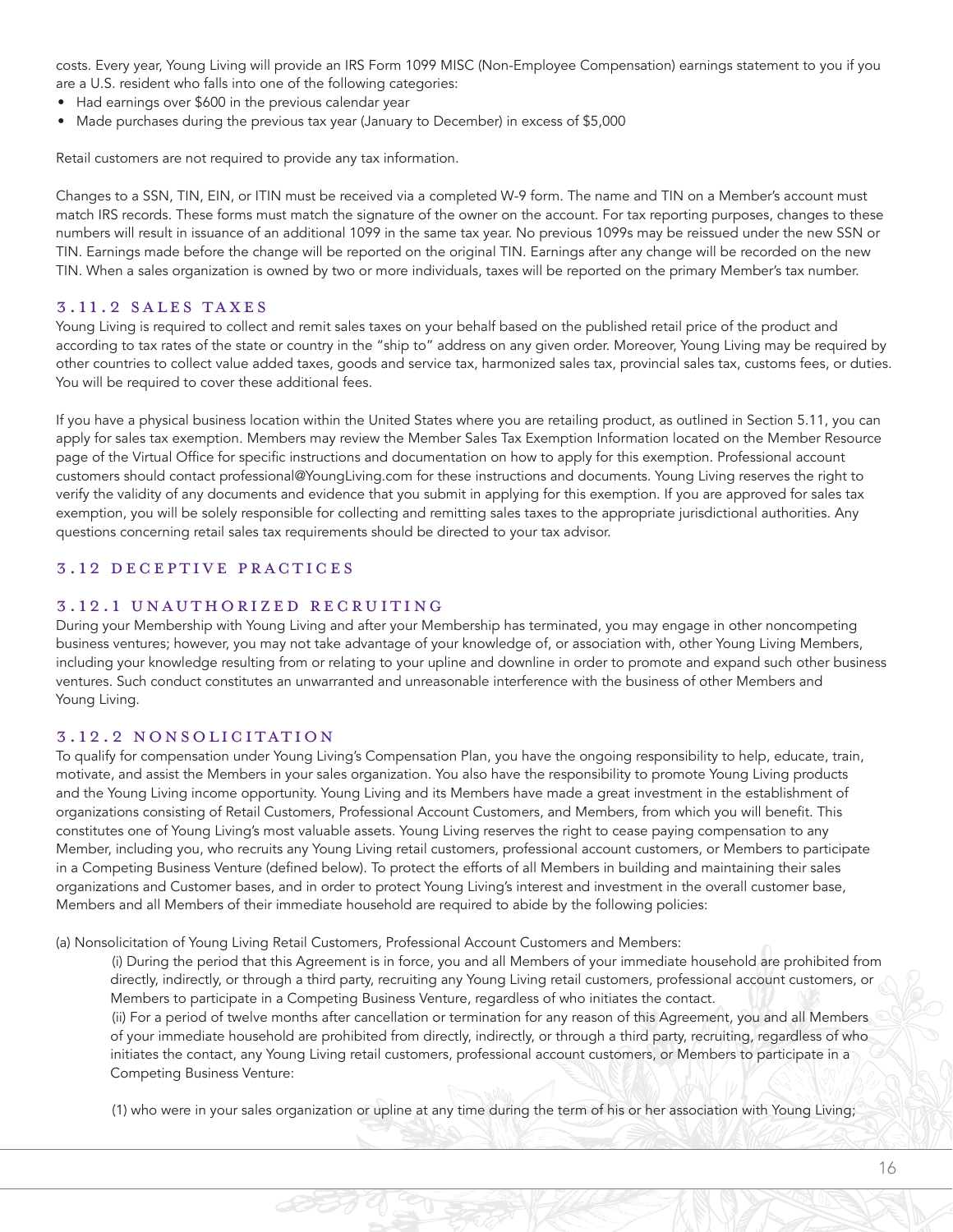(2) with whom you had contact during the term of your association with Young Living;

(3) whose contact information (name, address, phone number, or email address, etc.) you or Members of your immediate household obtained at any time during the term of your association with Young Living; or

(4) whose contact information (name, address, phone number, or email address, etc.) you or Members of your immediate household obtained at any time from another person who obtained the information because of any other person's association with Young Living. As used herein, the term "Competing Business Venture" means any business venture offering a similar business opportunity or similar or alternative products or services to those offered by Young Living. The prohibitions under clauses (a) (i) and (a) (ii) above include, but are not limited to, presenting or assisting in the presentation of Competing Business Ventures to any Young Living retail customers, professional account customers, or Members, and implicitly or explicitly encouraging any Young Living Retail Customers, Professional Account Customers, or Members to join any Competing Business Ventures that would detract from their relationship with Young Living (as determined by Young Living in its sole discretion). It is a violation of this policy to recruit any Young Living retail customers, professional account customers, or Members to participate in a Competing Business Venture, even if you do not know that the prospect is also a Young Living retail customer, professional account customer, or Member. It is your responsibility to first determine whether the prospect is a Young Living retail customer, professional account customer, or Member before recruiting the prospect to participate in a Competing Business Venture. As used herein, the term "recruit" or "recruiting" means: (1) to enroll, enlist, or solicit an individual or entity to join a business, program, or organization, or attempt to do so; (2) to promote, influence, or encourage an individual or entity to join a business, program, or organization, or attempt to do so; or (3) to present, participate, or assist in the presentation of a business, program, organization, or its products to an individual or entity. Such recruitment constitutes a violation of this provision, whether or not the individual or entity ultimately terminates the relationship with Young Living. To constitute recruiting, such efforts or attempts may be performed either directly through personal contact (including, but not limited to, electronic and social media means) or indirectly through a third party.

The term "immediate household," as used herein, refers to married couples and other persons residing in the same home. With respect to Members, retail customers, and professional account customers that are entities (e.g., corporations, tax exempt entities, trusts, etc.) rather than individuals, "immediate household" means the shareholders, owners, directors, officers, Members, trustees, responsible parties, etc., of such entities and persons married to or residing in the same home with the persons who are the shareholders, owners, directors, officers, Members, trustees, responsible parties, etc., of such entities.

(b) During the period that this Agreement is in force, and for a period of twelve months after the cancellation or termination thereof for any reason, you and all Members of your immediate household are further prohibited from the following:

(i) Producing literature, tapes, or promotional material of any nature (including, but not limited to, websites and emails) that are used by you or any third person to recruit Young Living retail customers, professional account customers, or Members to participate in a Competing Business Venture;

(ii) Offering any non-Young Living products, services, or Competing Business Ventures in conjunction with the offering of Young Living products, services or income opportunity or at any Young Living meeting, seminar, launch, convention, or other Young Living function.

(c) Violation of any provision of this Section 3.12.2 constitutes your voluntary resignation and cancellation of this Agreement, effective as of the date of the violation, and:

(i) The forfeiture by you of all commissions or bonuses payable for and after the calendar month in which the violation occurred.

(ii) If Young Living pays any bonuses or commissions to you after the date of the violation, all bonuses and commissions for and after the calendar month in which the violation occurred shall be refunded to Young Living.

(iii) Young Living may seek and obtain both injunctive relief and damages for violations of this Section 3.12.2. Young Living may, at its option, elect to enforce this Policy by lawsuit in a court of competent jurisdiction in Utah rather than by arbitration.

(iv) In addition to being entitled to a refund of bonuses and commissions and to damages as described above, in the event a person or entity violates this Section 3.12.2, Young Living and any Member that experiences an adverse financial impact as a result of such person's or entity's violation of this Section 3.12.2 shall be entitled to an accounting and repayment of all profits, compensation, commissions, remunerations, or other benefits that the person or entity directly or indirectly receives and/or may receive as a result of, growing out of, or in connection with any violation of this Section. Such remedy shall be in addition to and not in limitation of any damages, injunctive relief, other rights, or remedies to which Young Living is or may be entitled to by law or in equity.

(iv) You recognize that the restrictions herein are reasonable and necessary to protect the legitimate business interests of Young Living and other Members and that such restrictions will not prevent you from working or otherwise earning a living.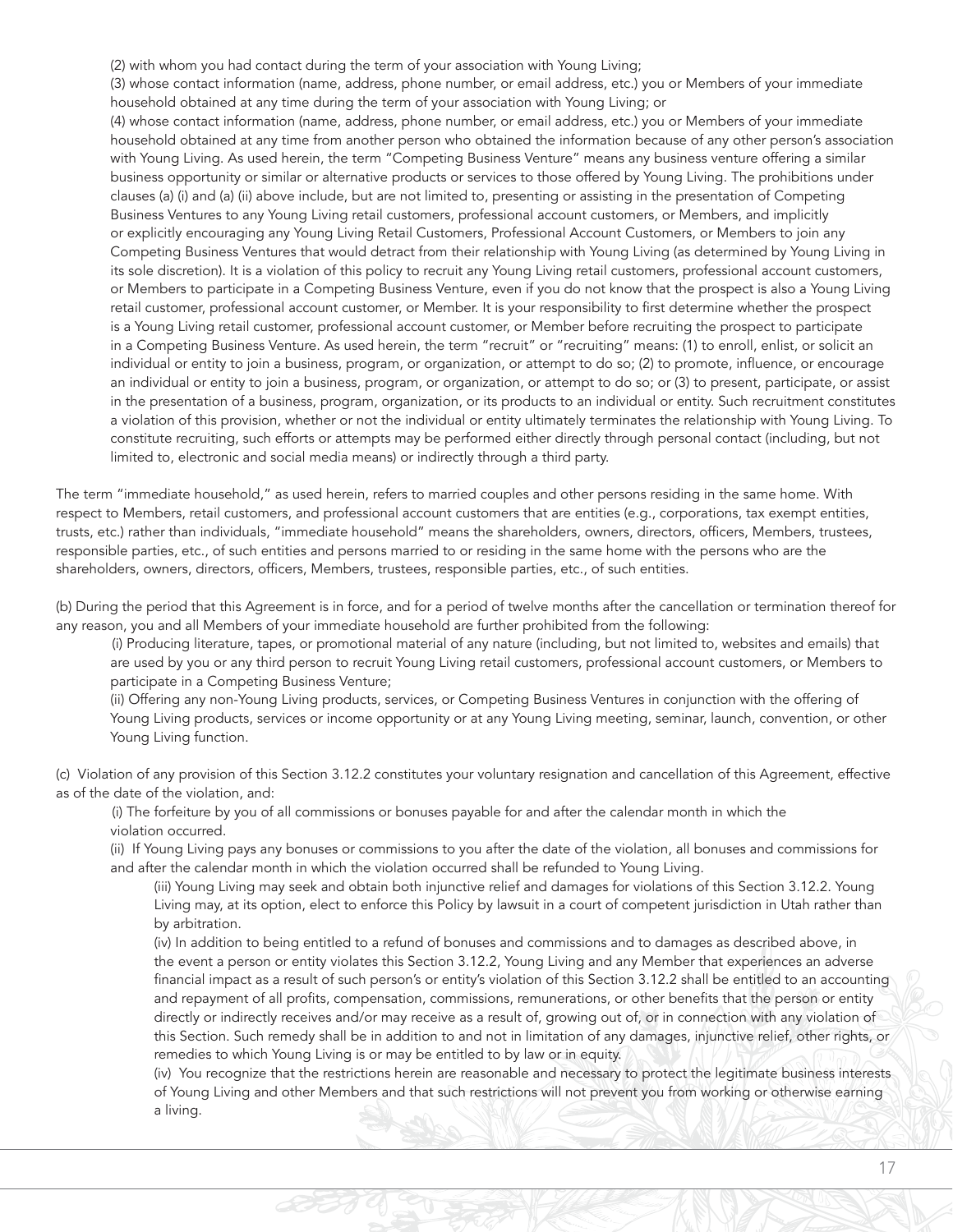(d) Violations of this Section 3.12.2 are especially detrimental to the growth and sales of other Members' Independent Young Living businesses and to Young Living's business. Consequently, Members who have knowledge that any Member has violated this Policy must immediately report that information to Young Living's Conduct Success Team at conduct@youngliving.com. The failure of a Member to report such information to Young Living will also constitute a violation of this policy. The names of those reporting violations of this Section 3.12.2 will be held in confidence.

#### 3.12.3 NONCOMPETITION

If, during the term of the Agreement, you engage in a non-Young Living direct selling program, you will ensure that you operate your Young Living sales organization separately and apart from your non-Young Living program. To that end:

- You may not display Young Living promotional materials, sales aids, products, or services ("Promotional Materials") with or in the same location as any non-Young Living Promotional Materials or in any manner or format that enables a viewer to contemporaneously view Young Living Promotional Material and non-Young Living Promotional Material. For example, you may not present Young Living Promotional Material and non-Young Living Promotional Material on or in the same website, blog, tweet, post, text, brochure, other printed marketing material, signage, electronic, or other communication.
- You may not offer Young Living programs, opportunities, products, or services to prospective or existing Young Living customers or Members in conjunction with any non-Young Living programs, opportunities, products, or services.
- You may not offer any non-Young Living programs, opportunities, products, or services at any Young Living-related meeting, seminar, convention, webinar, teleconference, or other event.

Notwithstanding the foregoing, during the term of the Agreement and for a period of six (6) months after the cancellation, expiration, or termination by either party for any reason of the Agreement, you agree not to directly or indirectly serve in any capacity as a Member, representative, consultant, employee, agent, officer, director, shareholder, partner, Member, seller, distributor, or owner of or with doTERRA International, LLC or any parent or affiliate company of this company. This restriction applies to any geographic market that you (or your sales organization) serviced or within which you (or your sales organization) physically worked during the term of this Agreement.

Reaching the rank of Diamond and above is very prestigious and requires a significant time commitment to Young Living. Additionally, Members who have achieved the rank of Diamond and above are privy to additional Young Living confidential and trade secret information. To achieve this rank and participate in the Diamond Leadership Bonuses, it is important to be an example in all facets of the Young Living business and be dedicated to Young Living. Accordingly, notwithstanding the foregoing, during the term of the Agreement and for a period of six (6) months after the cancellation, expiration, or termination by either party for any reason of the Agreement, once you have achieved the rank of Diamond or above, you will not directly or indirectly serve in any capacity as a Member, representative, consultant, employee, agent, officer, director, shareholder, partner, seller, distributor, or owner of or with any other multilevel marketing, party planning, or other direct sales company, regardless of the type of products or services offered by that new entity. This restriction applies to any geographic market that you (or your sales organization) serviced or within which you (or your sales organization) physically worked during the term of this Agreement. Any Member who has achieved the rank of Diamond and is violating this policy as of July 2, 2018, will be given a grace period until December 1, 2018, to comply with this policy. Diamond ranking Members may, however, purchase products from other multi-level marketing, party planning, or other direct sales company companies solely for their personal use.

You agree that Young Living has a protectable interest in its goodwill, customer-base, Member network, confidential information, and trade secret information. You further acknowledge that any breach of your obligations under Sections 3.12.2, 3.12.3, and 3.15 of the Agreement will cause immediate and irreparable harm to Young Living for which monetary damages and other legal remedies could not adequately compensate. You further acknowledge that the restrictions set forth in Sections 3.12.2, 3.12.3, and 3.15 of the Agreement are reasonable and necessary to protect, maintain, and preserve the legitimate business interests of Young Living and other Members and restrict your conduct only to the extent necessary to protect, maintain, and preserve such business interests. You further warrant that you understand the legal and other consequences of entering into the covenants and agreements contained in Sections 3.12.2, 3.12.3, and 3.15 of the Agreement and that the enforcement of these provisions will cause no undue hardship to you. Member agrees that the restrictions herein will not prevent Member from working or otherwise earning a living. If any restriction contained in Sections 3.12.2, 3.12.3, and 3.15 of the Agreement is deemed to be unenforceable by a court of competent jurisdiction, you agree that such court shall modify and enforce such restrictions to the extent it believes to be reasonable under the circumstances existing at that time.

#### 3.12.4 TARGETING OTHER DIRECT SELLERS

Young Living does not condone Members specifically or consciously targeting the sales force of another direct sales company to sell Young Living products or to become Members for Young Living. Nor does Young Living condone the solicitation or enticement of Members of the sales force of another direct sales company to violate the terms of their contract with such other company. Should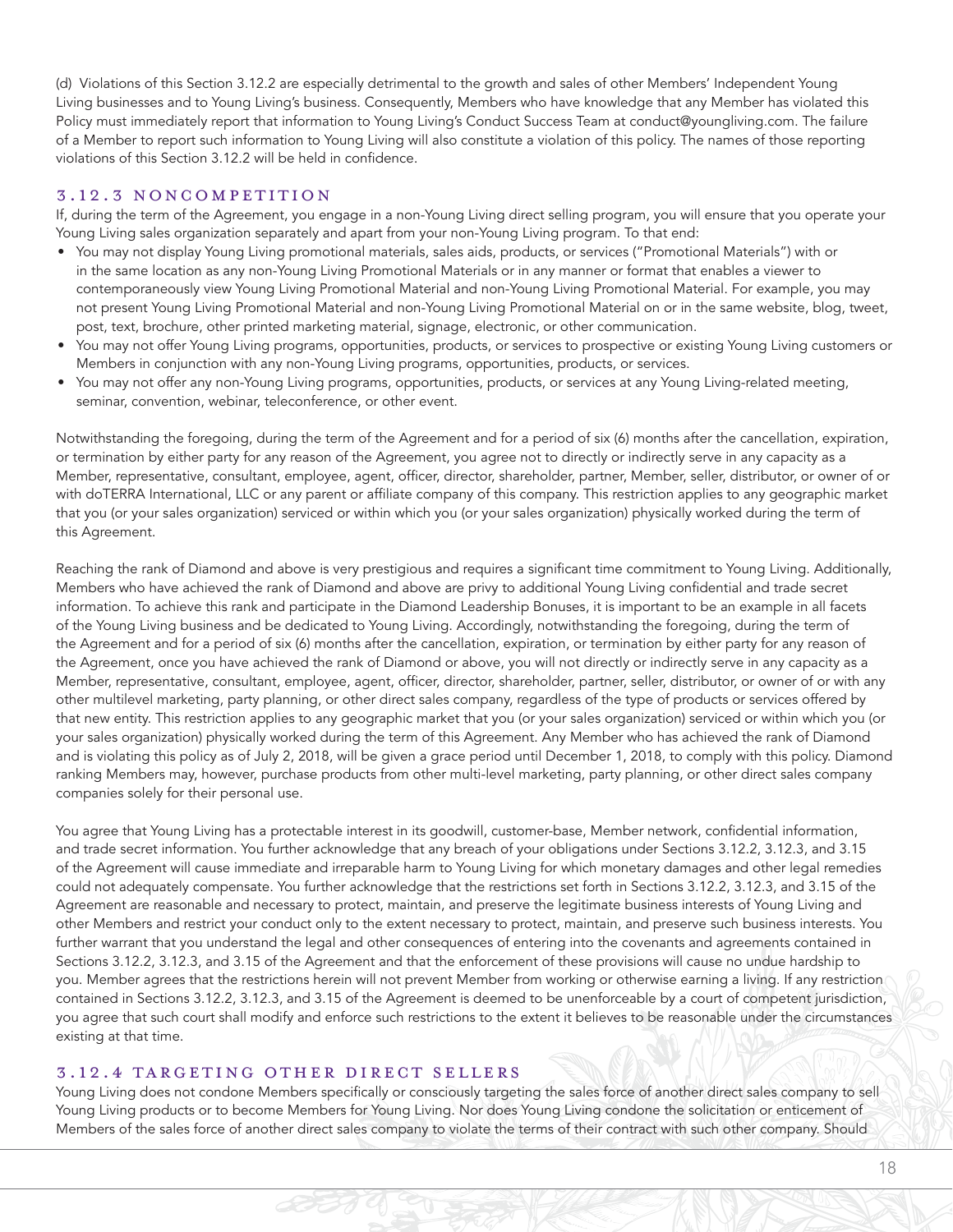you engage in such activity, you bear the risk of being sued by the other direct sales company. If any lawsuit, arbitration, or mediation is brought against you alleging that you have engaged in inappropriate recruiting activity of its sales force or customers, Young Living will not pay any of your defense costs or legal fees, nor will Young Living indemnify you for any judgment, award, or settlement.

#### 3.12.5 CROSS-LINE RECRUITING

Actual or attempted cross-line recruiting or sponsoring is strictly prohibited and will not be tolerated. "Cross-line recruiting" is defined as (a) the enrollment, indirect or otherwise, of an individual or entity that already has a current Membership with Young Living, or who has had an Agreement within the preceding six (6) calendar months, within a different line of sponsorship; (b) training current Young Living Members from different lines of sponsorship how to change sponsors in a non-permitted way in order to facilitate their move to your organization; or (c) aiding, encouraging, or facilitating the actions outlined in (a) or (b) of this definition. The use of a spouse's or relative's name, trade names, DBAs (Doing Business As), assumed names, corporations, trusts, Federal Tax Identification Numbers, or fictitious identification numbers to circumvent this policy is strictly prohibited.

You may not demean, discredit, or defame another Young Living Member, especially in an attempt to entice another Member to become part of your sales organization. Young Living reserves the right to terminate your sales organization for failure to comply with this policy.

#### 3.12.6 BONUS BUYING AND STACKING

Bonus buying and stacking are material breaches of these Policies and Procedures and are strictly and absolutely prohibited and may result in the termination of your Membership.

"Bonus buying" includes (a) the enrollment of Members without their knowledge of or execution of the Agreement by such individuals or entities; (b) the fraudulent enrollment of an individual or entity as a Member or customer; (c) the enrollment or attempted enrollment of nonexistent individuals or entities as Members or customers (phantoms); or (d) the use of a credit card by or on behalf of a Member or customer when the Member or customer is not the account holder of such credit card.

The term "stacking" means: (a) the failure to transmit to Young Living, or the holding of a Member Agreement, in excess of two (2) business days after its execution; (b) the manipulation of Member Agreements for the purpose of maximizing compensation pursuant to the Compensation Plan; (c) providing financial assistance to Members, buying products, or drop shipping through another's account for the purpose of increasing the payout of your sales organization.

#### 3.13 INTERNATIONAL

Compliance with foreign laws regarding intellectual property, data protection, customs, taxation, literature content, and other direct selling guidelines is critical to successful international expansion of Young Living into new markets. Consequently, you are authorized to market and sell Young Living products and services and to recruit and sponsor other Members only in countries in which Young Living is authorized to conduct business, as listed in official Young Living literature. Unauthorized premarket opening activity may jeopardize Young Living's ability to enter a new market and may result in loss of opportunity for many other Members. Because of the severe possible consequences, those who engage in unauthorized premarket opening activity will be subject to disciplinary measures, possibly leading to termination. You are not authorized to register product, trade names, trademarks, patents, web domains, or IP addresses in any country for or on behalf of Young Living.

You agree to indemnify Young Living for any such activity of yours that damages Young Living, including, but not limited to, loss of profit, loss of goodwill, any damages, and reasonable attorneys' fees.

If you want to sponsor Members in a country officially recognized as open, you must do all of the following:

- Be in good standing in the country of residence.
- Read, understand, and agree to follow the Young Living Policies and Procedures in place for that country.
- Agree to follow all applicable laws of that country.
- Agree to any tax withholdings that may be required for that country.

Members may sponsor and/or enroll Members globally; however, Members may market and sell products only in countries that are legally registered with the government for business activity. Only products that have been registered for sale in that same country may be promoted and sold. Members may not import products into any country that are not legally importable or saleable. You agree to follow all laws in any country into which you sponsor Members, including, but not limited to, all direct selling laws, all solicitation laws, all advertising laws, all claims laws, all tax laws, and any other laws that apply to operating a sales organization in a foreign country.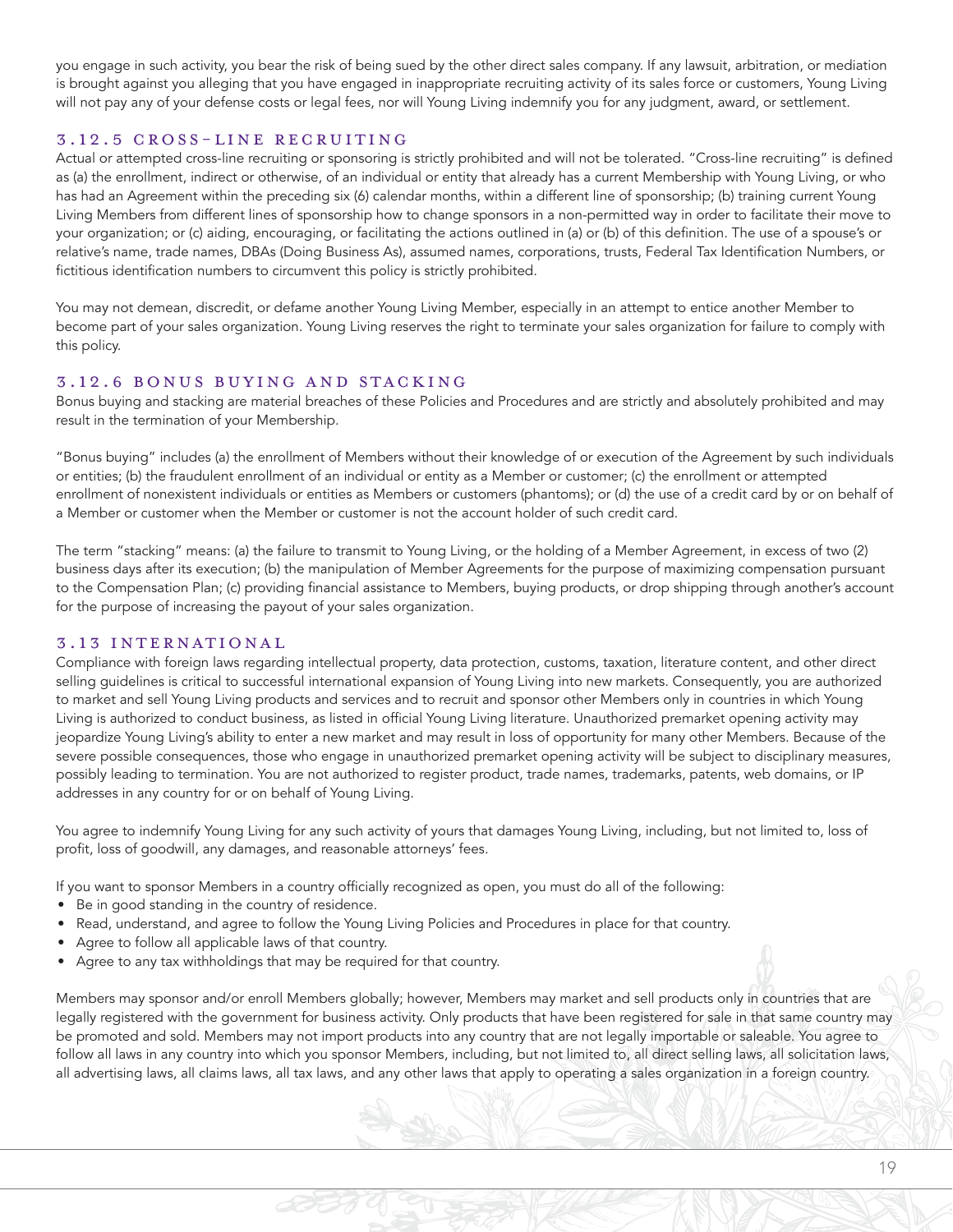#### 3.13.1 NOT FOR RESALE (NFR) PRODUCTS AND LOCATION WHERE SERVICES ARE PERFORMED

In some countries, Members may purchase Young Living products on a not-for-resale (NFR) basis as retail customers. If you purchase NFR products, you may not resell them.

If you are not a resident of the United States, then you agree that all services you perform in connection with your Young Living business are performed outside the United States. If you perform services within the United States in connection with your Young Living business, you agree to and will contact Young Living at USbusinesstrips@YoungLiving.com within 30 days of performing such services to report the time you spent in the United States on business activities in connection with your Young Living business.

#### 3.13.2 ANTI-BRIBERY

You and your agents, employees, or consultants must not pay or give, or offer or promise to pay or give, any money or anything of value to any government official or employee, political party, or candidate for political office (collectively referred to as "Government Recipient")—or to any person, while knowing or having reason to know that all or a portion of such money or thing of value will be paid or given to, or offered or promised to, directly or indirectly, any Government Recipient—for purposes of obtaining an unfair advantage or influencing any act or decision of a Government Recipient or inducing a Government Recipient to use his, her, or its influence with the government or instrumentality thereof to affect or influence any act or decision of such government or instrumentality; and you will cause your employees, officers, agents, and subconsultants to do likewise.

#### 3.14 REPACKAGING AND RELABELING

You may not relabel, alter the labels of, repackage, or refill any Young Living product. Young Living's products must be sold in their original containers only. Young Living strongly recommends that you do not use Young Living products as ingredients in or components of any product for resale. If a Member uses Young Living products as an ingredient of any product for resale, the Member is strictly prohibited from using Young Living trademarks or logos in conjunction with selling such product. Such relabeling or repackaging could result in severe criminal penalties. Violation of this section may subject a Member to disciplinary actions as outlined in Section 13.3. Additionally, you agree to indemnify Young Living against any harm resulting from use of Young Living products as an ingredient and the repackaging or relabeling of any of its products.

#### 3.15 CONFIDENTIALITY AGREEMENT

As a Member of Young Living, you may be supplied with information that is of a confidential or proprietary nature such as genealogical and organization reports, customer lists, customer information developed by Young Living or developed for and in behalf of Young Living by Members (including, but not limited to, customer and Member profiles, personally identifiable information, and product purchase information), Member lists, manufacturer and supplier information, business reports, commission or sales reports, marketing strategies and plans, product formulas, product information, promotional information, and other financial and business information ("Confidential Information").

All Confidential Information (whether in written, oral, or electronic form) is transmitted to you in strictest confidence on a need-toknow basis for use solely in your sales organization for Young Living business purposes only. In certain instances (for example, with respect to promotional information supplied to high ranking Members in advance of the applicable promotions), you may not share such information within your sales organization until the promotion is disclosed to all Members by Young Living. You shall keep such information confidential, adopt reasonable security practices to safeguard the confidentiality of the information, and must not disclose any such information to a third party directly or indirectly. You and your sales organization agree to indemnify Young Living against damages incurred from any and all such unauthorized disclosures caused by you. You must not use or disclose the information to compete with Young Living or for any purpose other than for promoting Young Living's program and its products and services. You may use and disclose the Confidential Information only in strict accordance with the conditions and restrictions that Young Living may require from time to time at its sole discretion (for example, high-ranking Members may not disclose promotional information made available early to them to anyone else—including within their downline—until Young Living makes such promotional materials generally available to all Young Living Members. Upon cancellation, expiration, or termination by either party, for any reason, of the Agreement, you must discontinue the use of such Confidential Information and destroy or promptly return to Young Living any Confidential Information in your possession. Without limiting your obligations as set forth in this Section 3.15, Young Living may further require a signed nondisclosure agreement before releasing any business information to you and may require you to certify that you have returned or destroyed all Confidential Information upon termination of your Membership.

In the event of the cancellation, expiration, or termination by either party for any reason of the Agreement, the obligations contained in this Section 3.15 survive and are subject to legal enforcement by injunction, damages, and all other available remedies. You further agree that in the event Young Living prevails in any legal action to enforce its rights under this Section 3.14, Young Living shall be entitled to all costs and reasonable attorneys' fees incurred in enforcing its rights under this Section 3.15.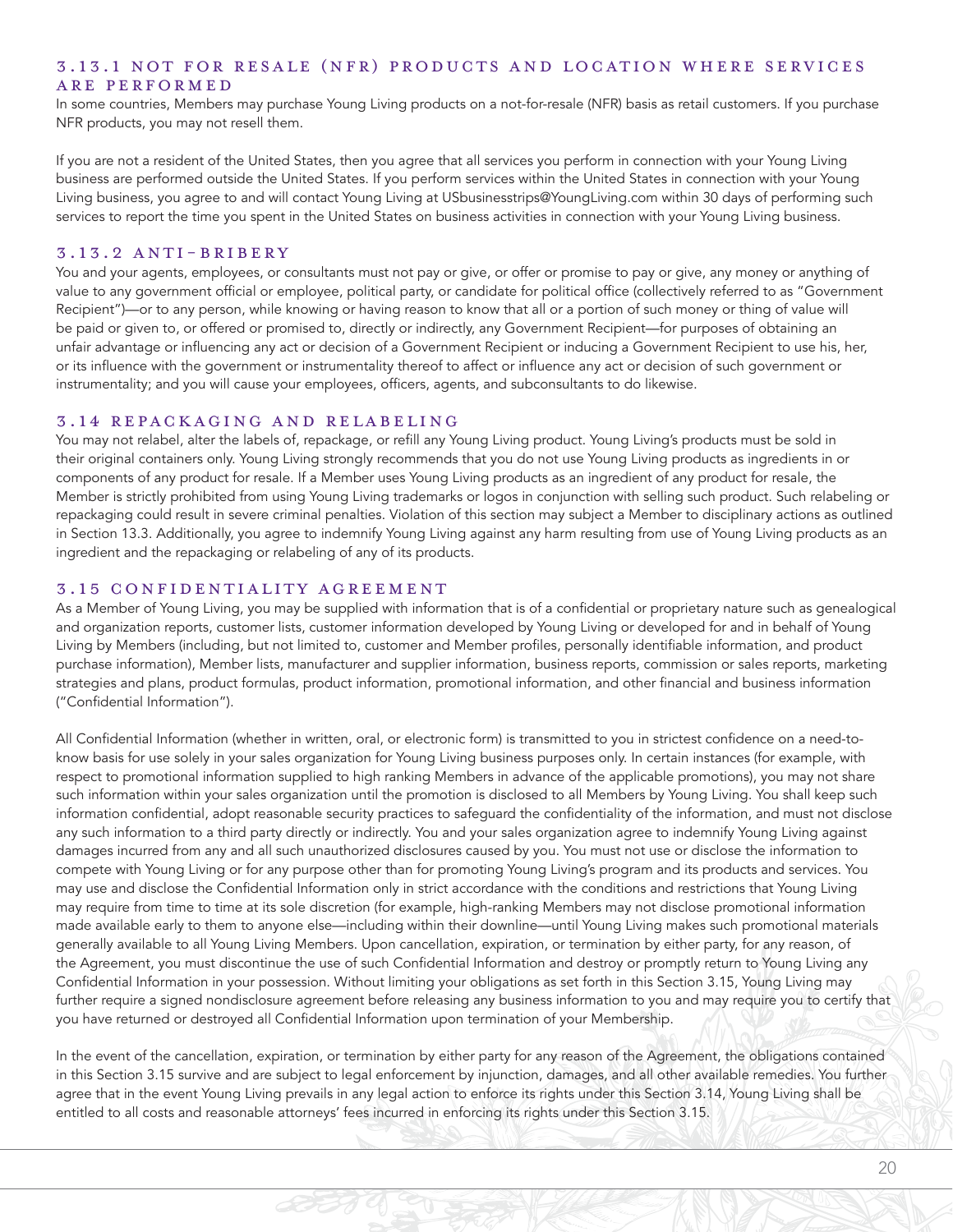#### 3.16 REPORTING POLICY VIOLATIONS

You should report any violations of these Policies and Procedures by any Member to the Young Living Conduct Success team by emailing conduct@YoungLiving.com or calling Member Services at 1-800-371-3515.

#### 3.17 AUTHORIZATION TO TRANSFER AND DISCLOSE PERSONAL INFORMATION

In order to provide support for your sales organization, you authorize Young Living to disclose personal and/or confidential information provided to Young Living in connection with your sales organization or that you have developed as a result of your activities as a Member. You authorize Young Living to transfer and disclose this information to its parent and affiliate companies, to your upline to ensure proper upline support to you and your sales organization, and to applicable government agencies or regulatory bodies if required by law. You also authorize Young Living to share this information with companies we do business with who offer products or services we believe may be of interest to you and your customers; you may opt out of this sharing by contacting Member Services at 1-800-371-3515. You also authorize Young Living to disclose your personal contact information to Members of your downline.

You further authorize Young Living to use your personal information for Member recognition and marketing materials.

#### 3.18 AUTHORIZATION TO TAKE AND USE YOUR PHOTO OR VIDEO

By becoming a Member of Young Living, you consent to having your image captured in photographs or videos at various Young Living-sponsored events by Young Living staff and to have those images used by Young Living as they see fit in advertising and marketing materials. You will not be compensated for this usage. If you have a religious or moral objection to having your picture taken or appearing in a video, it is your responsibility to notify a Member of Young Living's staff at the event where photographs and videos are being taken. The provisions of this section will permanently survive the term of the Agreement.

#### 3.19 RANK RECOGNITION

The Young Living Compensation Plan pays compensation based on different ranks and the criteria set forth in that plan. Each month you may qualify for payment according to the rank in which you qualify. Members are recognized by Young Living in various ways and at various times as they achieve certain ranks. In order to be recognized at and enjoy the perks of a new, higher rank that is Silver or above, you must qualify for that rank (or above) for three consecutive months. You will be recognized as being at that new, higher rank beginning in the fourth month. In order to maintain recognition at a rank of Silver or above, after initially qualifying for that rank, you must re-qualify for that rank (or above) again within six months of the last month in which you qualified for that rank. If you fail to re-qualify for a rank for six consecutive months, you will be recognized at the highest rank you qualified for during that six month period on the seventh month and be required to re-qualify for three consecutive months before you can be recognized at the higher rank again. In August 2018, all Members will be recognized at the highest rank they have achieved as of July 2018 and will be deemed to have initially qualified for that rank, meaning they will not be required to achieve that rank for three consecutive months to be recognized at that rank. To continue to be recognized at that rank, however, they must maintain that rank, as outlined in this section.

#### 3.20 NON-EXCLUSIVITY

As a Member, you will not be granted an exclusive territory nor required to pay franchise fees. Young Living reserves the right to offer its products and services through any sales channel, including through its Professional Account program and through other companies (e.g., a direct sales company in China).

# 4: SPONSOR'S RESPONSIBILITIES

#### 4.1 SPONSORING

You have the right to sponsor other Young Living Members. Each prospective Member has the ultimate right to choose his/her own sponsor. If two Members claim to be the sponsor of the same new Member or customer, the new Member has the right to choose between the two within the first thirty (30) days. After that time, Young Living will regard the first application received by Young Living as binding.

When sponsoring a new Member, you must provide the most current version of these Policies and Procedures and the Compensation Plan before he/she signs a Member Agreement or ensure that such individual has online access to these materials.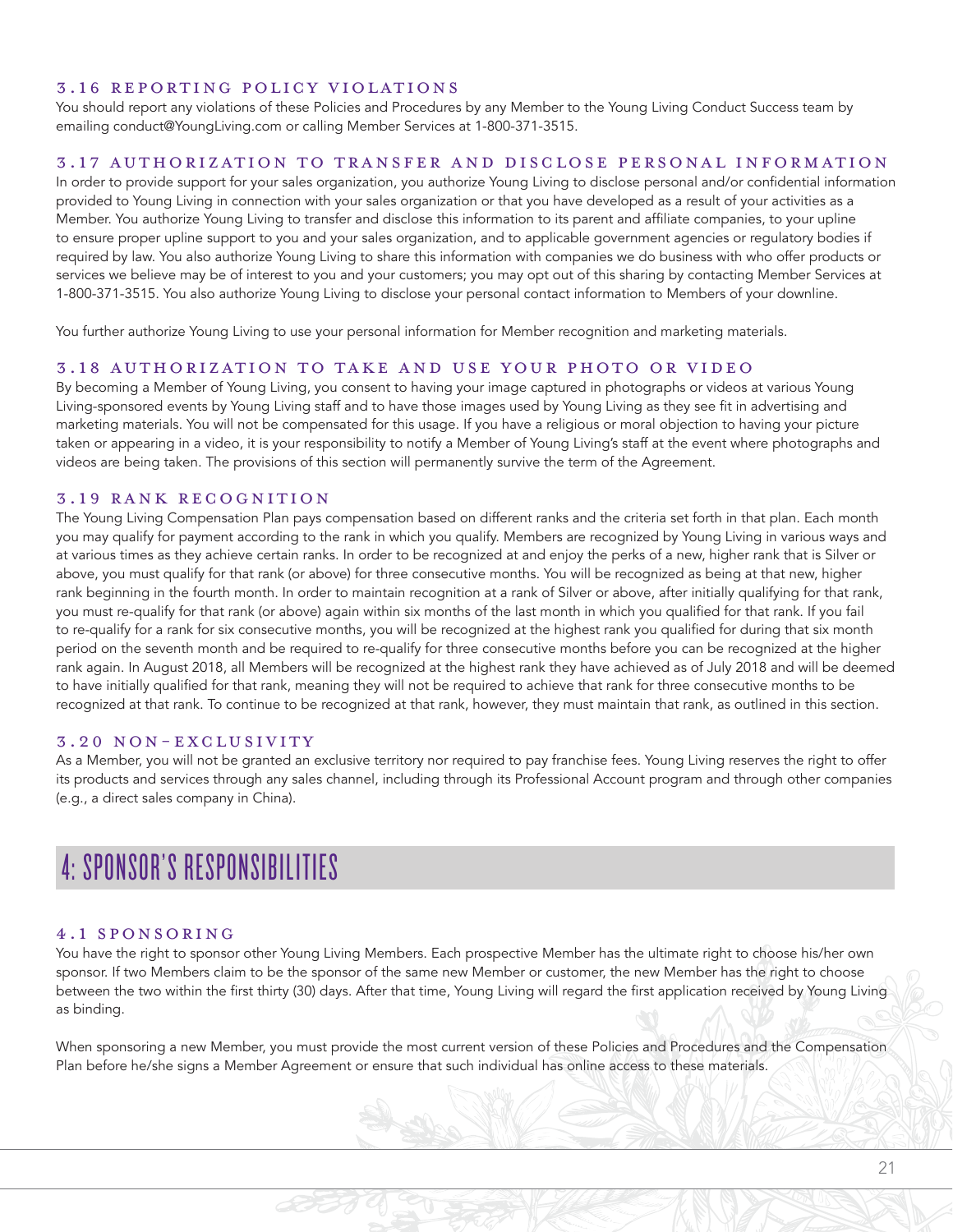#### 4.2 SPONSORING ONLINE

When sponsoring a new Member through the online enrollment process, you may assist the new applicant in filling out the enrollment materials. However, the applicant must personally review and agree to the online Member Agreement, these Policies and Procedures, and the Compensation Plan. You may not fill out the online application and Agreement for the new Member.

#### 4.3 ONGOING SUPERVISION, TRAINING, AND SALES

As a sponsor, you are expected to train, supervise, and communicate with your downline through letters, newsletters, meetings, telephone contacts, voice mail, email, trainings, and by accompanying enrollees to Young Living's training meetings. If you feel you are not getting the necessary level of support from your sponsor, you are encouraged to consult with your next upline leader or call Member Services at 1.800.371.3515. As a sponsor, you also agree to make your contact information (telephone number/email address) available to your downline for training and support purposes.

You should monitor the members in your downline to ensure that they do not make improper product or business claims or engage in any illegal or inappropriate conduct that violates the Agreement.

As you progress through the various levels of leadership, you will become more experienced in sales techniques, product knowledge, and understanding of the Young Living program. In that event, you may be called upon to share this knowledge with lesser experienced members within your downline.

#### 4.4 NON-DISPARAGEMENT

In setting the proper example for your downline, you must not disparage, slander, or defame other Young Living Members, Young Living products, the Compensation Plan, Young Living employees, or Young Living founders. Such disparagement constitutes a material breach of these Policies and Procedures and may result in termination of your sales organization.

#### 4.5 PRIVACY

You must take appropriate steps to safeguard and protect all private information provided to you by Members and customers in the operation of your sales organization in accordance with the Young Living Privacy Statement available at YoungLiving.com.

# 5: ADVERTISING

#### 5.1 USE OF YOUNG LIVING MATERIALS

To prevent inadvertent errors or illegal claims, you should strive to use the current Young Living marketing materials, literature, and official claims and text when advertising and describing Young Living's products or programs. The materials should be used in context so as not to be misleading.

#### 5.2 MEMBER-DEVELOPED ADVERTISING MATERIALS AND PRODUCTS

If you choose to produce or use advertising materials that were not developed by Young Living, you must clearly identify that the material is from an "Independent Member" or "Independent Distributor" and not Young Living.

Any use of advertising materials not produced by Young Living must be compliant with all applicable laws and these Policies and Procedures—particularly Section 5.3. Such material must be produced in a professional and tasteful manner. Material must not be used that reflects poorly upon Young Living. Violations may subject a Member to disciplinary actions as outlined in Section 13.3.

#### 5.3 ADVERTISING CLAIMS AND REPRESENTATION

#### 5.3.1 PRODUCT CLAIMS

You are prohibited from making inaccurate and impermissible claims about any Young Living products. In particular, you must not make any claim that Young Living products are intended for use in the diagnosis, cure, mitigation, treatment, or prevention of disease. You must also avoid making any statements and claims that are false or misleading concerning Young Living's products. You must comply with all laws, both state and federal, regarding any statements made.

You also must not diagnose any disease or disease condition or prescribe any Young Living product unless you are a licensed medical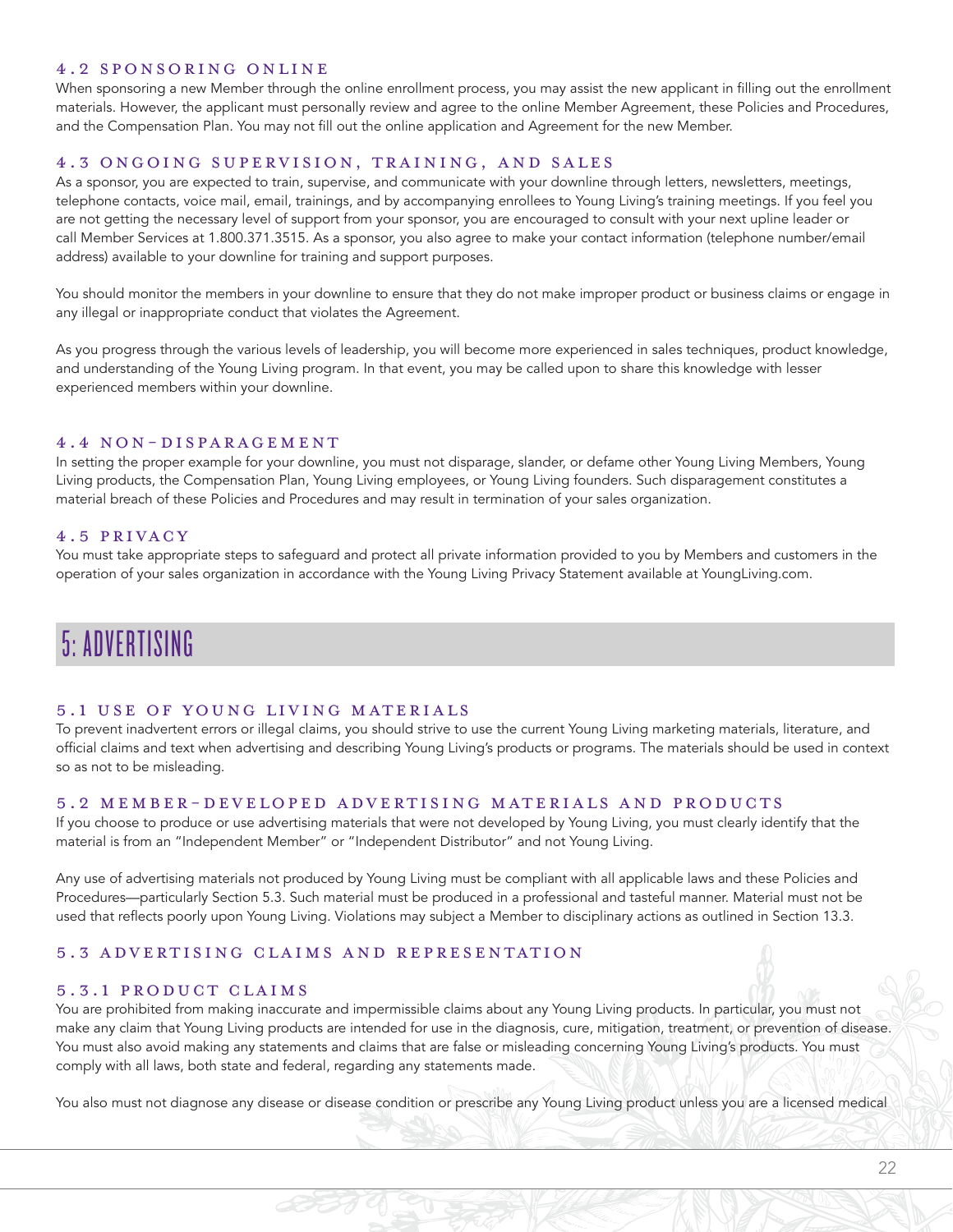professional authorized to do so. Anyone improperly diagnosing or prescribing Young Living products may jeopardize the future of Young Living and all of its Members and may therefore have his/her sales organization terminated.

#### 5.3.2 INCOME CLAIMS

You are prohibited from making any income projections to prospective Members that may create false or misleading expectations. In their enthusiasm, some Members are occasionally tempted to represent hypothetical income figures based upon the inherent power of network marketing as actual income projections. This is counterproductive since new Members may be disappointed if their results do not meet their expectations. The earning potential of a Young Living Member is enough to be attractive in reality without resorting to artificial and unrealistic projections.

Young Living has prepared an Income Disclosure Statement (IDS) designed to convey truthful, timely, and comprehensive information about the income that its Members have earned. A copy of the IDS is available online at YoungLiving.com/IDS. Any time that you present or discuss the Compensation Plan or make any type of income or earning representation about the Compensation Plan, you must provide any prospective Members with a copy of the IDS. Income and earning representations include:

- Claims of actual, average, or projected earnings under the Compensation Plan
- Income testimonials
- Hypothetical examples of earnings under the Compensation Plan

Young Living's primary mission is not about creating luxury and riches but about helping people achieve wellness, purpose, and an abundant life. As such, you should not claim (expressly or impliedly, with words or images) that operating a Young Living business will lead to a luxurious lifestyle (large homes, luxury cars, exotic vacations, or the like) or to riches. Nor should you disclose the amount of your commission check to promote the Young Living business opportunity.

In any nonpublic meeting (e.g., a home meeting, one-on-one regardless of venue) with a prospective Member(s) in which the Compensation Plan is discussed or any type of income claim is made, you must provide the prospect(s) with a copy of the IDS. In any meeting that is open to the public in which the Compensation Plan is discussed or any type of income claim is made, you must provide every prospective Member with a copy of the IDS. You must also display at least one 3-foot x 5-foot poster board in the front of the room in reasonably close proximity to the presenter(s) and/or continuously display a slide of the IDS throughout the duration of the Compensation Plan discussion or while making an income claim in any meeting in which any type of video display is utilized (e.g., monitor, television, projector, etc.).

#### 5.3.3 COMPENSATION PLAN CLAIMS

When presenting or discussing the Compensation Plan, you must make it clear to prospective Members that financial success with Young Living requires commitment, effort, and sales skill. Conversely, you must never represent that individuals can be successful without diligently applying themselves over an extended period of time. Examples of misrepresentations in this area include:

- Anyone can succeed with little or no effort.
- Failure to succeed is just a lack of effort.
- The system will do the work for you.
- Just get in and your downline will build through spillover.
- Just join and I will build your downline for you.
- The company does all the work for you.
- You don't have to sell anything.
- All you have to do is buy your products every month.

The above are just examples of improper representations about the Compensation Plan. It is important that you do not make these or any other representations that could lead a prospective Member to believe that he/she can be successful as a Young Living Member without commitment of time and work effort.

#### 5.3.4 GOVERNMENTAL APPROVAL OR ENDORSEMENT

State and federal regulatory agencies and officials do not approve or endorse any direct selling or network marketing companies or programs. Therefore, you may not represent or imply that Young Living or its Compensation Plan have been "approved," "endorsed," or otherwise sanctioned by any government agency.

#### 5.3.5 INDEMNIFICATION FOR UNLAWFUL ADVERTISING STATEMENTS

You are fully responsible for all verbal and written statements you make regarding Young Living products, services, and the Compensation Plan that are not expressly contained in official Young Living materials. You agree to indemnify Young Living and Young Living's directors, officers, Members, shareholders, managers, employees, and agents, and hold them harmless from any and all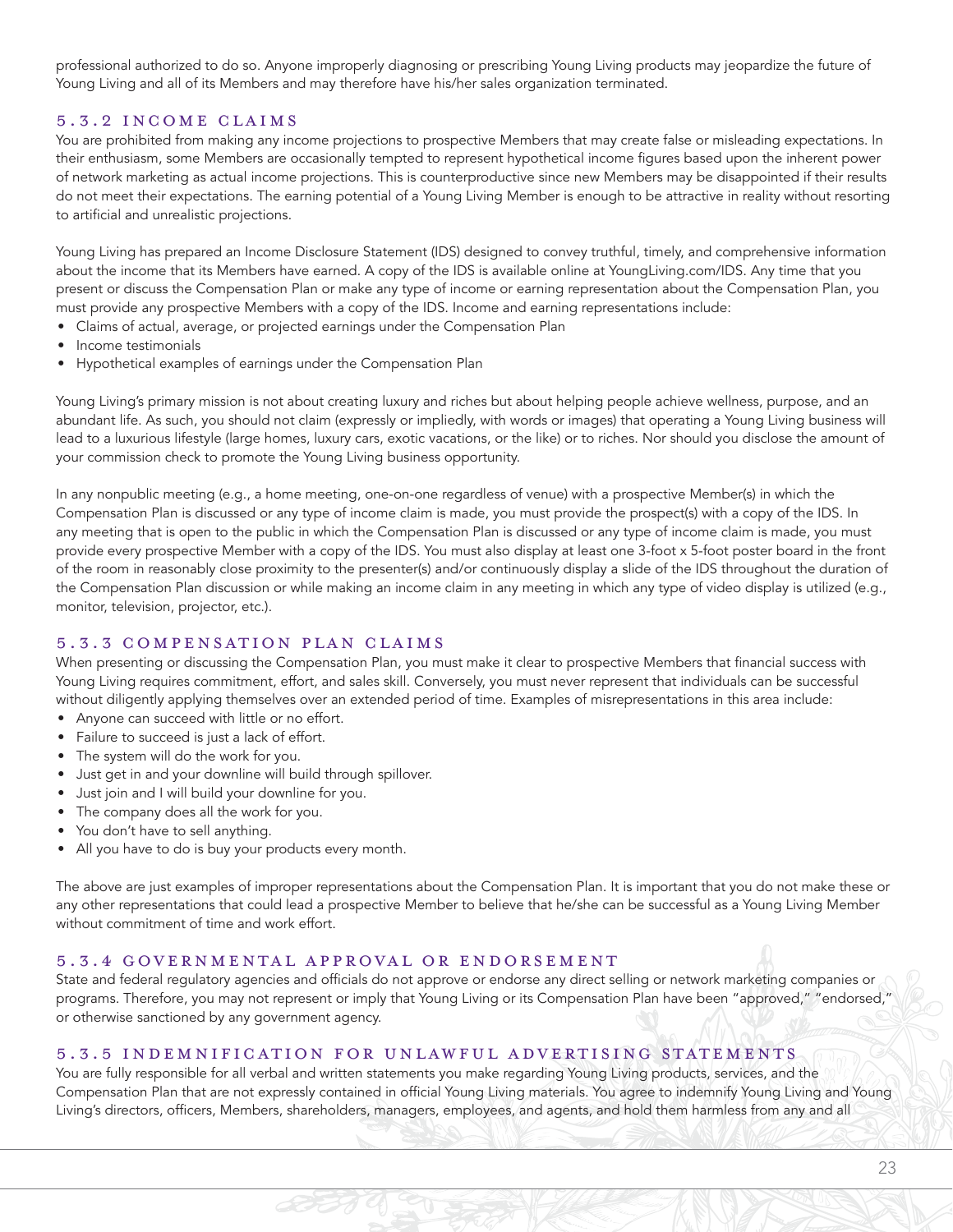liability, including judgments, civil penalties, refunds, attorneys' fees, court costs, or lost business incurred by Young Living from any liability arising from or related to your actions in the promotion and operation of your sales organization. This provision will survive the termination of the Agreement.

#### 5.4 TESTIMONIALS AND MEETINGS

At Member-sponsored meetings, Members should not arrange for a disease-cure, disease-prevention, or disease-treatment testimonial, as described in Section 5.3. Nor should any disease-cure, disease-prevention, or disease-treatment testimonial be given at any such meeting. If there is an impromptu disease-cure, disease-prevention, or disease-treatment testimonial from someone, the leading Member should redirect the discussion by saying something to the effect of, "Young Living supplements are designed to improve nutrition; they are not intended to diagnose, treat, cure, or prevent any disease. However, scientific research has established a connection between nutrition and many disease conditions."

Third-party scientific literature that is compliant with local, state, and federal law may be distributed at a meeting but must be placed separate and apart from promotional material.

#### 5.5 TRADEMARKS AND COPYRIGHTS

The name Young Living, Young Living Essential Oils, YL, YLEO, and all other names that may be adopted by Young Living or its subsidiary or affiliate companies or used by those entities as trade names, product brand names, trademarks, logos, slogans, hashtags, web addresses, or URLs are herein referred to as "Young Living Trademarks" and are owned by Young Living.

During the term of your Young Living Membership, and only during that term, you are authorized to (a) copy and use the photographs made readily accessible on Young Living's Flickr® page (or other future-used free websites or services), the text of product and service descriptions provided by Young Living, and the videos posted to Young Living's online video sites (e.g., Young Living's Vimeo<sup>®</sup> and YouTube® pages) and (b) use, except as prohibited herein, Young Living's Trademarks (excluding Young Living's company logos) solely in connection with the development of online and printed materials for use in building and managing your Young Living sales organization.

You may not, however, use these copyrighted materials or the Young Living Trademarks in connection with any activity outside the scope of your Membership without Young Living's written authorization, nor may you sell materials containing these properties (e.g., marketing materials (including physical or electronic), essential oil accessories, swag, software or mobile apps, branded merchandise, books, brochures, movies, or other products that you sell to others (including other Young Living Members)), directly or indirectly. Upon termination or cancellation of your Membership, this license will automatically terminate, and you must immediately cease all use of Young Living Trademarks, text, photographs, and video.

You are prohibited from applying for, owning, or registering any Young Living Trademark, in whole or in part, or any confusingly similar mark as a trademark in any jurisdiction in the world. In the event you do so or have done so, you hereby agree to assign, at no cost, the trademark registration or application to Young Living within ten days of Young Living's written request. You are prohibited from using any Young Living Trademark (or confusingly similar terms) in connection with any online paid marketing program or effort, including pay-per-click online advertising, Google AdWords, paid social ads, video content, content syndication, and display marketing.

#### 5.6 DOMAIN NAMES AND EMAIL ADDRESSES

You may not use, register, or own any Internet domain name, either in the U.S. or abroad, that includes any Young Living Trademarks or any derivative thereof. Nor may you incorporate or attempt to incorporate any Young Living Trademarks or any derivative thereof into any email address. In accordance with this policy, all existing Member-owned domain names that violate this provision will be expected to be brought into conformance within three months of notification of a violation by Young Living. In limited circumstances, an infringing domain name or email address registration may be allowed to exist upon the signing of an annual trademark license agreement with Young Living, which will also carry a license fee. Such license agreements may be offered, withdrawn, or modified by Young Living at its own discretion at any time, and those Members with nonconforming domain name registrations who do not make such an agreement with Young Living will be expected to transfer those registrations to Young Living within the three-month time period noted above.

#### 5.7 INTERNET POLICY

Many Members will use the Internet to further their businesses using websites, blogs, social media, etc. (collectively "Member Sites"). Member Sites used to promote Young Living, Young Living products, or Young Living events must display a current Young Living Independent Member logo in a prominent location. Member Sites must further include the Member's Member number.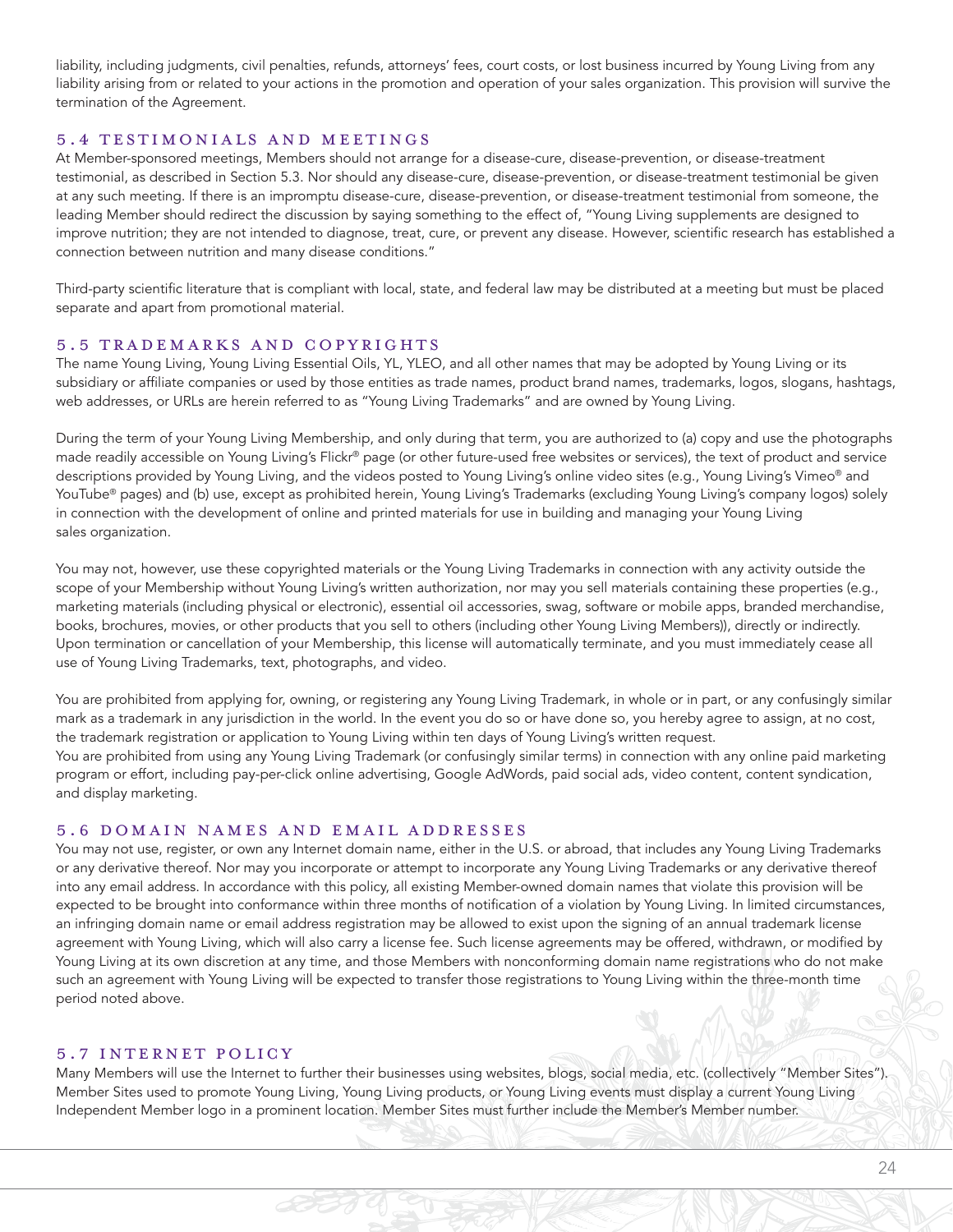Member Sites may include current product descriptions, photographs, videos, and other media made available to Members by Young Living (e.g., through the official Young Living website, the Virtual Office, or the Young Living Flickr® account). These sites may not (a) use Young Living's trade dress; (b) make any improper product, income, or Compensation Plan claims, as outlined in Section 5.3; (c) promote the products or business of any other company; (d) contain false or misleading information; or (e) collect, store, process, or transmit Member or customer confidential information. Members are responsible to ensure that all users of their Member Sites comply with these requirements.

Member Sites may, at Young Living's sole discretion, be monitored by Young Living. Failure to monitor Member Sites for any period of time does not waive Young Living's rights to enforce the provisions of this section.

When using social media, Members may not use as their username, account name, or other identifier (collectively "Username") any of Young Living's trade names, company names, or any other name that may be confused with Young Living Essential Oils or suggest Young Living's sponsorship thereof. Usernames may, however, include the name "Young Living," if they also include "Independent Member" or a similar identifier that effectively distinguishes it from a Young Living corporate account.

#### 5.8 INTERNET CLASSIFIED AD SITES, AUCTION SITES, SHOPPING SITES, OR ORDER FULFILLMENT STORES RESTRICTED

As a general rule, Members and Professional Accounts may not sell or display Young Living products on any Internet classified ad site (e.g., Craigslist, etc.), marketplace (e.g., Facebook® marketplace, Walmart® marketplace, etc.), auction site, shopping site, or order fulfillment store (e.g., eBay®, Amazon®, OrderDog™.com, Overstock®.com, etc.). Further, Members may not (a) enlist or knowingly allow a third party to sell Young Living products on any Internet classified ad site, auction site, shopping site, or order fulfillment store or (b) sell products to a third party that the Member has reason to believe will sell such products on any Internet classified ad site, auction site, shopping site, or order fulfillment store. Young Living reserves the right to grant specific permission at Young Living's sole discretion to allow exceptions to this section, provided the Member has registered the online seller name and Member number with Young Living. Members and Professional Accounts may continue to sell Young Living products on their individual URL's and independent Members' retail sites, provided they register their URL with Young Living and prominently display the independent distributor logo and their Member number on the URL.

Young Living reserves the right to strictly prohibit, monitor, charge a fee, and take all enforcement efforts necessary, including, but not limited to, termination of an online seller's Member account if the Member is in violation of any laws, regulations, and these Policies and Procedures. Young Living shall be entitled to all and reasonable attorneys' fees and related costs incurred in enforcing its rights in any action in which it is found that you violated the terms of this provision.

#### 5.9 TELEPHONE AND EMAIL SOLICITATION

You may not use Young Living's name or copyrighted materials with automatic calling devices or "boiler room" operations to solicit potential Members. In addition, any email messages distributed to solicit for your business must conform to the CAN-SPAM Act and contain appropriate opt-out provisions for the recipient. Failure to opt respondents out of your email may subject you to the disciplinary action outlined in Section 13.3. You may not opt out for another Member in your organization.

You may not engage in telemarketing to promote Young Living products or the Young Living opportunity or to solicit potential Members. For purposes of this Section, telemarketing refers to placing of one or more outbound telephone calls to an individual without that individual's express prior permission or invitation to call.

If you violate this policy, you agree that you will indemnify Young Living and Young Living's directors, officers, Members, shareholders, managers, employees, and agents and hold them harmless from any and all liability, including judgments, civil penalties, refunds, attorneys' fees, court costs, or lost business incurred by Young Living as a result of your telemarketing activities.

#### 5.10 YOUNG LIVING PERSONAL WEBSITES

Young Living offers a personalized website to assist in your marketing efforts. You should contact Member Services at 1-800-371- 3515 for more details or log in to your Young Living Virtual Office (YoungLiving.org) for more information. You should be advised that by using a Young Living website, your contact information will become available to the public so that they may contact you with questions. Young Living will not be held responsible for any unintended or adverse consequences of this service.

#### 5.11 COMMERCIAL OUTLETS

Subject to the provisions of Section 5.12, you may display Young Living products in commercial outlets that, in Young Living's sole discretion, are not large enough to be considered regional or national chains.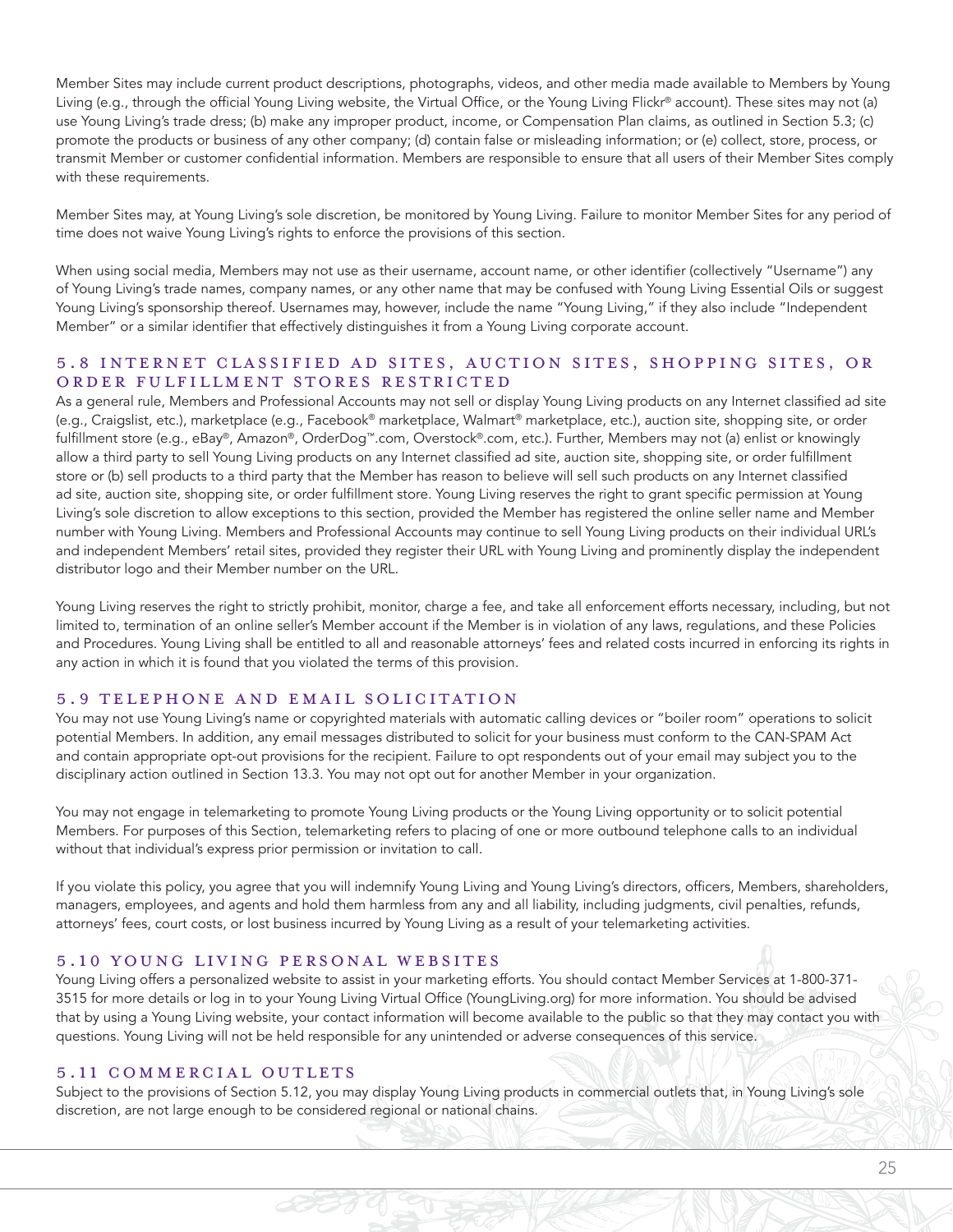#### 5.12 MINIMUM ADVERTISED PRICE

You may establish the price at which you resell Young Living products, as long as such sales are within the policies outlined in this Agreement. However, certain advertisements can threaten healthy competition of essential oils and wellness products, can reduce sales of Young Living products, and can cheapen the image that Young Living has worked hard to develop. Advertising with such potential effects is not acceptable to Young Living.

You may not directly or indirectly advertise Young Living products for less than the 10% above the current U.S. wholesale prices (which are kept current on the official Young Living website) in any advertisement or promotional material that appears outside of a retail premises, including, but not limited to, Internet, newspaper, magazines, catalogues, billboards, and direct mail.

Young Living will decide in its sole, unilateral discretion whether media advertising directly or indirectly advertises Young Living products at less than 10% above the current U.S. wholesale price. The following are meant to be non-exhaustive illustrations of advertising violations: bundling and value-added offers, promotion code advertisements that result in lower-than-current U.S. wholesale prices, "add to cart to see pricing," couponing advertisements that result in lower than 10% above U.S. wholesale pricing, and rebate advertisements that result in lower than 10% above U.S. wholesale pricing.

Notwithstanding the policies in this Section 5.12 and Section 3.12 of this Agreement, Members may offer up to only \$25 in enrollment incentives (e.g., Young Living product credit, gift cards, or a gift) plus additional reference materials as incentives to new enrollees or reactivated Members. No other discount, promotion, or incentive can be associated with new enrollees and reactivated Members.

Violations of this policy constitute a material breach of the Agreement and will result in disciplinary action under Section 13.3.

#### 5.13 TRADE SHOWS AND EXPOSITIONS

Subject to the requirements in this Agreement, you may display and sell Young Living products at trade shows and expositions. All literature displayed at the event must be official Young Living literature, and you must clearly identify yourself as an Independent Distributor or Independent Member.

#### 5.14 MEDIA INQUIRIES

Do not attempt to respond to media inquiries regarding Young Living, its products or services, or your sales organization. All inquiries by any type of media must be immediately referred to the Young Living Conduct Success team at conduct@YoungLiving.com. This will ensure that accurate and consistent information reaches the general public.

# 6: SALES REQUIREMENTS

#### 6.1 PRODUCT SALES AND SALES RECEIPTS

The Compensation Plan is based upon the sale of Young Living's products and services to end consumers. You must fulfill specified personal and downline sales requirements (as well as meet other responsibilities set forth in these Policies and Procedures) in order to be eligible for bonuses, commissions, and advancement to higher levels of achievement. The following sales requirements must be satisfied in order for you to be eligible for commissions:

- You agree not to stock excessive inventory and to abide by the 70% rule, which is that 70% of your inventory intended for sale has been sold prior to ordering more. A minimum of 70% of your orders and your personally enrolled customers' orders must be sold before you purchase additional products. The sales volume of your personally enrolled customers will be included with the sales determining compliance with the 70% requirement. You may not purchase additional product until at least 70% of the previous order has been sold to end consumers. By ordering product, you certify that you have sold or used at least 70% of all prior orders.
- You are required to furnish your customers with two copies of an official Young Living sales receipt, which specifies the date of sale, the amount of sale, and the items purchased. These receipts set forth the Customer Satisfaction Guarantee, as well as any consumer protection rights required by federal or state law. In accordance with such laws, you must verbally inform your customers of their cancellation rights. Additionally, if you sell product inventory to other Members, you must provide the purchaser with a sales receipt. The Member should maintain copies of all sales receipts for a period of two years and furnish them to Young Living upon request. Young Living will maintain records documenting the purchases of Member's customers and direct purchase customers.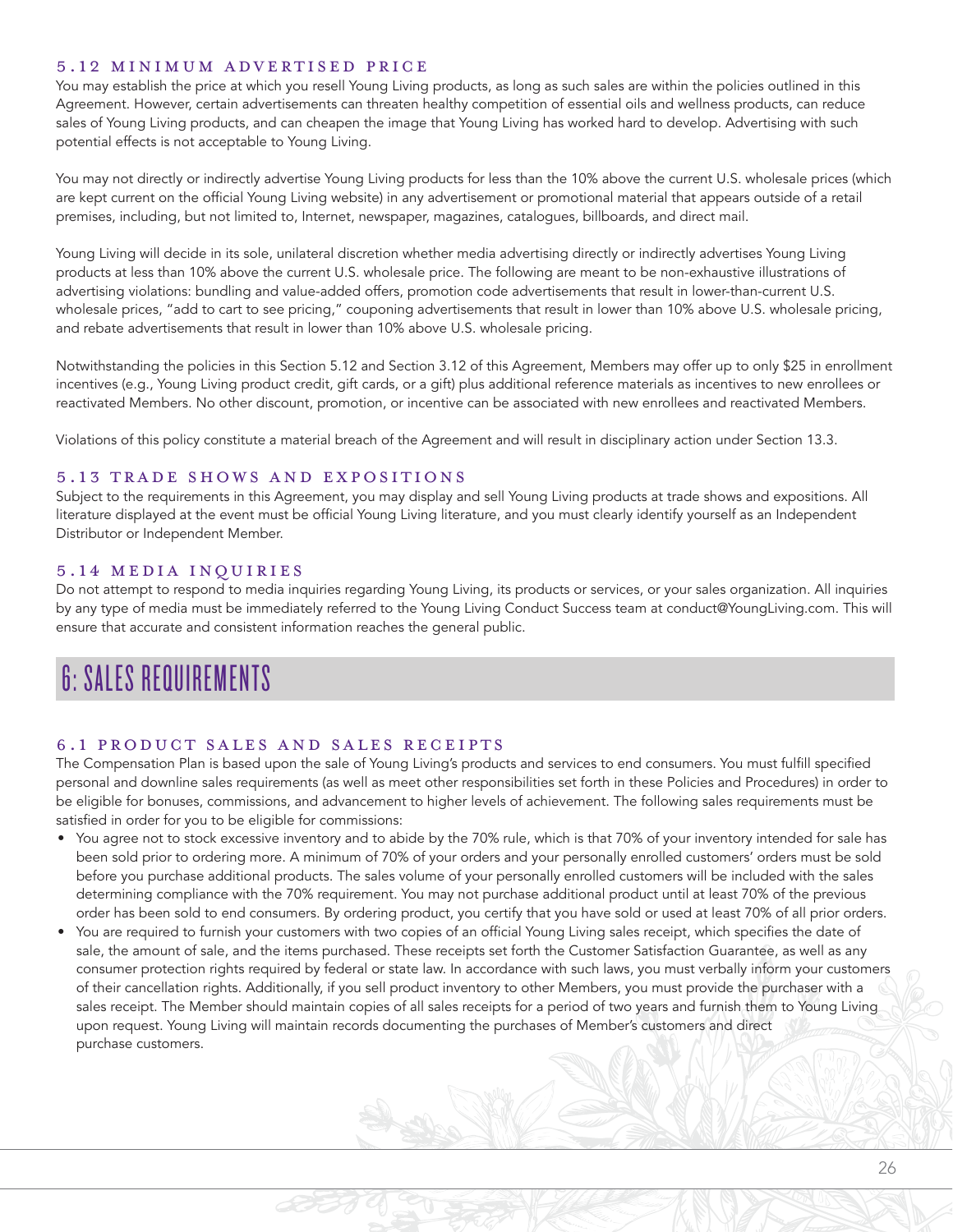#### 6.2 CALIFORNIA PRODUCT SALES

Certain Young Living products may not be sold to California consumers unless Young Living has labeled the product for the California market. Due to the complexity and uniqueness of California laws, such as Proposition 65, Young Living asks all Members to allow Young Living to fulfill orders destined for California. If a Member decides to sell any Young Living product into California, or directly to a California consumer, that Member hereby agrees to indemnify Young Living against any claims or liabilities that arise from the sale. If Members have questions about selling Young Living products into California, they should forward those questions to conduct@YoungLiving.com.

#### 6.3 NONMEMBERS

You may personally sell Young Living products to nonmembers. Online sales, however, are governed by Section 5.8.

#### 6.4 CUSTOMERS AND SALES REQUIREMENTS

Nonmember and customer orders satisfy customer sales requirements.

# 6.5 EXCESSIVE PURCHASES OF INVENTORY AND FRONT-END LOADING PROHIBITED

Members will not encourage their downline or any other Member to make unnecessary product purchases that could result in a large, stagnant inventory. This is called "front-end loading" or "inventory loading" and refers to the purchase of products that are stored, destroyed, or otherwise disposed of without being consumed, not merely purchased and warehoused. Members and leaders must consume their products or sell their products to people who will consume them. If any Member is found to be buying to meet qualifications within the Compensation Plan with no provable business building, Young Living reserves the right to put the Member account on hold until it can fully investigate the qualification buying.

# 7: COMMISSIONS AND BONUSES

#### 7.1 COMMISSIONS AND BONUS CHECKS

To qualify for commission compensation under the Compensation Plan, you must have purchased product within the last 12 months and be in compliance with the Agreement with no holds on your Member account. Commissions will be paid in accordance with the Compensation Plan, the current version of which is available through the Virtual Office (YoungLiving.org). As long as you comply with the terms of the Agreement, Young Living will pay commissions on approximately the 18th of each month for the prior month's sales. Commission amounts under \$25 will not be issued as a check but retained as a credit on account for future product purchases. You may also elect to have commissions paid via direct deposit to a bank account subject to the same rules as above. Direct deposit will be permitted based on policies determined by Young Living. Contact Member Services for more information at 1-800-371-3515.

Leaders will be required to actively meet leadership requirements defined by Young Living to qualify for their commission bonuses. For more information see the Compensation Plan.

#### 7.2 RECAP STATEMENTS

You may access detailed commission reports from the Virtual Office at YoungLiving.org. If you do not have Internet access, you may request that the report be faxed or mailed to you for a small fee.

#### 7.3 ADJUSTMENTS

You agree that adjustments will be made to your commission check for any processing fees, unpaid balances, or debts owed for other services. When a product is returned to Young Living for a refund or is repurchased by Young Living, the bonuses and commissions attributable to the returned or repurchased product(s) will be deducted from any future commission checks, including that of the upline. Any other debt may be offset against commission checks.

In addition, if you fail to properly provide your Social Security Number or Federal Tax Identification Number to Young Living, Young Living will deduct the necessary back-up withholdings from your commission checks as required by law. 7.4 DEDUCTIONS/MAINTENANCE FEES

A monthly maintenance fee is assessed each month and is used to cover accounting, processing, account maintenance, and other costs. The fee may be tax deductible, so consult your personal tax advisor for details. A current maintenance fee schedule is posted on the Virtual Office.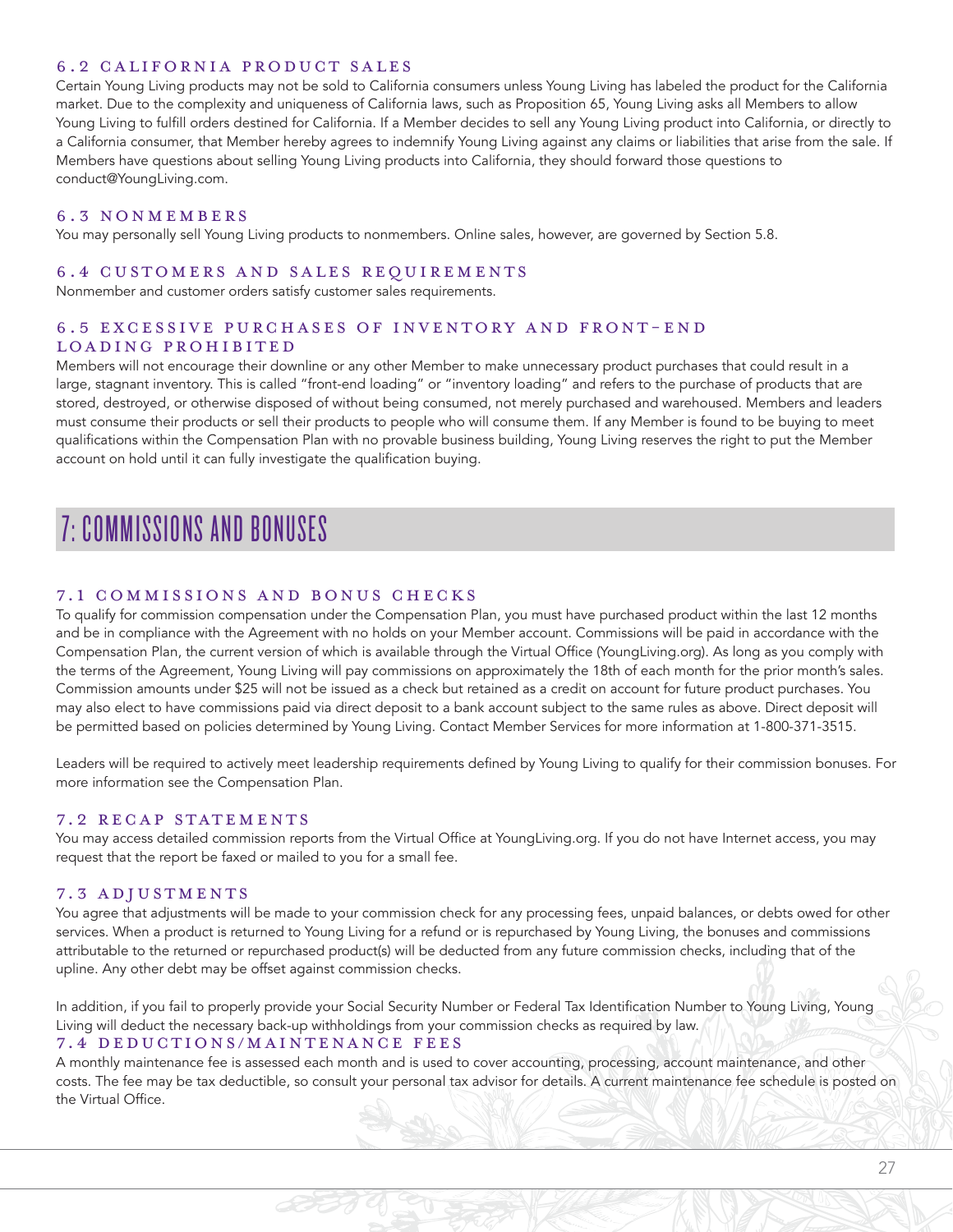#### 7.5 ERRORS OR QUESTIONS

You should review your Commission and Bonus Recap statements and report any errors or discrepancies to Young Living within 45 days from the date on the check. Errors or discrepancies that are not brought to Young Living's attention within 45 days will be deemed waived.

#### 7.6 COMMISSION AND BONUS CHECKS

Young Living attempts to ensure that checks are sent to the proper address (the address on record with Young Living). If, after 90 days from its issue, a compensation check is not cashed, it will be voided and the amount credited to your account. If left unused for the applicable required statutory period, the credited amount in your account from the voided check will be submitted to the government in the state of your last known address in accordance with applicable unclaimed property laws.

#### 7.7 REISSUE REQUESTS

There is a \$35 service charge for reissuing a check. This charge will be deducted from the balance owed to the Member.

### 8: ORDERING

#### 8.1 ORDERING METHODS

All Members may place orders by telephone, fax, mail, website, live chat, or through the Essential Rewards Autoship program.

#### 8.1.1 PHONE

When ordering, modifying account information, or accessing your account by phone, be prepared to present all information requested on the Young Living order form, including Member number and personal identification number (PIN). Live operators are available Monday through Friday from 6 a.m. to midnight, Saturday from 7 a.m. to 5 p.m., and Sunday from 1:30 p.m. to midnight, Mountain Time. Hours may be subject to change. For current hours, visit YoungLiving.com and click on the "Contact Us" link. Payments can be made by ACH (U.S. banks only, bank draft), credit card, debit card, or prepaid card.

#### 8.1.2 FAX

When ordering by fax, print information legibly on the order form. You must include your Member number on the order form along with your contact information. Payments can be made by ACH (U.S. banks only, bank draft) or credit card. Orders may be faxed to 1-866-203-5666. All item requests must come from the current product catalog.

#### 8.1.3 MAIL

When ordering by mail, send completed order form with payment to:

Young Living Attn: Order Entry 3125 West Executive Parkway Lehi, UT 84043

Payments may be made by credit card, cashier's check, money order, or personal check (U.S. funds only). Please do not send cash.

#### 8.1.4 YOUNG LIVING WEBSITE

The Young Living website makes ordering and accessing information online quick and easy. Available 24 hours a day, 7 days a week, the website allows you to place online orders. You will need your Member number and password (which should be kept confidential) to establish a login and security code (four-digit PIN) at YoungLiving.com. You must keep your PIN secure and order only on your own account.

#### 8.1.5 LIVE CHAT

Orders may be placed through the live chat service available through the Young Living website.

#### 8.2 ESSENTIAL REWARDS AUTOSHIP PROGRAM

The Young Living Essential Rewards Autoship Program enables you to have Young Living products automatically shipped to you each month. Through this program, you can earn free products, qualify for Members-only specials, and potentially qualify for compensation under the Compensation Plan. You may learn more and sign up for the Essential Rewards Autoship Program in the Virtual Office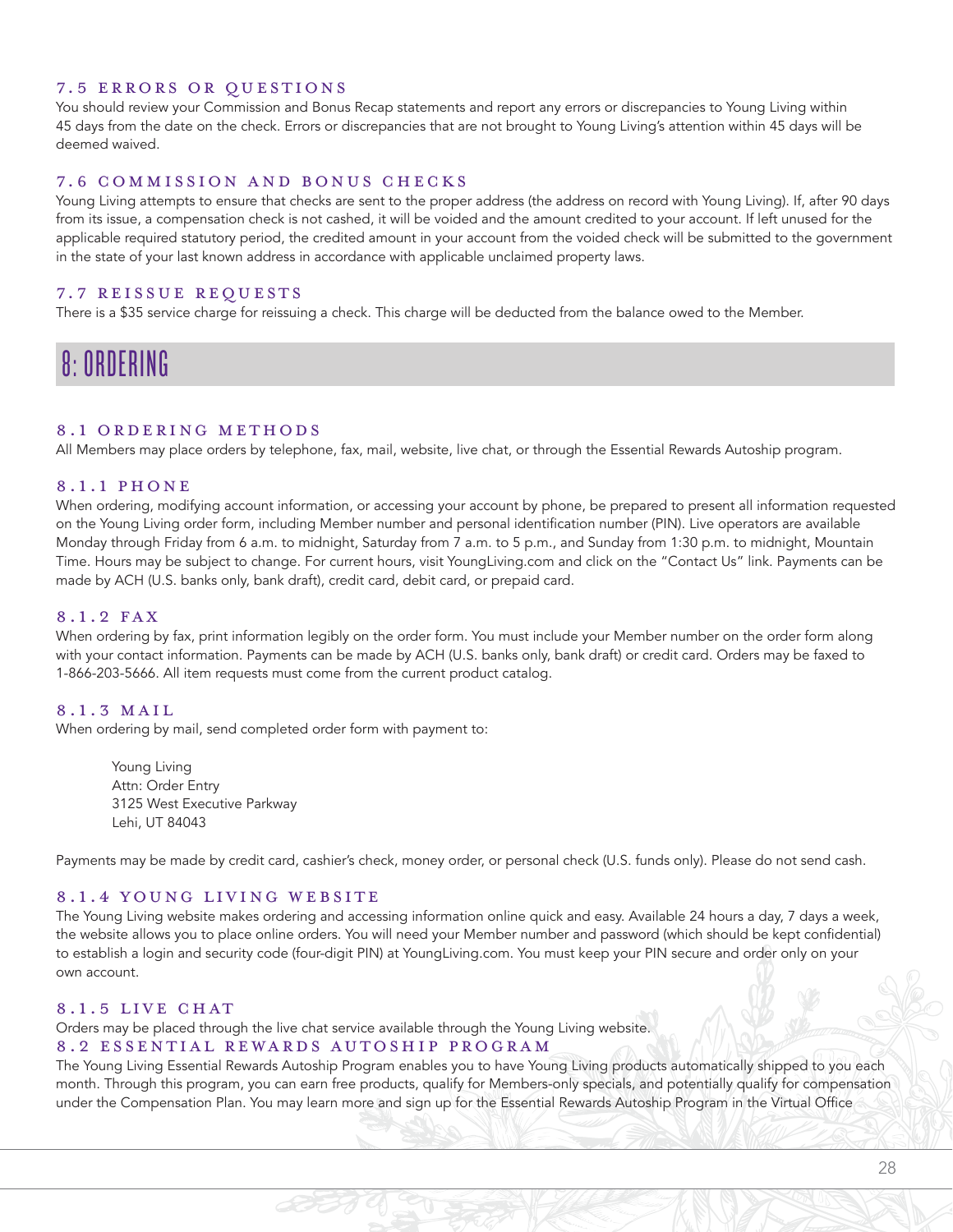(YoungLiving.org) or by contacting Member Services at 1-800-371-3515.

It is advised that the Autoship order be set up to be processed between the 1st and 22nd of each month. No Autoship ordered will be processed after the 24th of the month. The earlier the order, the easier it is to solve any disputes with the payment and/or out-of-stock products. Young Living cannot be held responsible for orders that are not processed due to Member payment obligation. Through the PV Assist service, if certain products are out-of-stock, you may authorize Young Living to send alternate products.

#### 8.3 GENERAL ORDERING POLICIES

On mail orders with invalid or incorrect payment types, or anything else that may prevent Young Living from placing the order, Young Living will attempt to contact you by phone or email to correct the order. Young Living will make two attempts to correct the order. If these attempts are unsuccessful after five business days, the order will be cancelled.

For orders to be counted in a given month, they must be received and accepted on or before the last day of the month. Changes made to pending orders that have not yet shipped will keep the original date the order was entered. This may affect commission qualification.

If an item ordered is out of stock or discontinued, Young Living will attempt to contact you by email so that you may select an alternative item, if qualifications are negatively affected. It is your responsibility to verify that the products in your order are available when shipped.

No COD orders will be accepted.

Payment plans are not allowed when purchasing product. The balance may be paid with different credit cards but must be paid in full before the order will be shipped.

#### 8.3.1 BACK ORDERS

Young Living may offer back orders. Back ordered products will be shipped with your next order after the product becomes available. Shipping is charged on all back orders.

#### 8.3.2 MONTH-END ORDER PROCESSING CUTOFF

The month-end order processing cutoff is the last calendar day of the month at 11:59 p.m., Mountain Time. Faxed orders must be received by the last day of the month. All mailed-in orders must be post marked by the last day of the month and received within the next three business days of the following month. If not received within the following three business days, the orders will be credited to the following month. All days are considered business days except for Sunday and holidays when the mail is not delivered or when the Young Living office is closed. The fax line and the website are available 7 days a week, 24 hours a day, making it possible to place all orders by the end of the month. Only mail-in orders fall under the three-day business exception.

#### 8.3.3 ORDER ANOMALIES

If you have problems with your orders that cause you to be disqualified for commission payments, please contact the Resolutions Department via mail at Young Living Essential Oils, LC, Attn: Resolutions, 3125 West Executive Parkway, Lehi, UT 84043; or via email at resolutions@YoungLiving.com; or via fax at 1-801-418-8800.

## 9: SHIPPING

#### 9.1 SHIPPING METHODS AND CHARGES

Domestic orders are generally shipped within two business days (excluding weekends and holidays). A packing slip is included in each shipment. It contains the order number, Member number and name, product code, product name, price, and the amount and method of payment. Members should keep these packing slips for personal accounting records. Package tracking is available through most major carriers.

#### 9.2 SHIPPING DISCREPANCIES

When you receive an order, you should check the products against the packing slip to make certain there is no discrepancy or damage. Please notify Young Living of any shipping discrepancies or damage as soon as possible. Failure to notify Young Living of any shipping discrepancy or damage within five business days of receipt of shipment will forfeit your right to request a correction.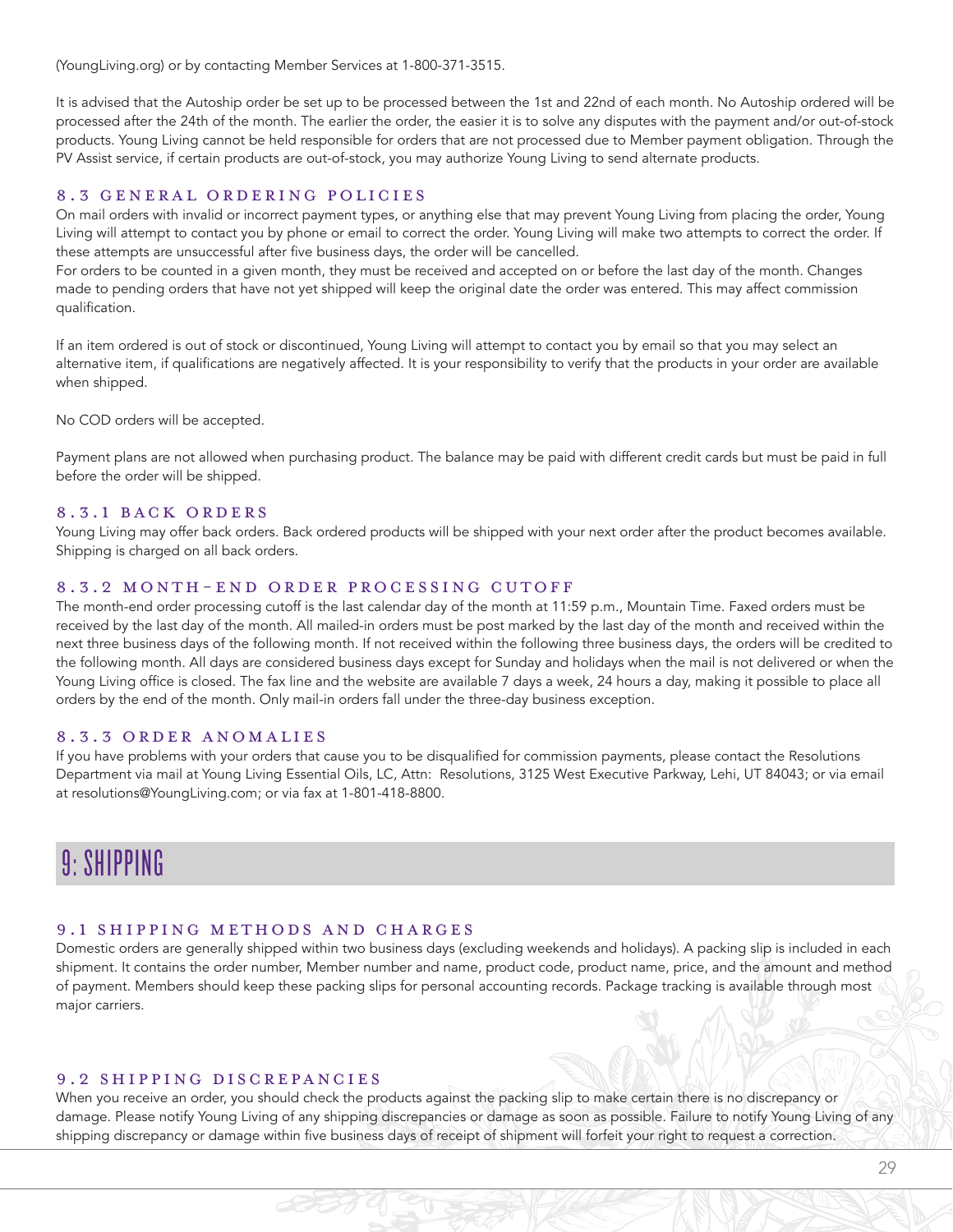The Return Merchandise Authorization (RMA) number is required for the processing of all shipping discrepancies or damage claims. If the RMA number is not included, Young Living will not process shipping discrepancies, issue credits, or replace damaged products. The RMA is included in each order when packaged for shipping.

To correct any problem you may have encountered with your shipments, please contact Member Services. A Member Services representative will discuss the steps to rectify the situation and issue a Return Merchandise Authorization (RMA) number.

### 10: PAYMENT

#### 10.1 METHODS OF PAYMENT

Young Living accepts the following payment methods:

- Credit Cards, Debit Cards, and Prepaid Cards—VISA, MasterCard, American Express, and Discover. Using someone else's credit card without his/her written permission is illegal and may be grounds for termination of your sales organization as well as possible legal action.
- ACH Check Payments—U.S. checking accounts only. The Automatic Clearing House (ACH) program authorizes Young Living to draft against a Member's bank account for the amount of the order. First-time ACH orders will be held for five days before being shipped.
- Money Orders or Cashier's Checks—U.S. funds (mail-in orders only).
- Personal Checks—U.S. funds (mail-in orders only).

#### 10.2 RETURNED CHECKS AND INSUFFICIENT FUNDS

You are responsible to ensure that sufficient funds are available in your account to cover regular orders and Autoship orders. If a personal check or ACH check is returned for non-sufficient funds (NSF), you will not be able to place orders using personal checks or ACH checks until the balance is paid with a credit card or a money order. An NSF check will be sent to a collection service, appropriate processing fees will be charged, and your account will be placed on suspension. Failure to promptly resolve an NSF check may result in legal action and possible termination of your sales organization. Any uncollected amount may be deducted from commissions.

#### 10.3 COMMISSION CHECK RELEASE FORM

You may choose to retain your commissions and bonuses (all or in part) in the form of a credit on your Young Living account. This credit would be used against future product purchases, in accordance with Section 7. A Commission Check Release Form must be received and approved by Young Living before your compensation check can be issued as a credit on account.

## 11: PRODUCT RETURNS

#### 11.1 RETURN POLICY

Young Living reserves the right to review each return or exchange on a case-by-case basis. Returns will cause promotions, credits, commissions, and bonuses to be adjusted or reversed, both for the person making the return and for any upline Members who received compensation on such purchases.

#### 11.1.1 RETURN GUIDELINES

If you are dissatisfied with any Young Living product, you may return:

- Any unopened product within 30 days after shipment for a full refund in the same method of payment of the purchase price and applicable sales tax (less shipping charges).
- Any opened product within 30 days after shipment for a credit on your Young Living account of the purchase price and applicable sales tax (less shipping charges).
- Any opened or unopened product up to 90 days after shipment for a credit on your Young Living account of the purchase price and applicable sales tax (less shipping charges and a 10% handling fee). The credit applied for opened product will be based on the percentage of the product returned. For example, if you return 50% of a product, then a credit of 50% (less shipping charges and a 10% handling fee) will be applied to your Young Living account.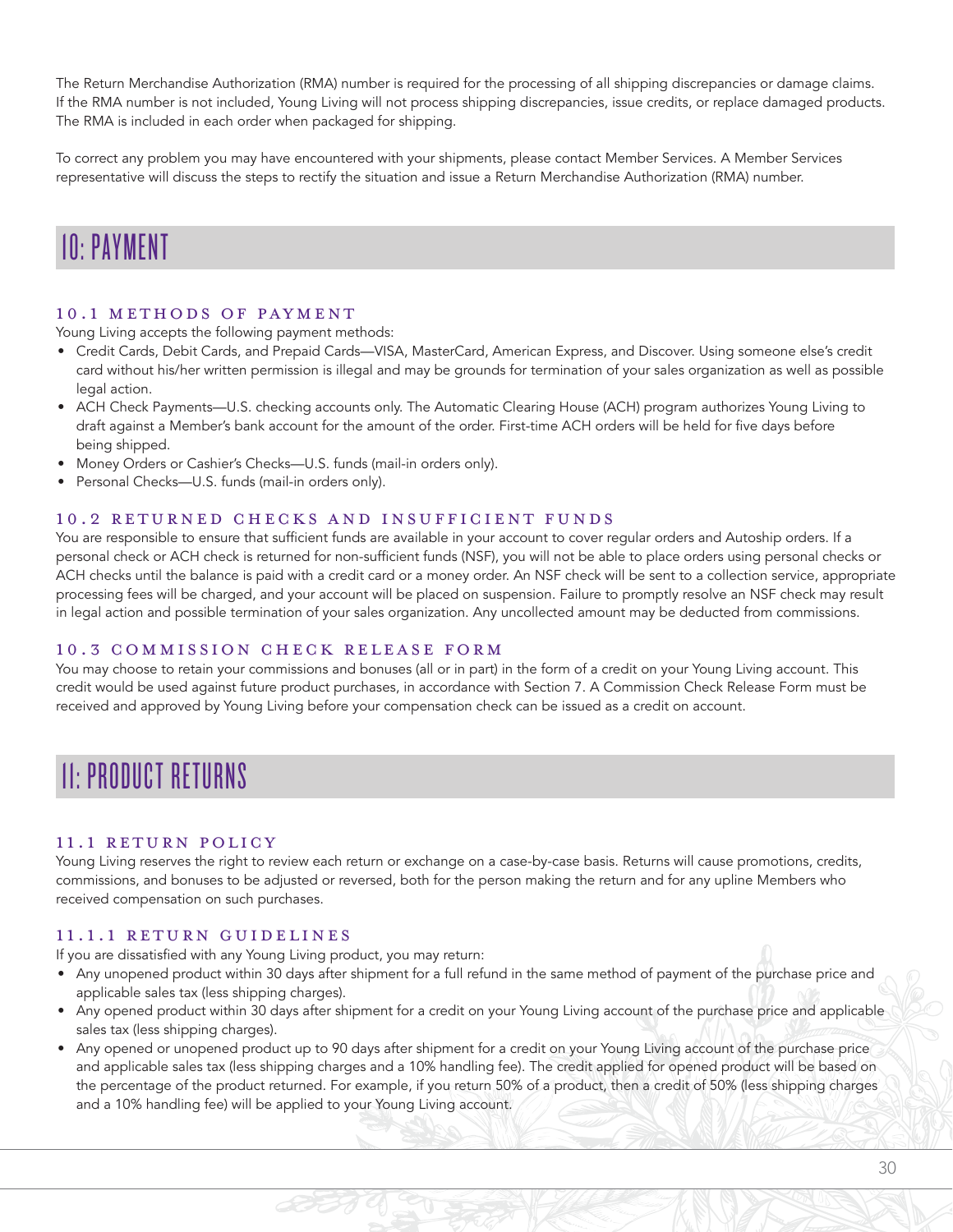If you (as a Member or professional account customer) sell product to nonmembers, you are required to provide the same return policy to the nonmember as outlined in this Section 11.1. You are also responsible for returning the product to Young Living within 10 days of receiving the return from the nonmember. Young Living will not provide refunds on or accept returns directly from nonmembers. Excessive returns may be deemed an abuse of Young Living's return policy and may result in suspension of your return privileges and/ or sales organization. Damaged or incorrect shipments of products will not be subject to fees.

#### 11.1.2 RETURNS OF INVENTORY BY MEMBERS

If you choose to terminate the Agreement, you may return any product inventory or sales aids purchased in the preceding 12 months for a refund if you are unable to sell or use the merchandise. You may return only products and sales aids that are in resalable condition, unless otherwise required by law. Resalable condition is defined as the same unopened condition as it was purchased new. You must return the products to Young Living, prepay the shipping charges, and include a letter explaining that you wish to terminate the Agreement and receive a refund. Upon receipt of the products, you will be reimbursed 90% of the net cost of the original purchase price, less shipping charges. Young Living will deduct from the reimbursement any commissions, bonuses, or other incentives received by you as a result of the product you are returning. If your account is terminated, you have 90 days from the date of termination to make arrangements with Young Living regarding the repurchase of all returnable products. You acknowledge that you will be unable to return products more than 90 days from the date of termination.

#### 11.1.3 PRODUCT KITS AND COLLECTIONS

All Young Living product kits and product collections must be sold as a whole unit. Members are prohibited from selling individual items from product kits and product collections separately and promoting such activity within the Member's business organization.

Any product kit and/or collection returned to Young Living must be complete; otherwise, the kit and/or collection will not be eligible for an exchange or refund. No individual items from a kit and/or collection will be eligible for a refund.

#### 11.1.4 RETURN OF PROMOTIONAL PRODUCT(S)

For any complimentary item(s) received by the purchaser via a qualifying purchase or through the buy-one-get-one-free promotion or other promotion, returns will be handled as follows:

- If a qualifying purchase is returned in whole or in part and negates your qualification to receive the complimentary promotional item(s), the complimentary item(s) must also be returned, or you will be charged for the free product(s).
- If one of the promotional products is returned, Young Living will not credit the Member, as Young Living will assume the returned item(s) is the promotional product(s). If all promotional products are returned, Young Living will credit the Member for the product purchased.

#### 11.1.5 MONTANA RESIDENTS

Notwithstanding the provisions of Sections 11.1.2 and 11.1.3, if you are a resident of the State of Montana and you cancel the Member Agreement within 15 days of the date of enrollment, you may return the kit to Young Living for a 100% refund.

#### 11.2 PROCEDURES FOR RETURNS

The following procedures apply to all returns for refund, repurchase, or exchange:

- The customer or Member who purchased it directly from Young Living must return the product(s).
- The product(s) must be returned in its original container.
- The return must have a Return Merchandise Authorization number (RMA), which is included in each order when packaged for shipping. It may also be obtained by calling Member Services at 1-800-371-3515, by emailing custserv@YoungLiving.com, or by submitting the request via Young Living's live chat services. The RMA number must be written on the outside of each package, or the shipment will be returned to the sender.
- All returns must be shipped prepaid to Young Living. Young Living does not accept COD packages.
- If returned product is not received by Young Living's distribution center, it is the responsibility of the Member to trace the shipment. Young Living is not liable for items lost or damaged in transit.
- Volume for exchanges will be counted in the month the exchange transaction was made.
- No refund will be made for subsequent returns of the same product, except when the product is damaged or defective.

Credits will be issued when Young Living has processed the return.

# 12: MEMBER ACCOUNT MANAGEMENT

#### 12.1 CHANGES TO A MEMBER ACCOUNT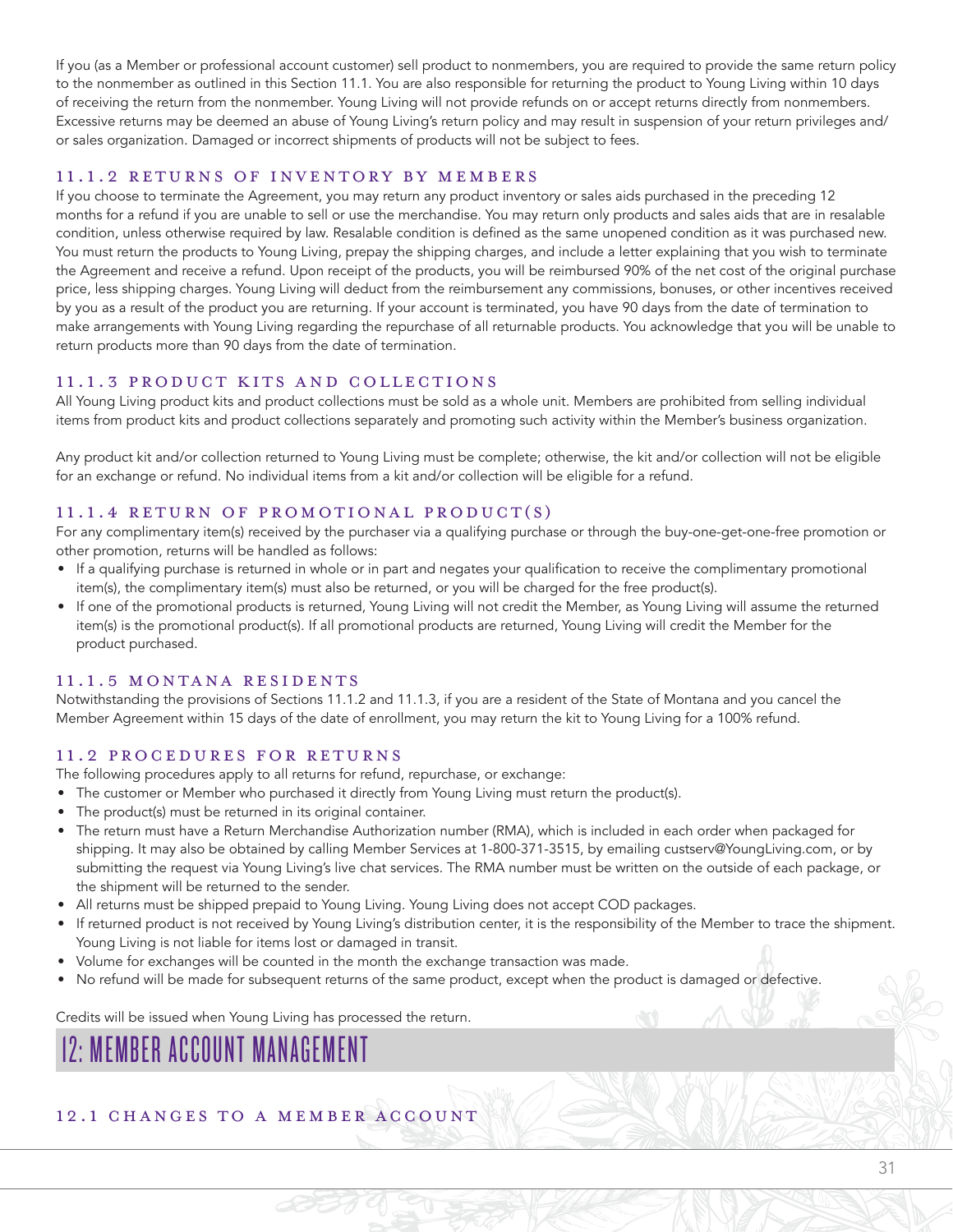You must immediately notify Young Living of all changes to the information contained on your Member Agreement. You may update your existing information by submitting a written request indicating the changes by email to custserv@YoungLiving.com, by live chat, or by making such changes in the Virtual Office (YoungLiving.org). The modifications permitted within the scope of this paragraph do not include a change of sponsor or tax information. Sponsors and enrollers are not allowed to request account changes or relay such requests.

#### 12.1.1 SPONSOR CHANGES

To protect the integrity of all marketing organizations and to safeguard the hard work of all Members, Young Living strongly discourages changes in sponsorship. Young Living recognizes, however, that extenuating circumstances may exist that necessitate a change in sponsorship. Therefore, a request for sponsorship change will be considered only under the following circumstances:

- Only one (1) free sponsor/enroller change request can be made within the first thirty (30) calendar days of enrollment with the approval of the Member OR current enroller. Sponsor/enroller change requests may be made directly over the phone if within the first five (5) calendar days of registration. After 5 calendar days, but within 30 days, the request must be submitted in writing via mail, email, fax, or other method or form required by Young Living. Requests submitted via email should be sent to resolutions@ YoungLiving.com. The email or form must come directly from the new Member or the new Member's enroller and must be sent from the email address on file with Young Living. Requests cannot be submitted by another Member, even in the form of a forwarded email.
- Sponsor changes must be made prior to the end of the last calendar day of each month to be recognized in that month. If the Sponsor change is submitted after the last calendar day of the month but within the 30 days of enrollment, the Sponsor change will not be recognized until the following month. Young Living shall not be responsible for a delay in sponsor change due to the timeliness of the submission of a sponsor change request as outlined herein and within the thirty (30) days. If within the thirty (30) days both the enroller and the downline Member submit a request for a sponsor/enroller change, the downline Member's request will always take precedence. Only newly enrolled Members and reactivating Members are authorized to request any sponsor change for their individual accounts within thirty (30) days of the enrollment or reactivation. Such changes cannot be made at the request of upline or family members.
- Under exceptional, extenuating conditions, a Member may request a sponsor change after the thirty (30) days of enrollment by completing a Three Active Upline Approved Sponsor Change Request Form and submitting a nonrefundable \$35 processing fee to Young Living via mail at Young Living Essential Oils, LC, Attn: Resolutions, 3125 West Executive Parkway, Lehi, UT 84043; or via email at resolutions@YoungLiving.com or via fax at 1-801-418-8800. "Three Active Upline" is defined as the first three (3) Members in the Member's upline that have generated 100 PV actively for six (6) consecutive months. The nonrefundable \$35 processing fee must be paid either by check or credit card and will not be refunded upon a denial of a sponsor change request. Young Living will not consider a sponsor change until it receives all documentation with the required signatures.
- If one of the upline Members does not respond within a period of sixty (60) days, the Member may request to be moved under the sponsor of his/her choice. The Member must demonstrate that he/she has made a good faith effort to contact all three upline sponsors. The good faith effort will require the Member to provide sufficient evidence to prove he/she has tried for a period of sixty (60) days to contact the upline Member via email, certified mail, etc.; and the upline Member has ignored or has been nonresponsive to the request. The evidence must be submitted to the Conduct Success Team at conduct@YoungLiving.com. If the Member cannot provide evidence of a good faith effort, Young Living may deny the request at its sole discretion. If a sponsor change is successful through the Three Active Upline, the Member's original organization downline will roll up to the next upline and remain in the original genealogy. If there is a dispute concerning a signature of one or more of the Three Active Upline approval, the Conduct Success team will investigate the approvals; and Young Living may reject the sponsor change request and restore the Member to the original sponsor. No enroller changes will be allowed after thirty (30) days of the initial Member enrollment. Young Living reserves the right to approve and/or deny all sponsor change requests in its sole discretion.
- If a Member is unable to get approval from his/her three active upline, the Member may choose to go six months without placing an order to effect a change to a new sponsor. At the end of six months, the Member may request a sponsor change by emailing resolutions@YoungLiving.com and paying a \$35 fee. The new sponsor cannot become the Enroller. When a Member moves from the original downline to a new downline, the Enroller status/bonus becomes null and void.
- A Member may request a sponsor change if the Member's sponsor has not provided support to the Member for over a period of two (2) years, and the Member has filed a grievance with Young Living that includes the following: (a) The sponsor/upline Member does not contact the Member over the period of two (2) years; (b) the sponsor/upline Member does not respond to requests for help; (c) the sponsor/upline Member does not offer support, mentoring, business building information, etc. The Member must submit the grievance to conduct@YoungLiving.com. Young Living will conduct a full investigation into the grievance; and if the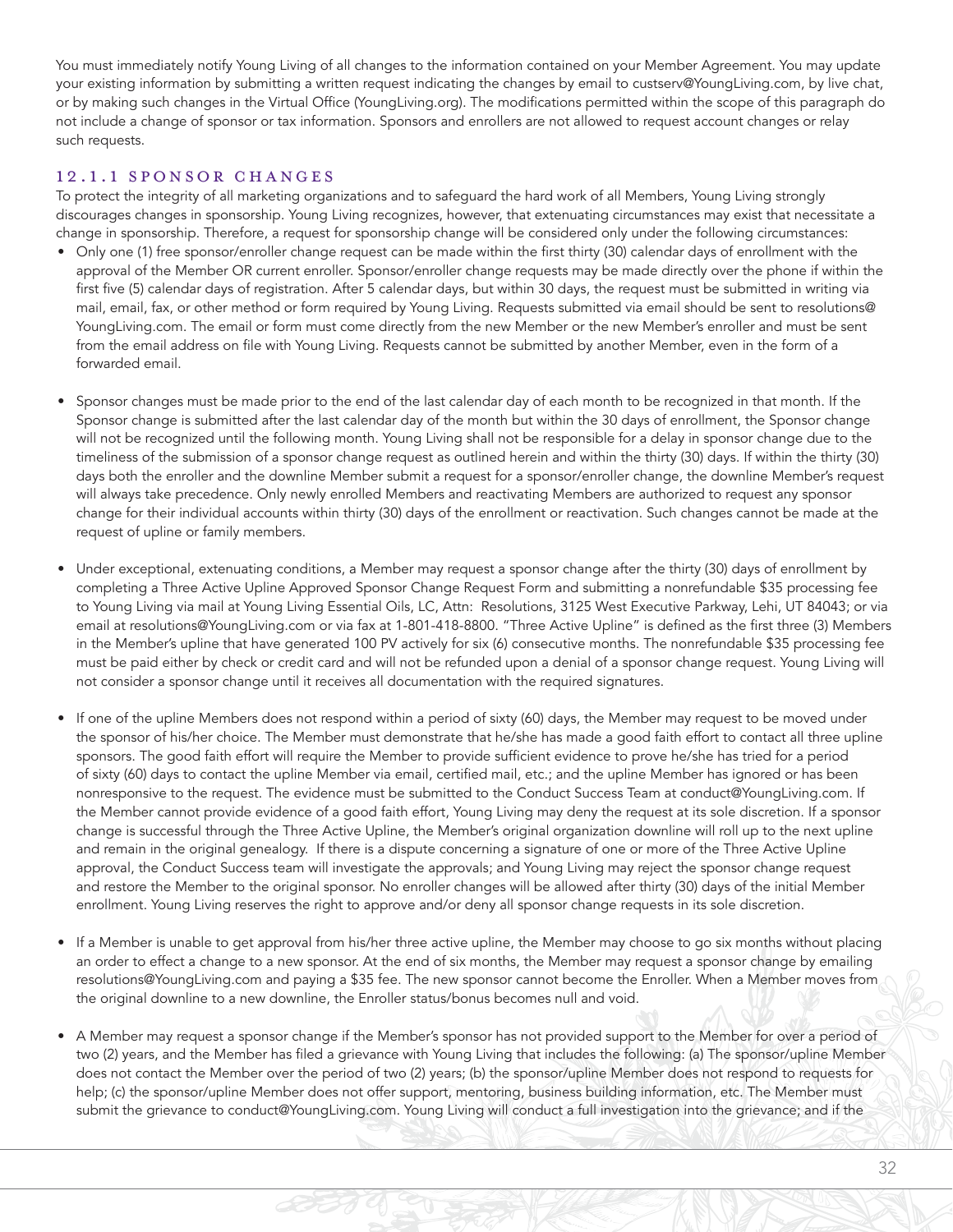grievance appears substantiated, Young Living may allow the sponsor change. The Member requesting the change must pay the nonrefundable \$35 processing fee.

• If the Member has not placed an order or generated at least 50 cumulative PV for twelve (12) consecutive months, the Member account will be dropped for inactivity around the middle of the following month after twelve (12) months of inactivity. The existing downline will roll up to the next upline and remain in the original genealogy. Upon reactivation of an account terminated for inactivity, the Member may sign up under a new sponsor and enroller.

Requests cannot be submitted by another Member. Young Living will not approve sponsor change requests that it deems to be intended to manipulate payment under the Compensation Plan and reserves the right to make sponsor changes for any reason at any time and at its sole discretion.

If a member enrolled in Young Living or ordered products in the previous month and his or her sponsor or enroller changes during the first five business days of the month, that change may affect the previous month's rank, qualification, and payout.

#### 12.1.2 WAIVER OF CLAIMS

If you have changed sponsors but did not follow the appropriate procedures, as outlined in Section 12.1.1 and you have developed a downline organization in a sales organization under a new sponsor, Young Living reserves the sole and exclusive right to determine the final placement of your new downline organization. You waive any and all claims against Young Living, its officers, directors, owners, employees, and agents that relate to or arise from Young Living's decision regarding the disposition of any downline organization that develops below an organization that has improperly changed lines of sponsorship.

#### 12.1.3 SPONSOR PLACEMENT PROGRAM

When a new Member enrolls without a designated sponsor or enroller, he/she is deemed an orphan. The Young Living Placement Program generally assigns orphans a sponsor and an enroller who resides in or near the same area code or geographical area of the orphan and/or who speaks the same language as the orphan. Eligible sponsors and enrollers generally include Executive, Silver, and Gold ranking Members who actively support their downlines, have growing sales results, have grown their sales organizations in the month in which a new orphan becomes available, are active in participating in Young Living events and programs (e.g., Essential Rewards), and who actively work to support the mission of Young Living.

The Young Living Placement Program is directed by Young Living's executive management team, which reserves the right to assign any orphan as it sees fit in its sole discretion.

The recipient should be enrolled in the Autoship program and conscientiously engaged in the Young Living business.

The new Member has 30 days to change from the assigned new sponsor to another sponsor of his/her choice, as outlined in Section 12.1.1.

#### 12.2 DOWNLINE GENEALOGY REPORTS

Downline Genealogy Reports ("Reports") are optional and may be ordered at any time. Members with a Young Living-sponsored personal website may receive two free emailed downline Reports per month, upon request, with all additional email Reports costing \$5 each. Members who do not have a Young Living-sponsored personal website will pay \$5 for each email Report requested. Members who wish to have the Report faxed or mailed will pay \$5 for the first 10 pages and 10 cents for each additional page. Young Living reserves the right to modify the charges described in this Section 12.2.

Downline Genealogy Reports constitute Confidential Information as set forth in and subject to Section 3.15 of the Agreement. Without limiting your obligations under Section 3.15 of the Agreement, you may not use Reports for any purpose other than for developing and supporting your sales organization. Specifically, during and after the expiration or termination by either party for any reason of the Agreement, you may not:

- Disclose any information contained in the Reports to any third party
- Use Reports to compete with Young Living in violation of Section 3.12 of the Agreement
- Use Reports to solicit any Member or customer listed on the Reports or to engage in any conduct prohibited by Section 3.12 of the Agreement
- Use or disclose to any person, partnership, association, corporation, or other entity any information contained in any Report

At the expiration or termination by either party for any reason of the Agreement, or upon demand by Young Living, you will return the original and all copies of Reports (including electronic files) to Young Living or destroy all copies in hardcopy, electronic, or other format of any Report in your possession. This Section 12.2 of the Agreement will survive the expiration or termination by either party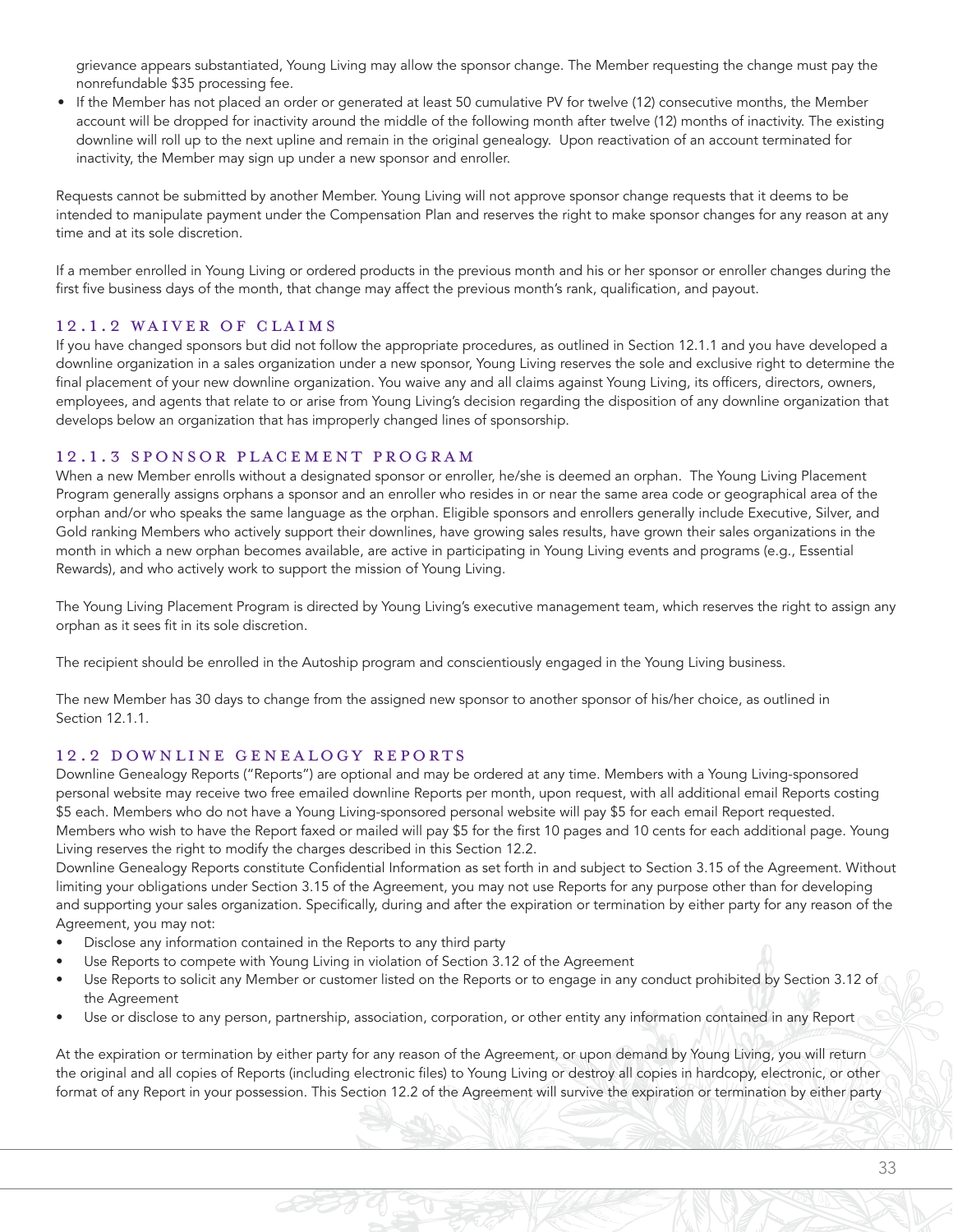for any reason of the Agreement.

#### 12.3 THE D. GARY YOUNG, YOUNG LIVING FOUNDATION

By enrolling as a Young Living Member, you are automatically enrolled as a nonvoting member of The D. Gary Young, Young Living Foundation ("Foundation"). The privileges associated with this class of membership include the invitation to participate (at the Member's own expense where applicable) in certain Member-participation charitable activities, the right to receive periodic reports of the charitable activities and accomplishments of the Foundation, and the invitation to contribute to the Foundation for the advancement of its charitable purposes.

# 13: DISPUTE RESOLUTION AND DISCIPLINARY ACTION

#### 13.1 DISPUTES WITH OTHER MEMBERS

If you have a grievance or complaint with another Member regarding any practice or conduct in relationship to your sales organization, you should first discuss the problem with the other Member. If this does not resolve the problem, report the problem to your upline leader who is a Silver or above to resolve the issue at a local level. If the matter cannot be resolved, it may be reported to the Young Living Member Conduct Success team in writing via mail, fax, or email at conduct@YoungLiving.com. The complaint should identify specific instances of alleged improper conduct and, to the extent possible, identify the relevant dates on which the event(s) complained of took place, the location(s) where they occurred, and all persons who have firsthand knowledge of the improper conduct.

Upon receipt of a written complaint, the Young Living Member Conduct Success team will investigate the matter, review the applicable policies, and render a decision on how the dispute will be resolved. The Member Conduct Success team may impose disciplinary sanctions as provided in Section 13.3.

#### 13.2 DISPUTES WITH YOUNG LIVING

#### 13.2.1 MEDIATION

Prior to instituting an arbitration with Young Living, as provided in Section 13.2.2 below, you and Young Living (collectively referred to as "parties") will meet in good faith and attempt to resolve any dispute arising from or relating to the Agreement through nonbinding mediation. One individual who is mutually acceptable to the parties will be appointed as mediator. The mediation will occur within 60 days from the date on which the mediator is appointed. The mediator's fees and costs, as well as the costs of holding and conducting the mediation, will be divided equally between the Parties. Each party will pay its portion of the anticipated shared fees and costs at least 10 days in advance of the mediation. Each party will pay its own attorney's fees, costs, and individual expenses associated with conducting and attending the mediation. Mediation will be held in Salt Lake City, Utah, and will last no more than two business days.

#### 13.2.2 ARBITRATION

If mediation is unsuccessful, any controversy or claim arising out of or relating to the Agreement, or the breach thereof, will be settled by arbitration. The parties waive all rights to trial by jury or to any court. The arbitration will be filed with, and administered by, the American Arbitration Association ("AAA") or Judicial Arbitration and Mediation Services ("JAMS") under their respective rules and procedures. The Commercial Arbitration Rules and Mediation Procedures of the AAA are available at the AAA's website at adr.org. The Streamlined Arbitration Rules & Procedures of JAMS are available at the JAMS website at jamsadr.com. Copies of the AAA's Commercial Arbitration Rules and Mediation Procedures or JAM's Streamlined Arbitration Rules & Procedures will be emailed to Members upon request to the Member Conduct Success team.

Notwithstanding the rules of the AAA or JAMS, all of the following will apply to all arbitration actions:

- The Federal Rules of Evidence will apply in all cases.
- The parties will be entitled to all discovery rights permitted by the Federal Rules of Civil Procedure.
- The parties will be entitled to bring motions under Rules 12 and/or 56 of the Federal Rules of Civil Procedure.
- The arbitration will occur within 180 days from the date on which the arbitrator is appointed and will last no more than five business days.
- The parties will be allotted equal time to present their respective cases, including cross-examinations.

All arbitration proceedings will be held in Salt Lake City, Utah. There will be one arbitrator selected from the panel that the Alternate Dispute Resolution service provides. Each party to the arbitration will be responsible for its own costs and expenses of arbitration,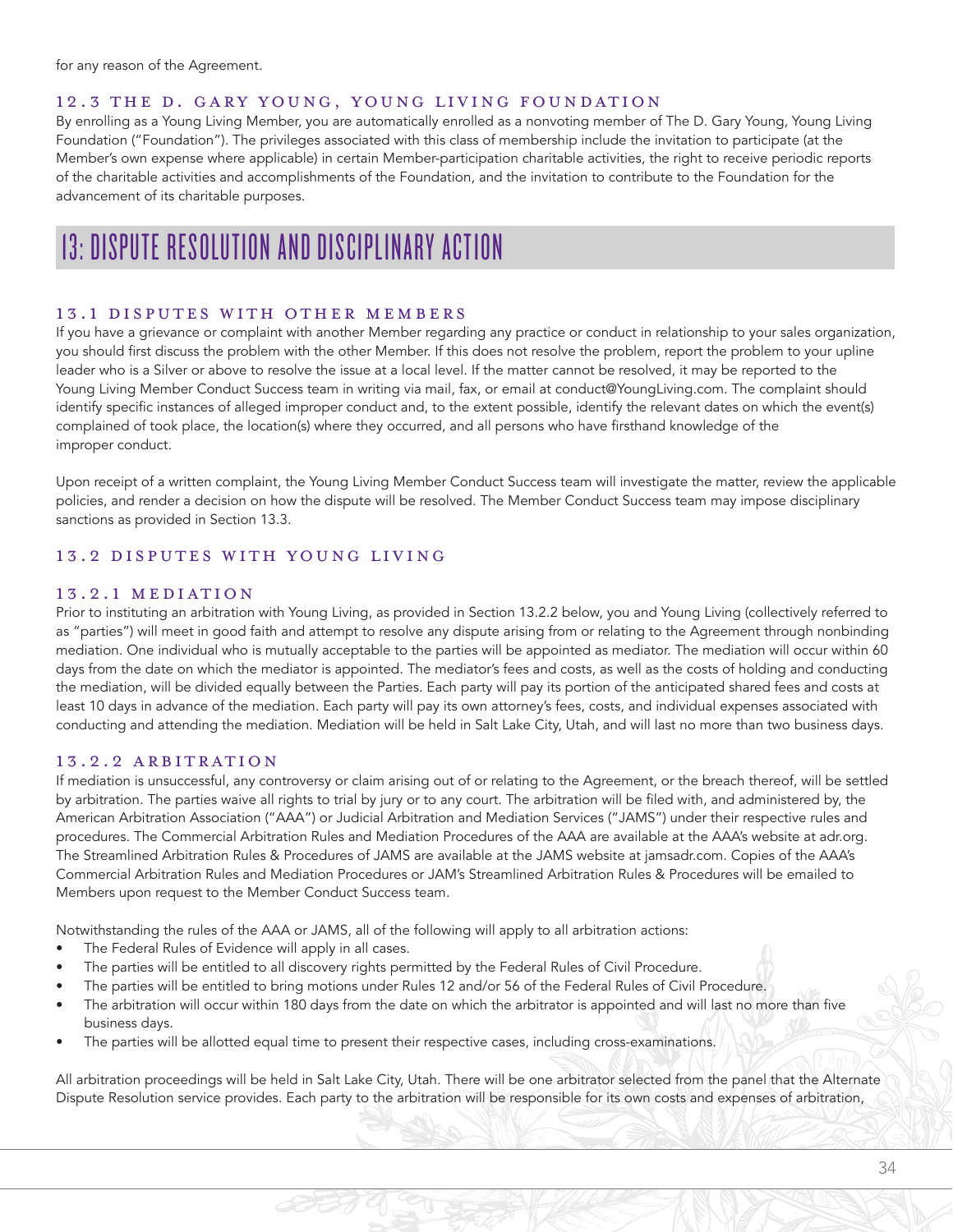including legal and filing fees. The decision of the arbitrator will be final and binding on the parties and may, if necessary, be reduced to a judgment in any court of competent jurisdiction. This agreement to arbitrate will survive the cancellation or termination of the Agreement.

The parties and the arbitrator will maintain the confidentiality of the entire arbitration process and will not disclose to any person not directly involved in the arbitration process:

- The substance of, or basis for, the controversy, dispute, or claim
- The content of any testimony or other evidence presented at an arbitration hearing or obtained through discovery in arbitration
- The terms or amount of any arbitration award
- The rulings of the arbitrator on the procedural and/or substantive issues involved in the case

Notwithstanding the foregoing, nothing in these Policies and Procedures will prevent either party from applying to and obtaining from any court having jurisdiction a writ of attachment, a temporary injunction, a preliminary injunction, a permanent injunction, or other relief available to safeguard and protect its intellectual property rights and/or to enforce its rights under the nonsolicitation and noncompetition provisions of Section 3.12.

#### 13.2.3 JURISDICTION, VENUE, AND CHOICE OF LAW

Jurisdiction and venue of any matter not subject to arbitration will reside in any state or federal court located in Salt Lake City, Utah, unless the laws of the state or country in which the Member resides expressly require otherwise, despite this jurisdiction clause. By signing the Agreement, you consent to jurisdiction within these two forums. The laws of the state of Utah will govern disputes involving the Agreement.

#### 13.2.4 LOUISIANA RESIDENTS

Notwithstanding the provisions in Sections 13.2.1, 13.2.2, and 13.2.3, in any dispute between the company and a Member who is a resident of the State of Louisiana, such Member will be entitled to bring an action against Young Living in his/her home forum and pursuant to Louisiana law.

#### 13.2.5 WAIVER OF CLASS ACTIONS AND CLASS ARBITRATIONS

YOU AND YOUNG LIVING AGREE THAT EACH PARTY MAY BRING DISPUTES AGAINST THE OTHER PARTY ONLY IN AN INDIVIDUAL CAPACITY AND NOT AS A PLAINTIFF OR CLASS MEMBER IN ANY PURPORTED CLASS OR REPRESENTATIVE PROCEEDING, INCLUDING, WITHOUT LIMITATION, FEDERAL OR STATE CLASS ACTIONS OR CLASS ARBITRATIONS. ACCORDINGLY, UNDER THE ARBITRATION PROCEDURES OUTLINED IN THIS SECTION, AN ARBITRATOR SHALL NOT COMBINE OR CONSOLIDATE MORE THAN ONE PARTY'S CLAIMS WITHOUT THE WRITTEN CONSENT OF ALL AFFECTED PARTIES TO AN ARBITRATION PROCEEDING. WITHOUT LIMITING THE GENERALITY OF THE FOREGOING, YOU AND YOUNG LIVING AGREE THAT NO DISPUTE SHALL PROCEED BY WAY OF CLASS ARBITRATION WITHOUT THE WRITTEN CONSENT OF ALL AFFECTED PARTIES.

#### 13.3 DISCIPLINARY ACTIONS

At Young Living's sole discretion, violation of any of the terms and conditions of the Agreement may result in a hold on your account, which will result in an inability to place orders and earn or receive commission checks. These violations include, but are not limited to, any illegal, fraudulent, deceptive, unprofessional, or unethical business conduct; breach of any terms of this Agreement (including, without limitation, your breach of confidentiality obligations); nonpayment of your account with Young Living; or declination of credit card or ACH authorizations. At Young Living's sole discretion, Young Living may impose any sanction or no sanction for any of the foregoing violations, including, but not limited to, the following:

- Written warning clarifying the meaning and application of a specific policy or procedure and advising that a continued breach will result in further sanctions
- Probation, which may include requiring you to take remedial action and will include follow-up monitoring by Young Living to ensure compliance with the Agreement
- Withdrawal or denial of an award and incentive or recognition or restricting participation in Young Living-sponsored events for a specified period of time or until you satisfy certain specified conditions
- Suspension of certain privileges of sales organization, including, but not limited to, placing a product order, participating in Young Living programs and promotions, participating in high-ranking Member phone calls, progressing in the Compensation Plan, or participating as a Member for a specified period of time or until you satisfy certain specified conditions
- Suspension and/or termination of access to the Virtual Office
- Withholding part or all of commissions or bonuses for a specified period of time or until the Member satisfies certain specified conditions
- Imposing fair and reasonable fines or other penalties in proportion to actual damages incurred by Young Living and as permitted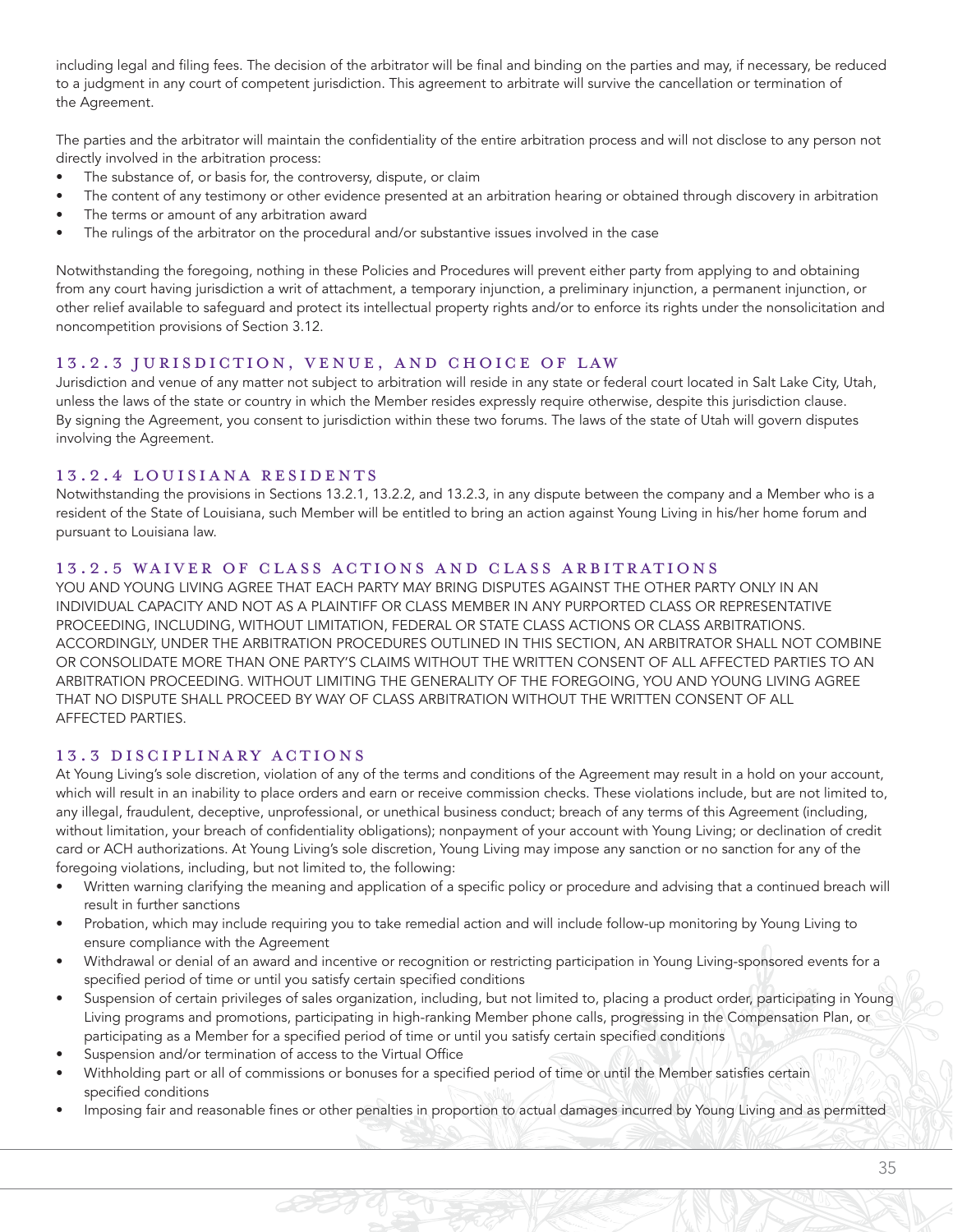by law

- Termination of the Agreement and your status as a Member
- Reassign all or part of the Member's organization
- Any other measure expressly allowed within any provision of the Agreement or which Young Living deems practicable to implement and appropriate to equitably resolve injuries caused partially or exclusively by a Member's policy violation of contractual breach

During any period that Young Living is investigating any conduct that violates the Agreement, Young Living may withhold all or part of your bonuses and commissions. If your sales organization is involuntarily terminated, you will not be entitled to recover any commissions or bonuses withheld during the investigation period. In situations deemed appropriate by Young Living, the company may institute legal proceedings for monetary and/or equitable relief.

#### 13.4 APPEALS OF DISCIPLINARY ACTION

In the instance that you are subject to a sanction or disciplinary action (other than a suspension pending an investigation), you may appeal the sanction to Young Living. The appeal must be in writing and be received by Young Living within 15 days from the date of the disciplinary action. If the appeal is not received within the 15-day period, the sanction will be final. The appeal should be submitted with all supporting documentation. Young Living will review and reconsider the sanction or other disciplinary action, consider other appropriate action, and notify you in writing of its decision.

# 14: INACTIVITY, REACTIVATION, AND CANCELLATION

#### 14.1 INACTIVITY

If you do not meet the personal volume (PV) requirement in any particular month, you will not receive commissions or bonuses for the sales generated through the downline organization. If you do not purchase a minimum of 50 accumulated PV for a period of 12 consecutive months, your account will be deemed inactive, and your existing downline will roll up to your first active upline Member.

#### 14.2 REACTIVATION

If you are a Member and your sales organization is deemed inactive, you may reactivate your Member account by contacting Member Services and purchasing 100 PV in product or by purchasing a Starter Kit or other enrollment kit. Professional account customers may reactivate their account by submitting a new Professional Account Agreement.

When reactivating, you will be placed under your prior sponsor, unless you request a new sponsor. If your prior sponsor is inactive, you will be placed under the next active upline Member. You will have no claim to downline that was lost when you were dropped for inactivity. Professional account customers may reactivate their account by submitting a new Professional Account Agreement.

#### 14.3 INVOLUNTARY CANCELLATION OR TERMINATION

If your account is involuntarily canceled or terminated, you will immediately lose all rights to your downline and to any commissions or bonuses generated thereby, including those commissions or bonuses generated during the periods of activity investigated. In this case, you will receive compensation for the last full calendar month in which you were in full compliance with these Policies and Procedures prior to investigation and/or termination of your sales organization.

Young Living may, in its sole discretion, terminate, upon notice, the Membership of any Member who (a) breaches any provision of the Member Agreement, the Membership Application, or these Policies and Procedures; (b) engages in any conduct that may bring disrepute in any way to Young Living (or any of its officers, agents, or employees), the nutritional supplement and personal care products industry, or the direct sales industry; or (c) violates government laws, regulations, ordinances, or any Young Living guideline. Young Living may also, upon notice, terminate the Membership of any Member who, through his/her capacity as a Member, files any legal action proceeding or induces or facilitates any government agency to file any action against Young Living, which Young Living considers, within its sole discretion, to be without legal foundation or basis in fact.

Young Living may also terminate a sales organization at any time and for any reason upon a 30-day written notice.

If your sales organization is terminated, you will be notified by mail, the email on record, or other delivery method calculated to reach you at the address on file. Cancellation is effective on the date on which written notice is issued. Upon receipt of this notice, you must immediately cease representing yourself as a Young Living Member and immediately return and delete all intellectual property of